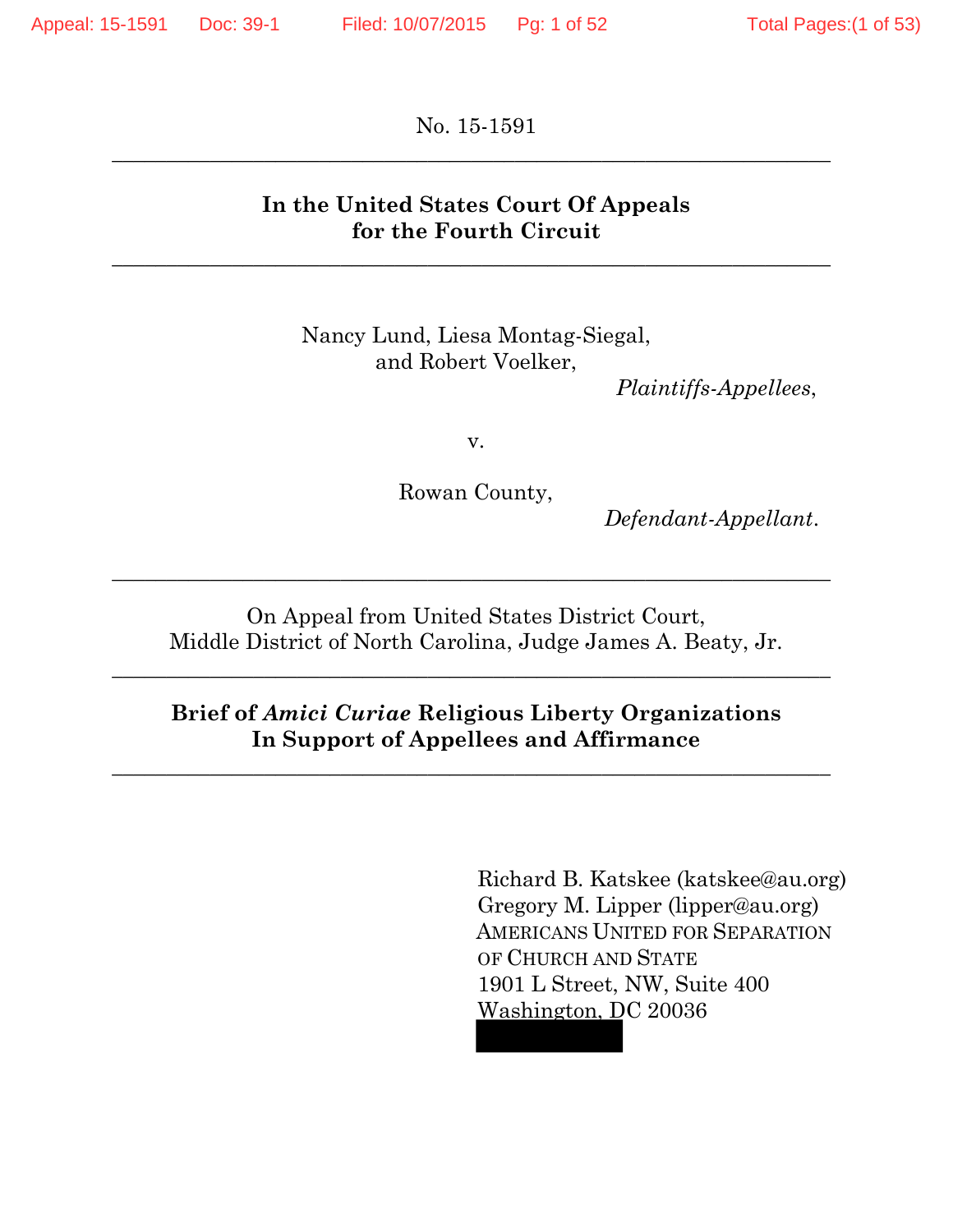#### UNITED STATES COURT OF APPEALS FOR THE FOURTH CIRCUIT DISCLOSURE OF CORPORATE AFFILIATIONS AND OTHER INTERESTS

Disclosures must be filed on behalf of all parties to a civil, agency, bankruptcy or mandamus case, except that a disclosure statement is **not** required from the United States, from an indigent party, or from a state or local government in a pro se case. In mandamus cases arising from a civil or bankruptcy action, all parties to the action in the district court are considered parties to the mandamus case.

Corporate defendants in a criminal or post-conviction case and corporate amici curiae are required to file disclosure statements.

If counsel is not a registered ECF filer and does not intend to file documents other than the required disclosure statement, counsel may file the disclosure statement in paper rather than electronic form. Counsel has a continuing duty to update this information.

Caption: Nancy Lund v. Rowan County, North Carolina  $No. 15-1591$ 

Pursuant to FRAP 26.1 and Local Rule 26.1,

Americans United for Separation of Church and State (name of party/amicus)

amicus, makes the following disclosure: who is (appellant/appellee/petitioner/respondent/amicus/intervenor)

Is party/amicus a publicly held corporation or other publicly held entity?  $\Box$  YES  $\Box$  NO  $1_{\cdot}$ 

- $\overline{2}$ . Does party/amicus have any parent corporations?  $YES\nabla NO$ If yes, identify all parent corporations, including all generations of parent corporations:
- 3. Is 10% or more of the stock of a party/amicus owned by a publicly held corporation or other publicly held entity?  $\Box$ YES $\nabla$ NO If yes, identify all such owners: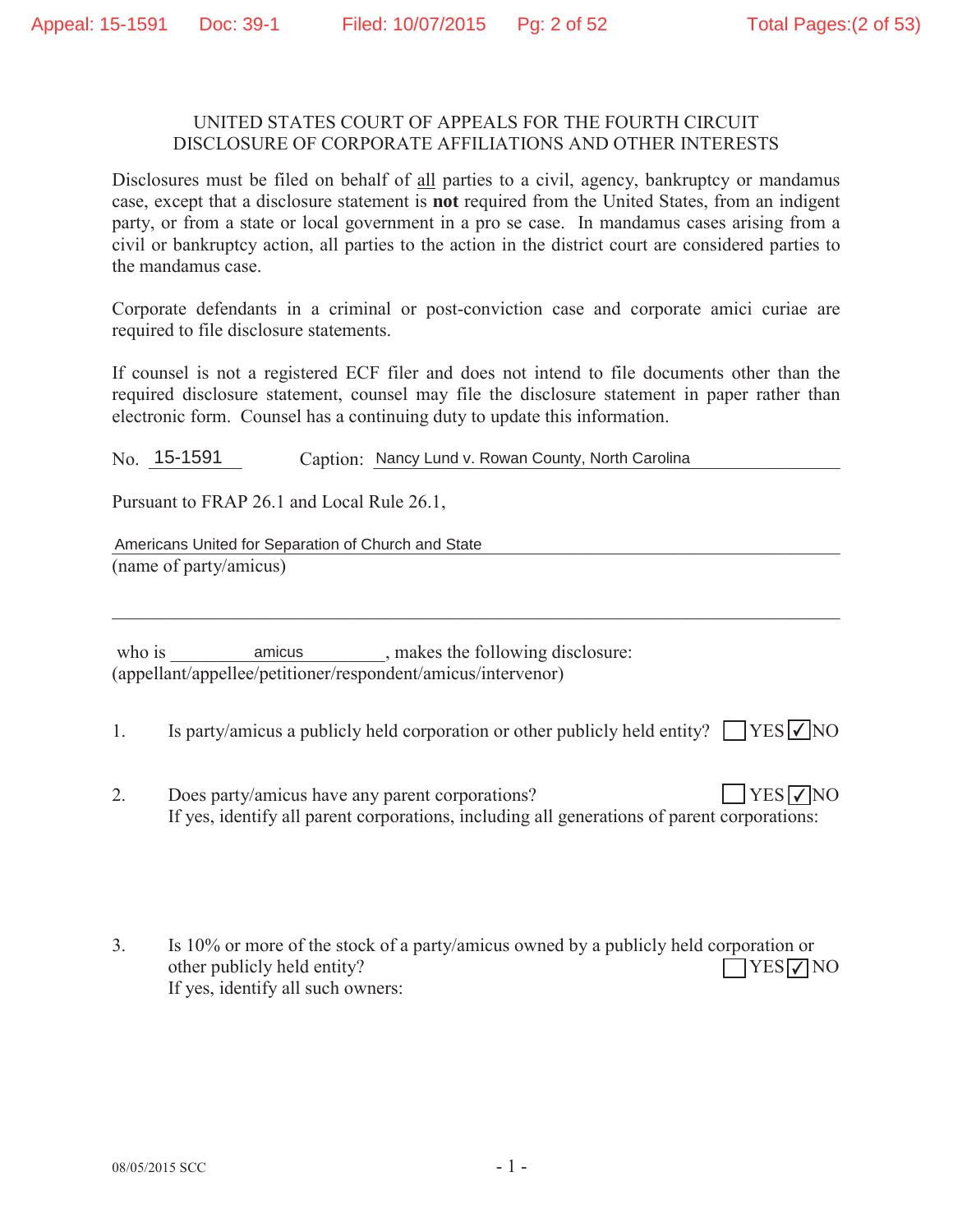- 4. Is there any other publicly held corporation or other publicly held entity that has a direct financial interest in the outcome of the litigation (Local Rule  $26.1(b)$ )? If yes, identify entity and nature of interest:  $YES$   $\overline{V}$  NO
- 5. Is party a trade association? (amici curiae do not complete this question)  $\Box$  YES  $\Box$  NO If yes, identify any publicly held member whose stock or equity value could be affected substantially by the outcome of the proceeding or whose claims the trade association is pursuing in a representative capacity, or state that there is no such member:
- 6. Does this case arise out of a bankruptcy proceeding? If yes, identify any trustee and the members of any creditors' committee:  $\sqrt{\text{YES}}$ NO

Signature: /s/ Gregory M. Lipper Date: October 7, 2015

Counsel for: Americans United

## **CERTIFICATE OF SERVICE**

**\*\*\*\*\*\*\*\*\*\*\*\*\*\*\*\*\*\*\*\*\*\*\*\*\*\***

the foregoing document was served on all parties or their counsel of record through the CM/ECF system if they are registered users or, if they are not, by serving a true and correct copy at the addresses listed below: I certify that on October 7, 2015

/s/ Gregory M. Lipper **October 7, 2015**  $(signature)$  (date)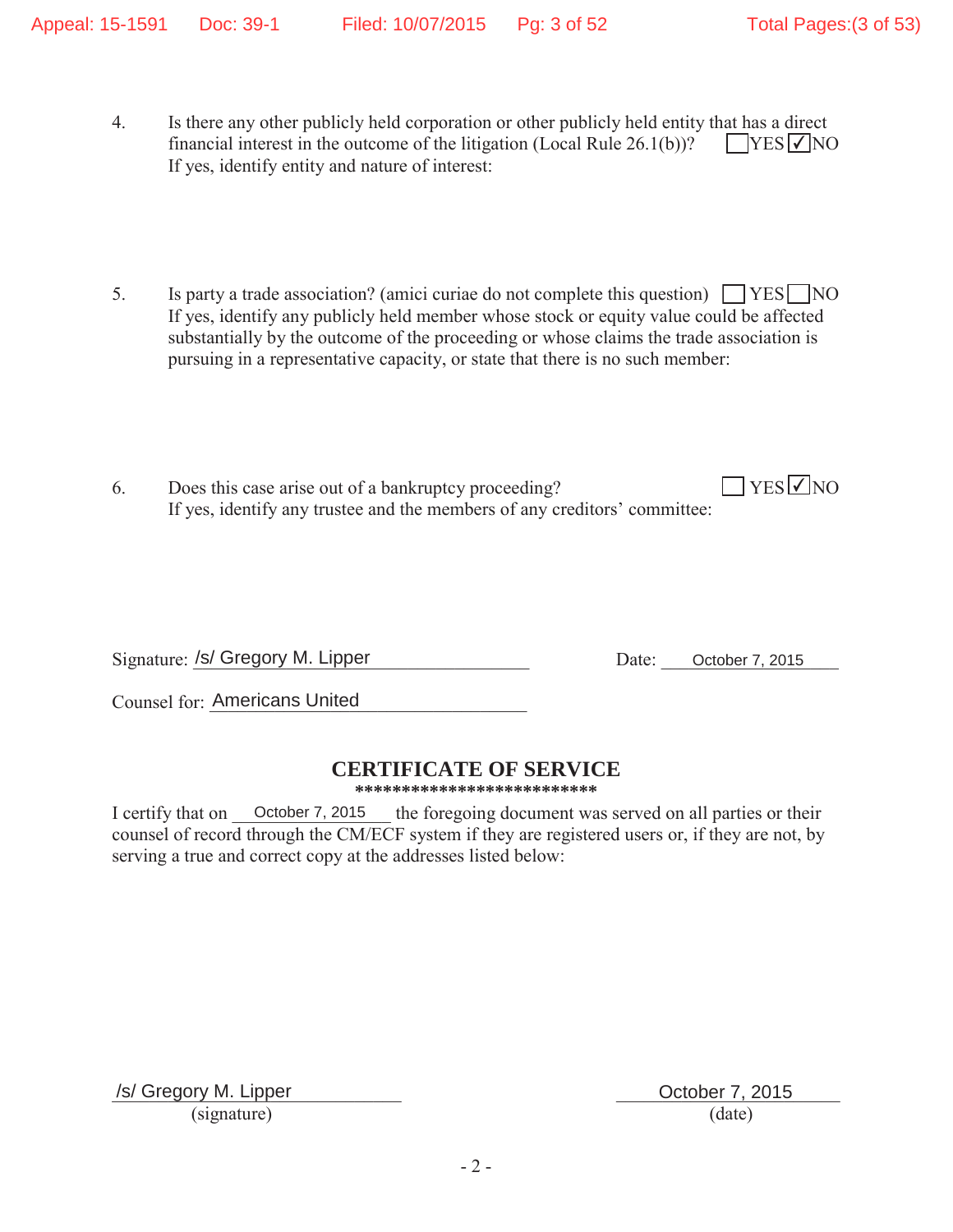#### UNITED STATES COURT OF APPEALS FOR THE FOURTH CIRCUIT DISCLOSURE OF CORPORATE AFFILIATIONS AND OTHER INTERESTS

Disclosures must be filed on behalf of all parties to a civil, agency, bankruptcy or mandamus case, except that a disclosure statement is **not** required from the United States, from an indigent party, or from a state or local government in a pro se case. In mandamus cases arising from a civil or bankruptcy action, all parties to the action in the district court are considered parties to the mandamus case.

Corporate defendants in a criminal or post-conviction case and corporate amici curiae are required to file disclosure statements.

If counsel is not a registered ECF filer and does not intend to file documents other than the required disclosure statement, counsel may file the disclosure statement in paper rather than electronic form. Counsel has a continuing duty to update this information.

Caption: Nancy Lund v. Rowan County, North Carolina  $No. 15-1591$ 

Pursuant to FRAP 26.1 and Local Rule 26.1,

American Humanist Association (name of party/amicus)

amicus, makes the following disclosure: who is (appellant/appellee/petitioner/respondent/amicus/intervenor)

Is party/amicus a publicly held corporation or other publicly held entity?  $\Box$  YES  $\Box$  NO  $1_{\cdot}$ 

- $\overline{2}$ . Does party/amicus have any parent corporations?  $YES\nabla NO$ If yes, identify all parent corporations, including all generations of parent corporations:
- 3. Is 10% or more of the stock of a party/amicus owned by a publicly held corporation or other publicly held entity?  $\Box$ YES $\nabla$ NO If yes, identify all such owners: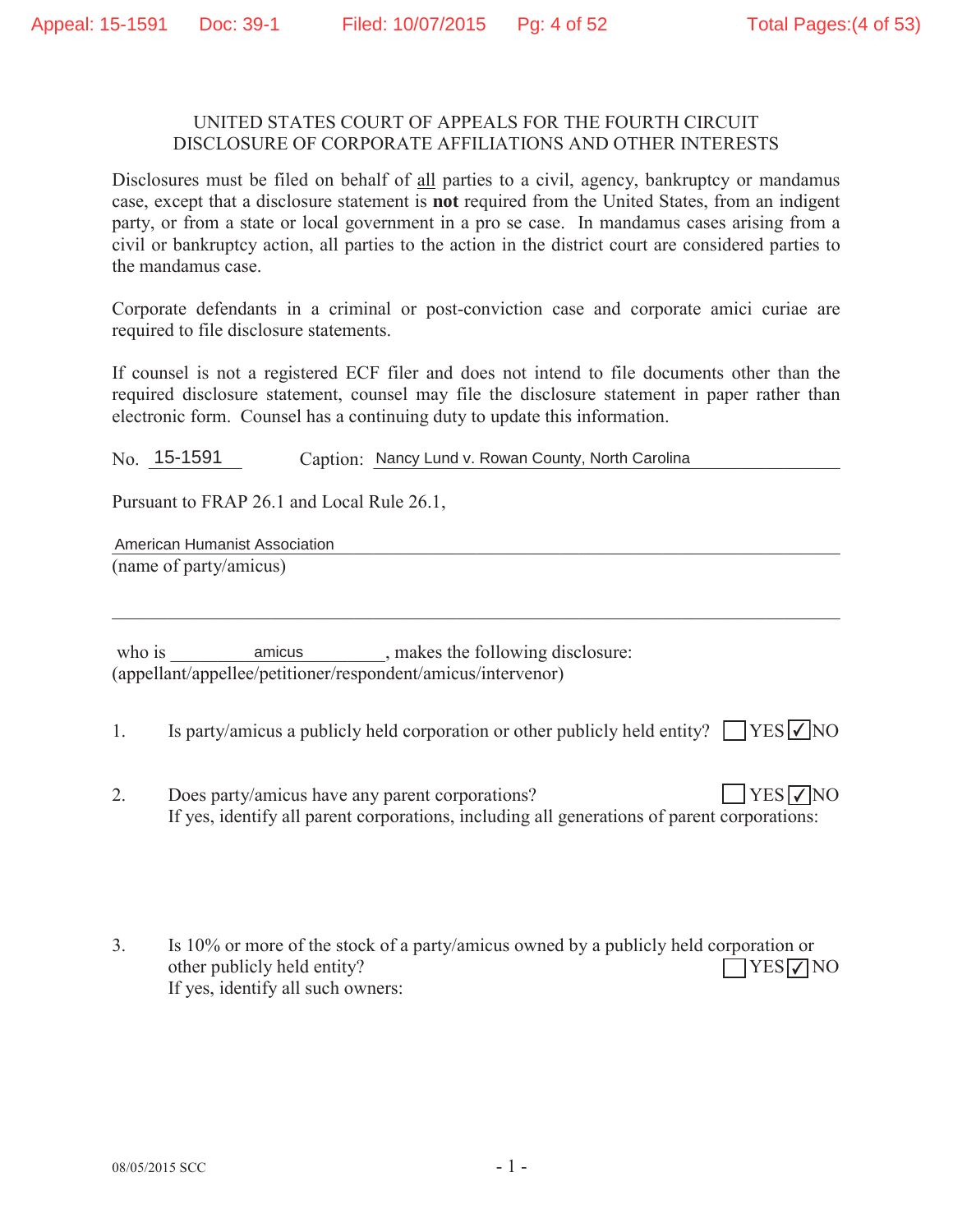- 4. Is there any other publicly held corporation or other publicly held entity that has a direct financial interest in the outcome of the litigation (Local Rule  $26.1(b)$ )? If yes, identify entity and nature of interest:  $YES$   $\overline{V}$  NO
- 5. Is party a trade association? (amici curiae do not complete this question)  $\Box$  YES  $\Box$  NO If yes, identify any publicly held member whose stock or equity value could be affected substantially by the outcome of the proceeding or whose claims the trade association is pursuing in a representative capacity, or state that there is no such member:
- 6. Does this case arise out of a bankruptcy proceeding? If yes, identify any trustee and the members of any creditors' committee:  $T$  YES  $\sqrt{2}$  NO

Signature: /s/ Gregory M. Lipper Date: October 7, 2015

Counsel for: American Humanist Association

## **CERTIFICATE OF SERVICE**

**\*\*\*\*\*\*\*\*\*\*\*\*\*\*\*\*\*\*\*\*\*\*\*\*\*\***

the foregoing document was served on all parties or their counsel of record through the CM/ECF system if they are registered users or, if they are not, by serving a true and correct copy at the addresses listed below: I certify that on October 7, 2015

/s/ Gregory M. Lipper **October 7, 2015**  $(signature)$  (date)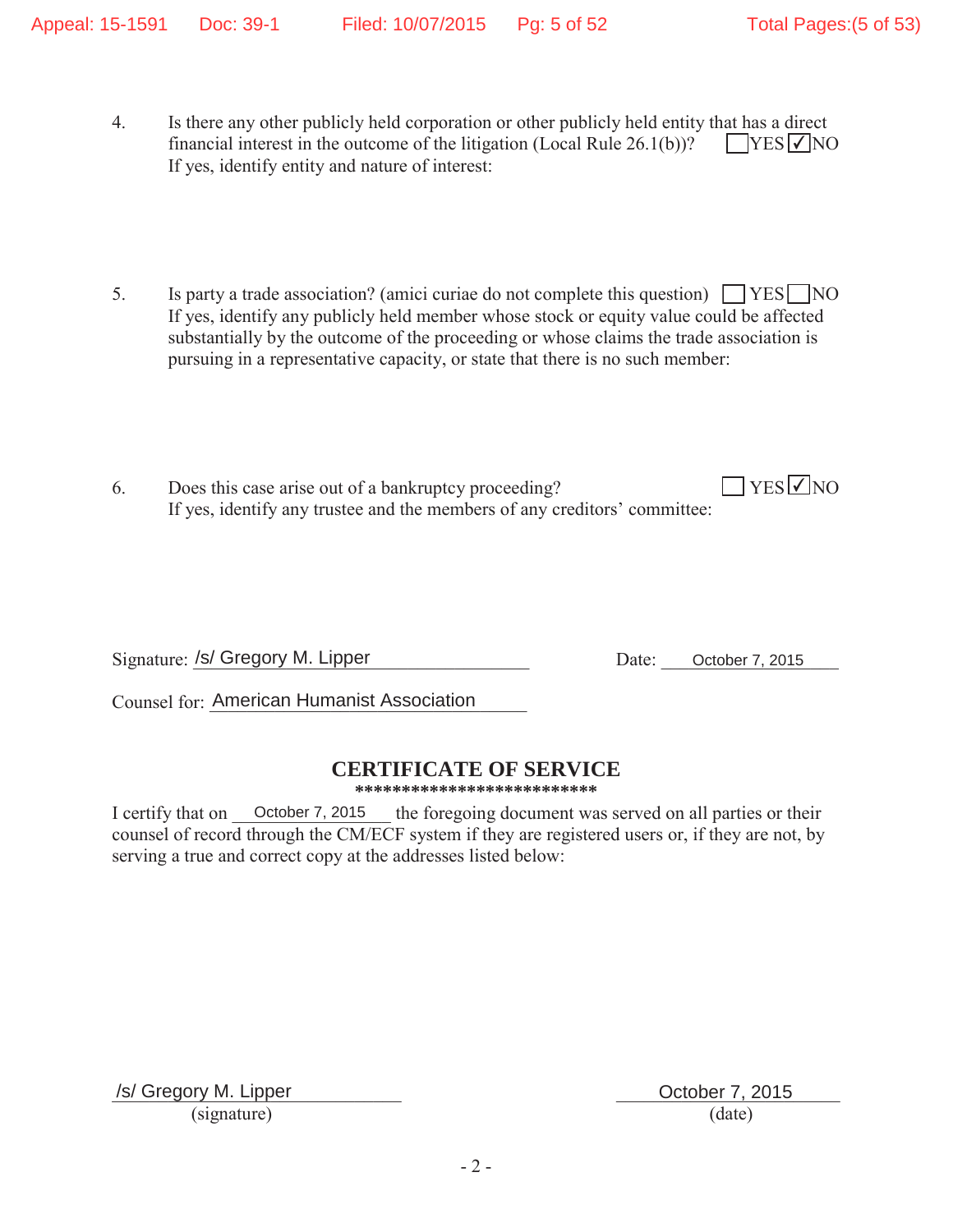#### UNITED STATES COURT OF APPEALS FOR THE FOURTH CIRCUIT DISCLOSURE OF CORPORATE AFFILIATIONS AND OTHER INTERESTS

Disclosures must be filed on behalf of all parties to a civil, agency, bankruptcy or mandamus case, except that a disclosure statement is **not** required from the United States, from an indigent party, or from a state or local government in a pro se case. In mandamus cases arising from a civil or bankruptcy action, all parties to the action in the district court are considered parties to the mandamus case.

Corporate defendants in a criminal or post-conviction case and corporate amici curiae are required to file disclosure statements.

If counsel is not a registered ECF filer and does not intend to file documents other than the required disclosure statement, counsel may file the disclosure statement in paper rather than electronic form. Counsel has a continuing duty to update this information.

Caption: Nancy Lund v. Rowan County, North Carolina  $No. 15-1591$ 

Pursuant to FRAP 26.1 and Local Rule 26.1.

Anti-Defamation League (name of party/amicus)

amicus, makes the following disclosure: who is (appellant/appellee/petitioner/respondent/amicus/intervenor)

Is party/amicus a publicly held corporation or other publicly held entity?  $\Box$  YES  $\Box$  NO 1.

- $\overline{2}$ . Does party/amicus have any parent corporations?  $YES\nabla NO$ If yes, identify all parent corporations, including all generations of parent corporations:
- 3. Is 10% or more of the stock of a party/amicus owned by a publicly held corporation or other publicly held entity?  $\Box$ YES $\nabla$ NO If yes, identify all such owners: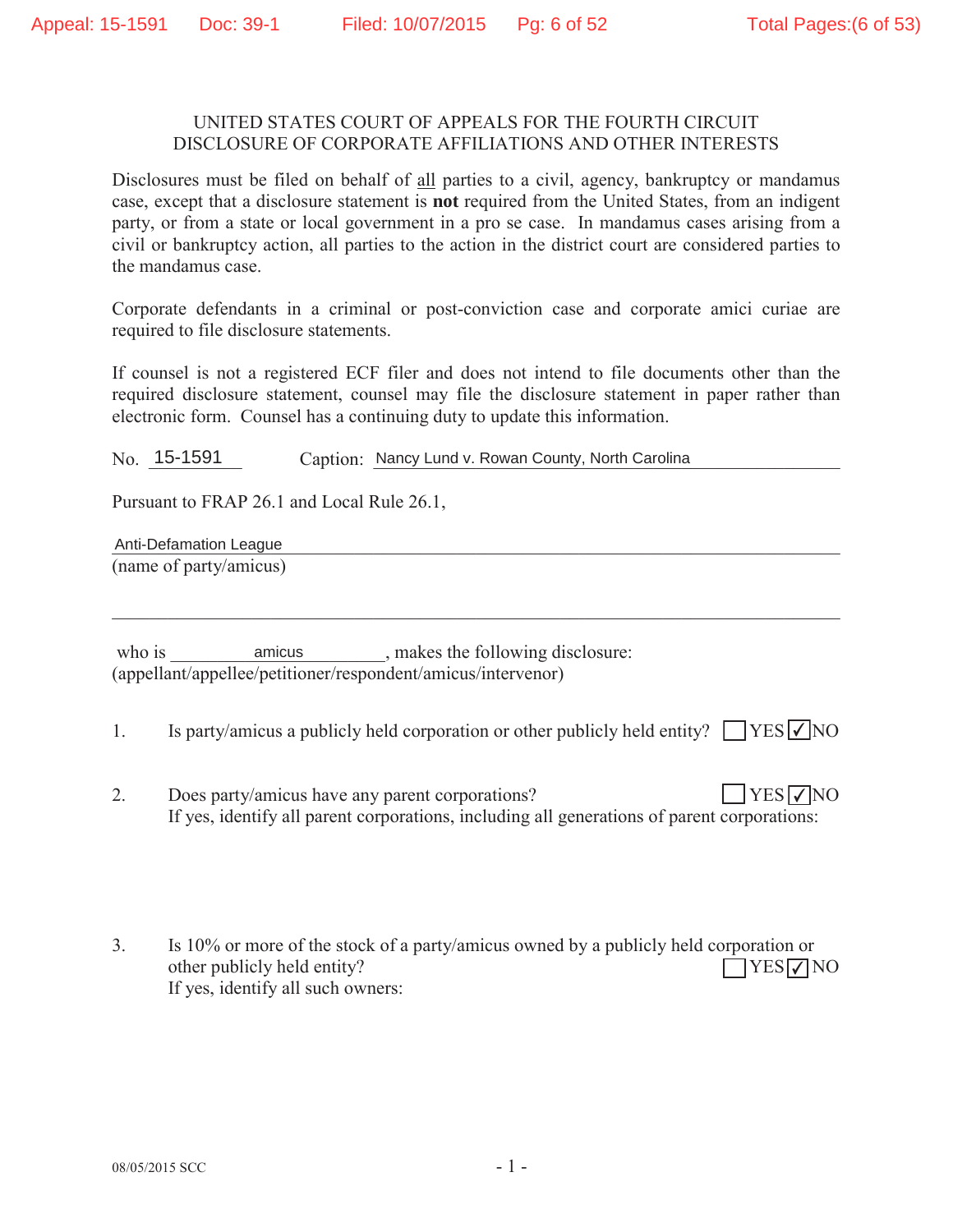- 4. Is there any other publicly held corporation or other publicly held entity that has a direct financial interest in the outcome of the litigation (Local Rule  $26.1(b)$ )? If yes, identify entity and nature of interest:  $YES$   $\overline{V}$  NO
- 5. Is party a trade association? (amici curiae do not complete this question)  $\Box$  YES  $\Box$  NO If yes, identify any publicly held member whose stock or equity value could be affected substantially by the outcome of the proceeding or whose claims the trade association is pursuing in a representative capacity, or state that there is no such member:
- 6. Does this case arise out of a bankruptcy proceeding? If yes, identify any trustee and the members of any creditors' committee:  $\sqrt{\text{YES}}$ NO

Signature: /s/ Gregory M. Lipper Date: October 7, 2015

Counsel for: Anti-Defamation League

## **CERTIFICATE OF SERVICE**

**\*\*\*\*\*\*\*\*\*\*\*\*\*\*\*\*\*\*\*\*\*\*\*\*\*\***

the foregoing document was served on all parties or their counsel of record through the CM/ECF system if they are registered users or, if they are not, by serving a true and correct copy at the addresses listed below: I certify that on October 7, 2015

/s/ Gregory M. Lipper **October 7, 2015**  $(signature)$  (date)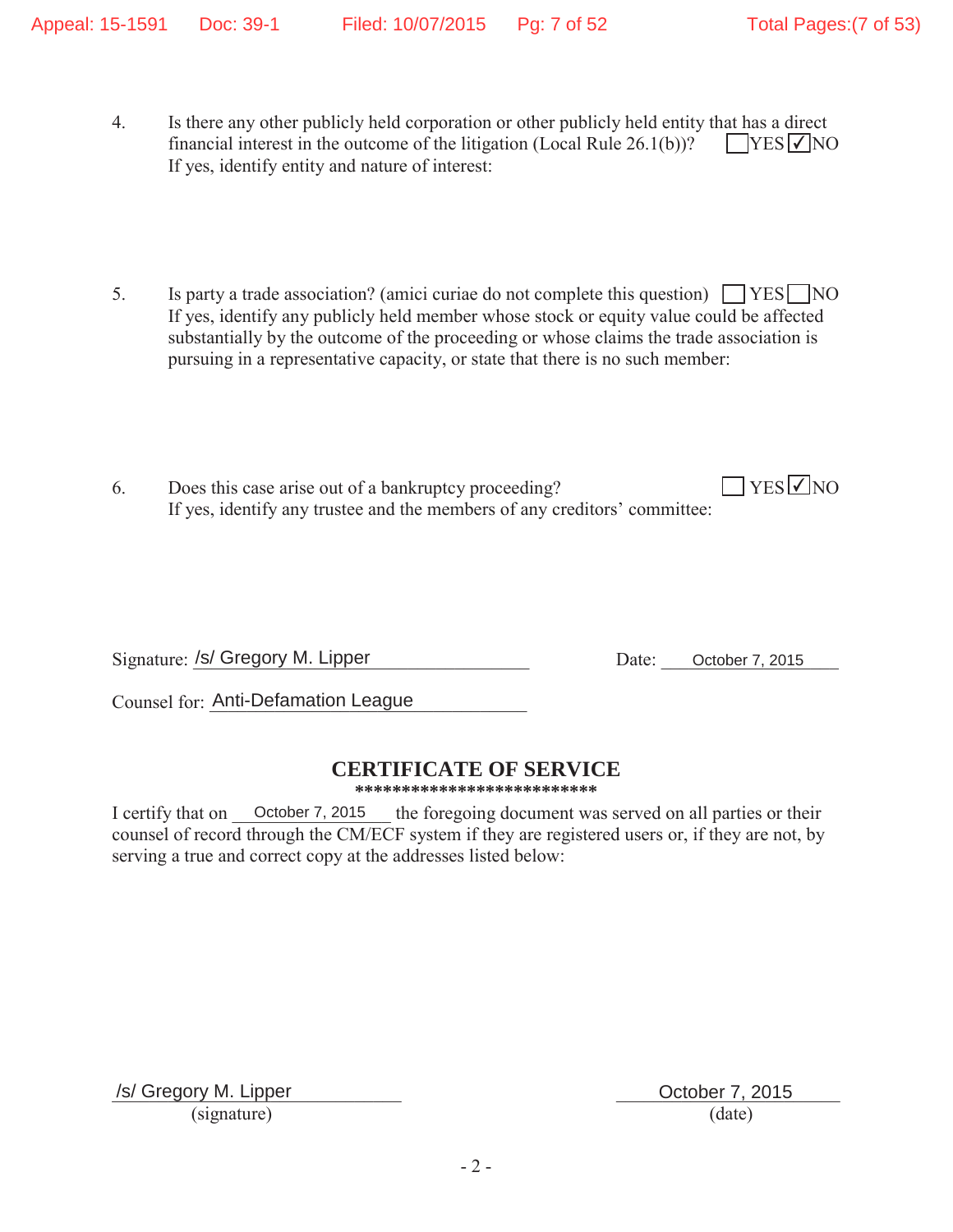#### UNITED STATES COURT OF APPEALS FOR THE FOURTH CIRCUIT DISCLOSURE OF CORPORATE AFFILIATIONS AND OTHER INTERESTS

Disclosures must be filed on behalf of all parties to a civil, agency, bankruptcy or mandamus case, except that a disclosure statement is **not** required from the United States, from an indigent party, or from a state or local government in a pro se case. In mandamus cases arising from a civil or bankruptcy action, all parties to the action in the district court are considered parties to the mandamus case.

Corporate defendants in a criminal or post-conviction case and corporate amici curiae are required to file disclosure statements.

If counsel is not a registered ECF filer and does not intend to file documents other than the required disclosure statement, counsel may file the disclosure statement in paper rather than electronic form. Counsel has a continuing duty to update this information.

Caption: Nancy Lund v. Rowan County, North Carolina  $No. 15-1591$ 

Pursuant to FRAP 26.1 and Local Rule 26.1,

Center for Inquiry (name of party/amicus)

amicus \_\_\_\_\_\_\_, makes the following disclosure: who is (appellant/appellee/petitioner/respondent/amicus/intervenor)

- Is party/amicus a publicly held corporation or other publicly held entity?  $\Box$  YES  $\Box$  NO 1.
- $\overline{2}$ . Does party/amicus have any parent corporations?  $YES\nabla NO$ If yes, identify all parent corporations, including all generations of parent corporations:
- 3. Is 10% or more of the stock of a party/amicus owned by a publicly held corporation or other publicly held entity?  $\Box$ YES $\nabla$ NO If yes, identify all such owners: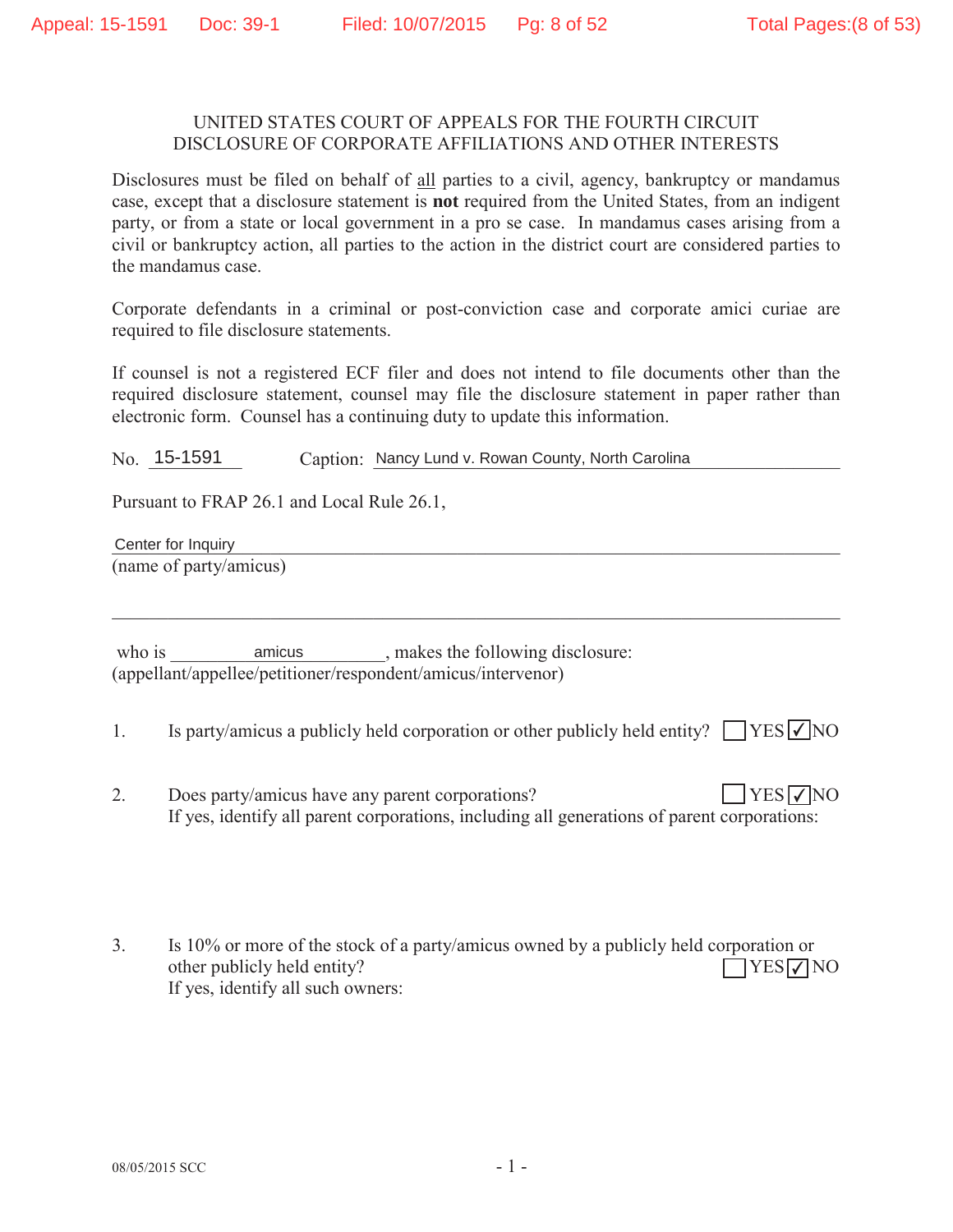- 4. Is there any other publicly held corporation or other publicly held entity that has a direct financial interest in the outcome of the litigation (Local Rule  $26.1(b)$ )? If yes, identify entity and nature of interest:  $YES$   $\overline{V}$  NO
- 5. Is party a trade association? (amici curiae do not complete this question)  $\Box$  YES  $\Box$  NO If yes, identify any publicly held member whose stock or equity value could be affected substantially by the outcome of the proceeding or whose claims the trade association is pursuing in a representative capacity, or state that there is no such member:
- 6. Does this case arise out of a bankruptcy proceeding? If yes, identify any trustee and the members of any creditors' committee:  $YES$  VNO

Signature: /s/ Gregory M. Lipper Date: October 7, 2015

Counsel for: Center for Inquiry

## **CERTIFICATE OF SERVICE**

**\*\*\*\*\*\*\*\*\*\*\*\*\*\*\*\*\*\*\*\*\*\*\*\*\*\***

the foregoing document was served on all parties or their counsel of record through the CM/ECF system if they are registered users or, if they are not, by serving a true and correct copy at the addresses listed below: I certify that on October 7, 2015

/s/ Gregory M. Lipper **October 7, 2015**  $(signature)$  (date)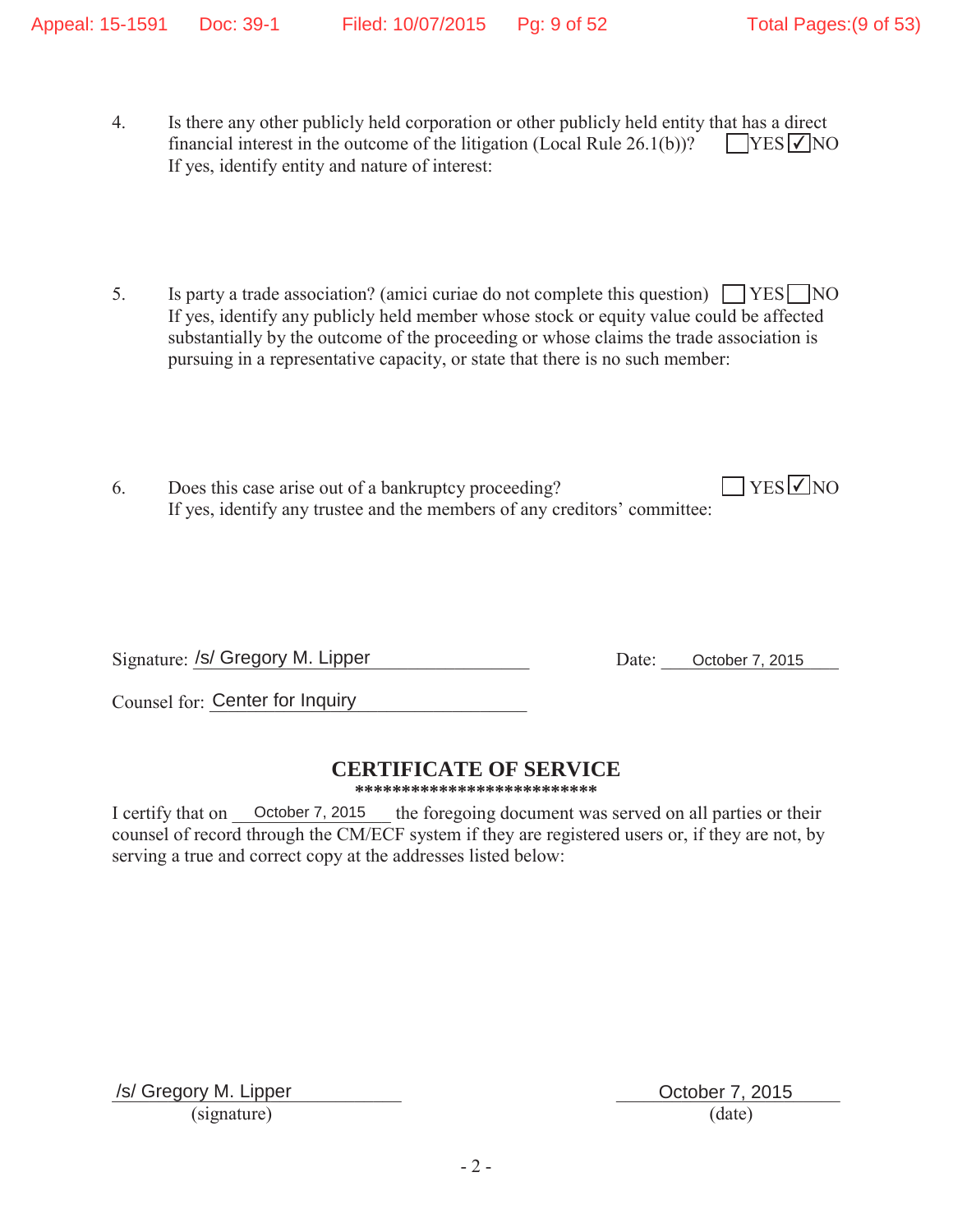#### UNITED STATES COURT OF APPEALS FOR THE FOURTH CIRCUIT DISCLOSURE OF CORPORATE AFFILIATIONS AND OTHER INTERESTS

Disclosures must be filed on behalf of all parties to a civil, agency, bankruptcy or mandamus case, except that a disclosure statement is **not** required from the United States, from an indigent party, or from a state or local government in a pro se case. In mandamus cases arising from a civil or bankruptcy action, all parties to the action in the district court are considered parties to the mandamus case.

Corporate defendants in a criminal or post-conviction case and corporate amici curiae are required to file disclosure statements.

If counsel is not a registered ECF filer and does not intend to file documents other than the required disclosure statement, counsel may file the disclosure statement in paper rather than electronic form. Counsel has a continuing duty to update this information.

Caption: Nancy Lund v. Rowan County, North Carolina  $No. 15-1591$ 

Pursuant to FRAP 26.1 and Local Rule 26.1,

Freedom From Religion Foundation (name of party/amicus)

amicus, makes the following disclosure: who is (appellant/appellee/petitioner/respondent/amicus/intervenor)

Is party/amicus a publicly held corporation or other publicly held entity?  $\Box$  YES  $\Box$  NO 1.

- $\overline{2}$ . Does party/amicus have any parent corporations?  $YES\nabla NO$ If yes, identify all parent corporations, including all generations of parent corporations:
- 3. Is 10% or more of the stock of a party/amicus owned by a publicly held corporation or other publicly held entity?  $\Box$ YES $\nabla$ NO If yes, identify all such owners: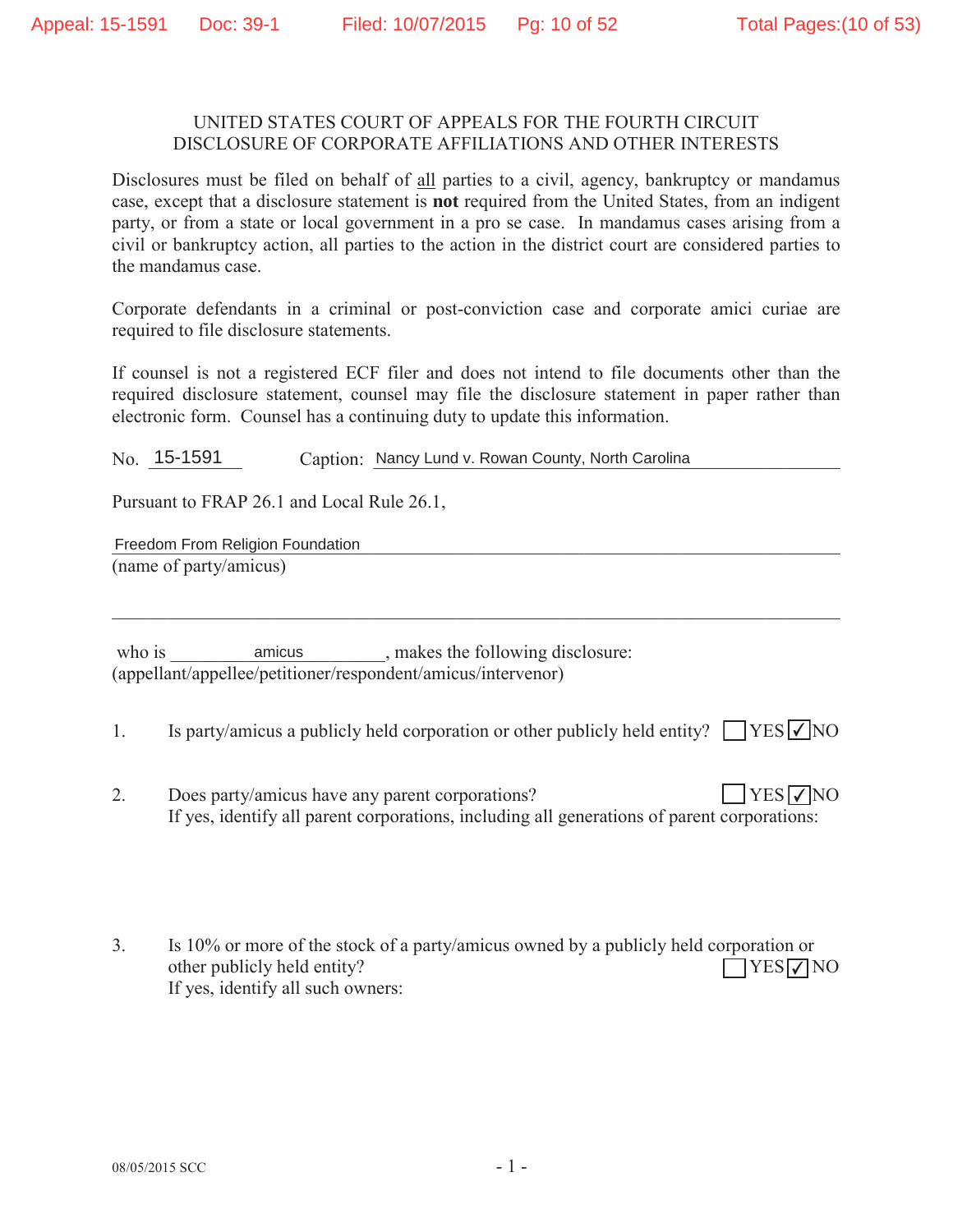- 4. Is there any other publicly held corporation or other publicly held entity that has a direct financial interest in the outcome of the litigation (Local Rule  $26.1(b)$ )? If yes, identify entity and nature of interest:  $YES$   $\overline{V}$  NO
- 5. Is party a trade association? (amici curiae do not complete this question)  $\Box$  YES  $\Box$  NO If yes, identify any publicly held member whose stock or equity value could be affected substantially by the outcome of the proceeding or whose claims the trade association is pursuing in a representative capacity, or state that there is no such member:
- 6. Does this case arise out of a bankruptcy proceeding? If yes, identify any trustee and the members of any creditors' committee:  $\Box$  YES  $\Box$  NO

Signature: /s/ Gregory M. Lipper Date: October 7, 2015

Counsel for: Freedom From Religion Foundation

## **CERTIFICATE OF SERVICE**

**\*\*\*\*\*\*\*\*\*\*\*\*\*\*\*\*\*\*\*\*\*\*\*\*\*\***

the foregoing document was served on all parties or their counsel of record through the CM/ECF system if they are registered users or, if they are not, by serving a true and correct copy at the addresses listed below: I certify that on October 7, 2015

/s/ Gregory M. Lipper **October 7, 2015**  $(signature)$  (date)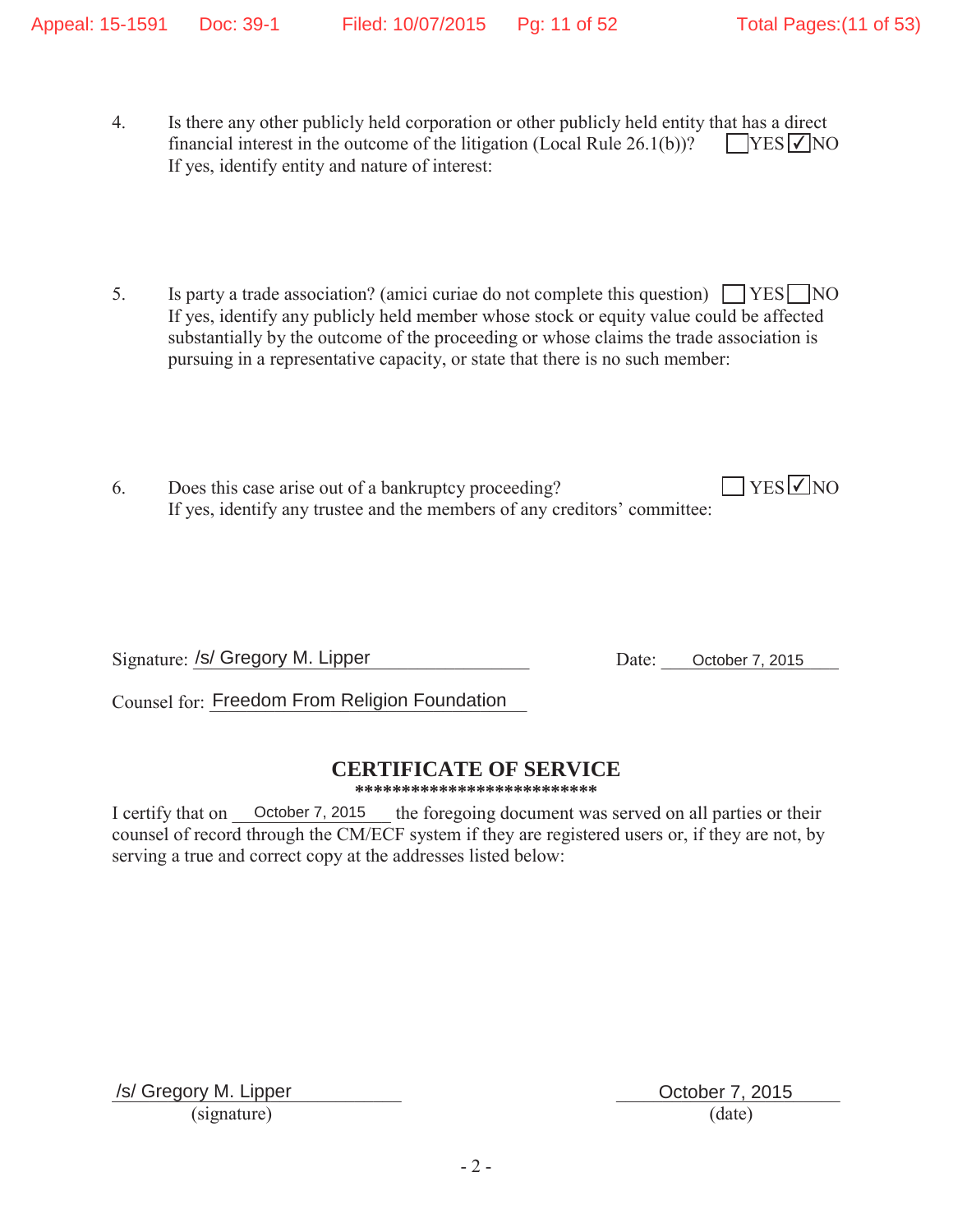#### UNITED STATES COURT OF APPEALS FOR THE FOURTH CIRCUIT DISCLOSURE OF CORPORATE AFFILIATIONS AND OTHER INTERESTS

Disclosures must be filed on behalf of all parties to a civil, agency, bankruptcy or mandamus case, except that a disclosure statement is **not** required from the United States, from an indigent party, or from a state or local government in a pro se case. In mandamus cases arising from a civil or bankruptcy action, all parties to the action in the district court are considered parties to the mandamus case.

Corporate defendants in a criminal or post-conviction case and corporate amici curiae are required to file disclosure statements.

If counsel is not a registered ECF filer and does not intend to file documents other than the required disclosure statement, counsel may file the disclosure statement in paper rather than electronic form. Counsel has a continuing duty to update this information.

Caption: Nancy Lund v. Rowan County, North Carolina  $No. 15-1591$ 

Pursuant to FRAP 26.1 and Local Rule 26.1,

Interfaith Alliance Foundation (name of party/amicus)

amicus, makes the following disclosure: who is (appellant/appellee/petitioner/respondent/amicus/intervenor)

Is party/amicus a publicly held corporation or other publicly held entity?  $\Box$  YES  $\Box$  NO 1.

- $\overline{2}$ . Does party/amicus have any parent corporations?  $YES\nabla NO$ If yes, identify all parent corporations, including all generations of parent corporations:
- 3. Is 10% or more of the stock of a party/amicus owned by a publicly held corporation or other publicly held entity?  $\Box$ YES $\nabla$ NO If yes, identify all such owners: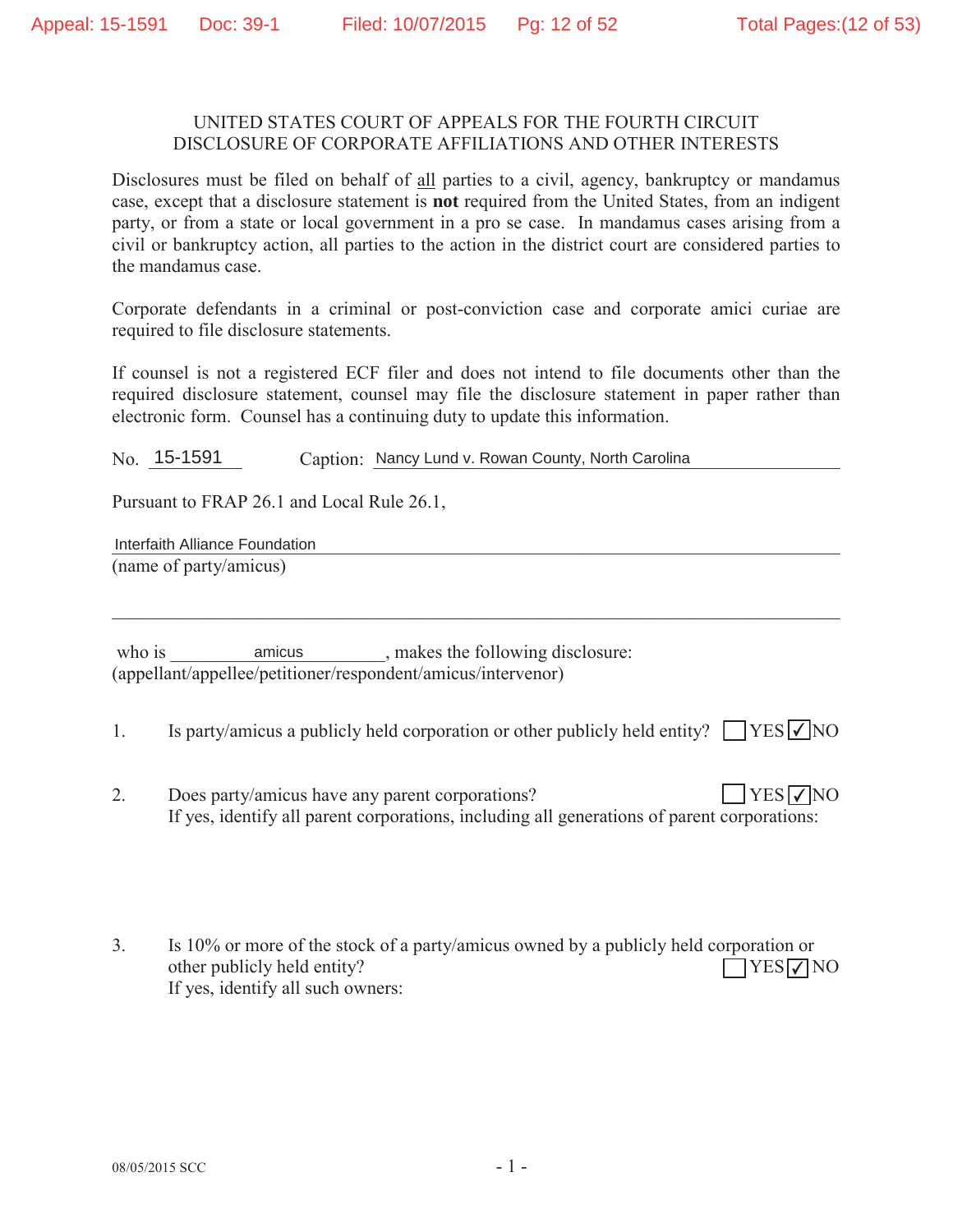- 4. Is there any other publicly held corporation or other publicly held entity that has a direct financial interest in the outcome of the litigation (Local Rule  $26.1(b)$ )? If yes, identify entity and nature of interest:  $YES$   $\overline{V}$  NO
- 5. Is party a trade association? (amici curiae do not complete this question)  $\Box$  YES  $\Box$  NO If yes, identify any publicly held member whose stock or equity value could be affected substantially by the outcome of the proceeding or whose claims the trade association is pursuing in a representative capacity, or state that there is no such member:
- 6. Does this case arise out of a bankruptcy proceeding? If yes, identify any trustee and the members of any creditors' committee:  $\sqrt{\text{YES}}$ NO

Signature: /s/ Gregory M. Lipper Date: October 7, 2015

Counsel for: Interfaith Alliance Foundation

## **CERTIFICATE OF SERVICE**

**\*\*\*\*\*\*\*\*\*\*\*\*\*\*\*\*\*\*\*\*\*\*\*\*\*\***

the foregoing document was served on all parties or their counsel of record through the CM/ECF system if they are registered users or, if they are not, by serving a true and correct copy at the addresses listed below: I certify that on October 7, 2015

/s/ Gregory M. Lipper **October 7, 2015**  $(signature)$  (date)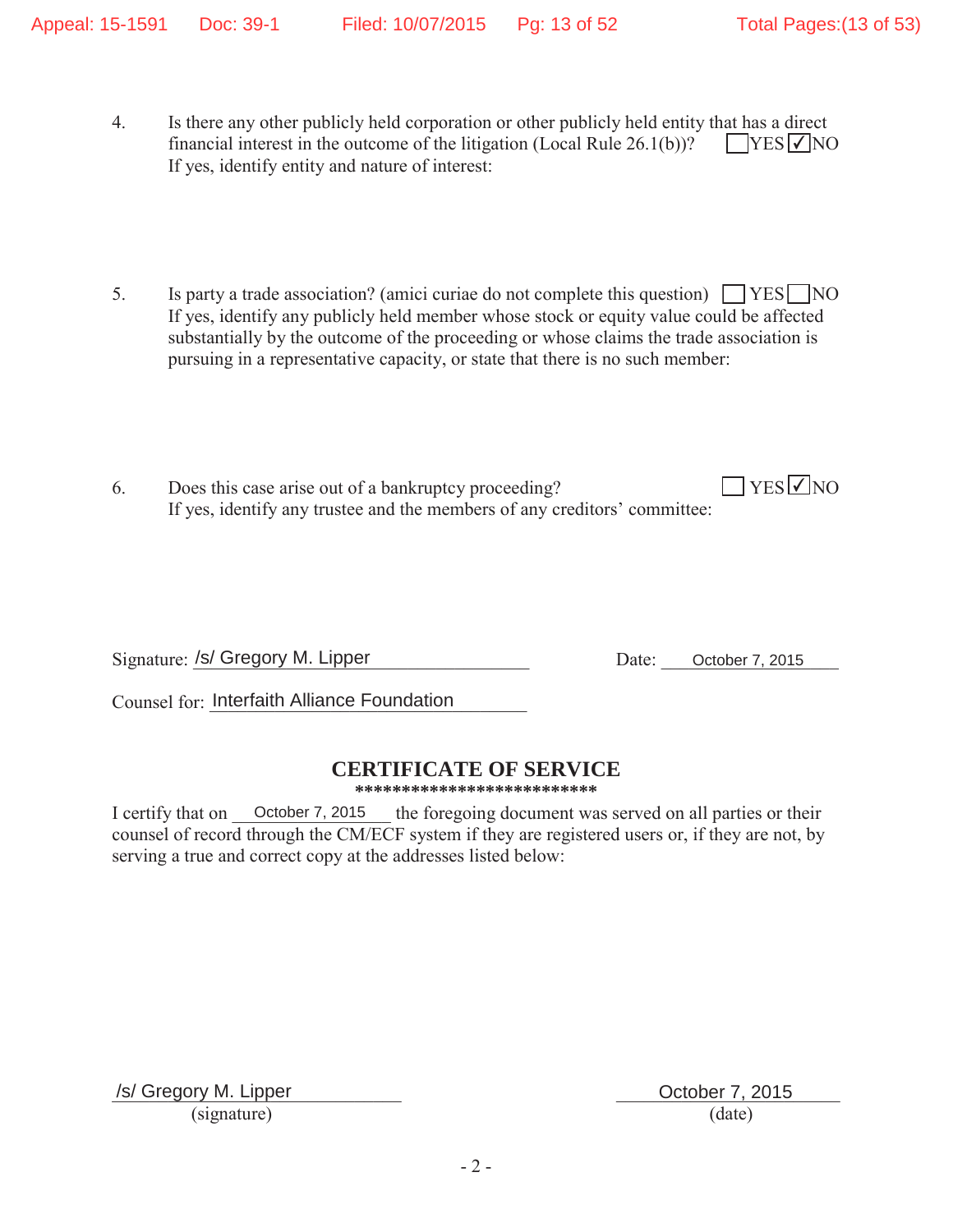#### UNITED STATES COURT OF APPEALS FOR THE FOURTH CIRCUIT DISCLOSURE OF CORPORATE AFFILIATIONS AND OTHER INTERESTS

Disclosures must be filed on behalf of all parties to a civil, agency, bankruptcy or mandamus case, except that a disclosure statement is **not** required from the United States, from an indigent party, or from a state or local government in a pro se case. In mandamus cases arising from a civil or bankruptcy action, all parties to the action in the district court are considered parties to the mandamus case.

Corporate defendants in a criminal or post-conviction case and corporate amici curiae are required to file disclosure statements.

If counsel is not a registered ECF filer and does not intend to file documents other than the required disclosure statement, counsel may file the disclosure statement in paper rather than electronic form. Counsel has a continuing duty to update this information.

Caption: Nancy Lund v. Rowan County, North Carolina  $No. 15-1591$ 

Pursuant to FRAP 26.1 and Local Rule 26.1,

**Sikh Coalition** (name of party/amicus)

amicus, makes the following disclosure: who is (appellant/appellee/petitioner/respondent/amicus/intervenor)

- Is party/amicus a publicly held corporation or other publicly held entity?  $\Box$  YES  $\Box$  NO 1.
- $\overline{2}$ . Does party/amicus have any parent corporations?  $YES\nabla NO$ If yes, identify all parent corporations, including all generations of parent corporations:
- 3. Is 10% or more of the stock of a party/amicus owned by a publicly held corporation or other publicly held entity?  $\Box$ YES $\nabla$ NO If yes, identify all such owners: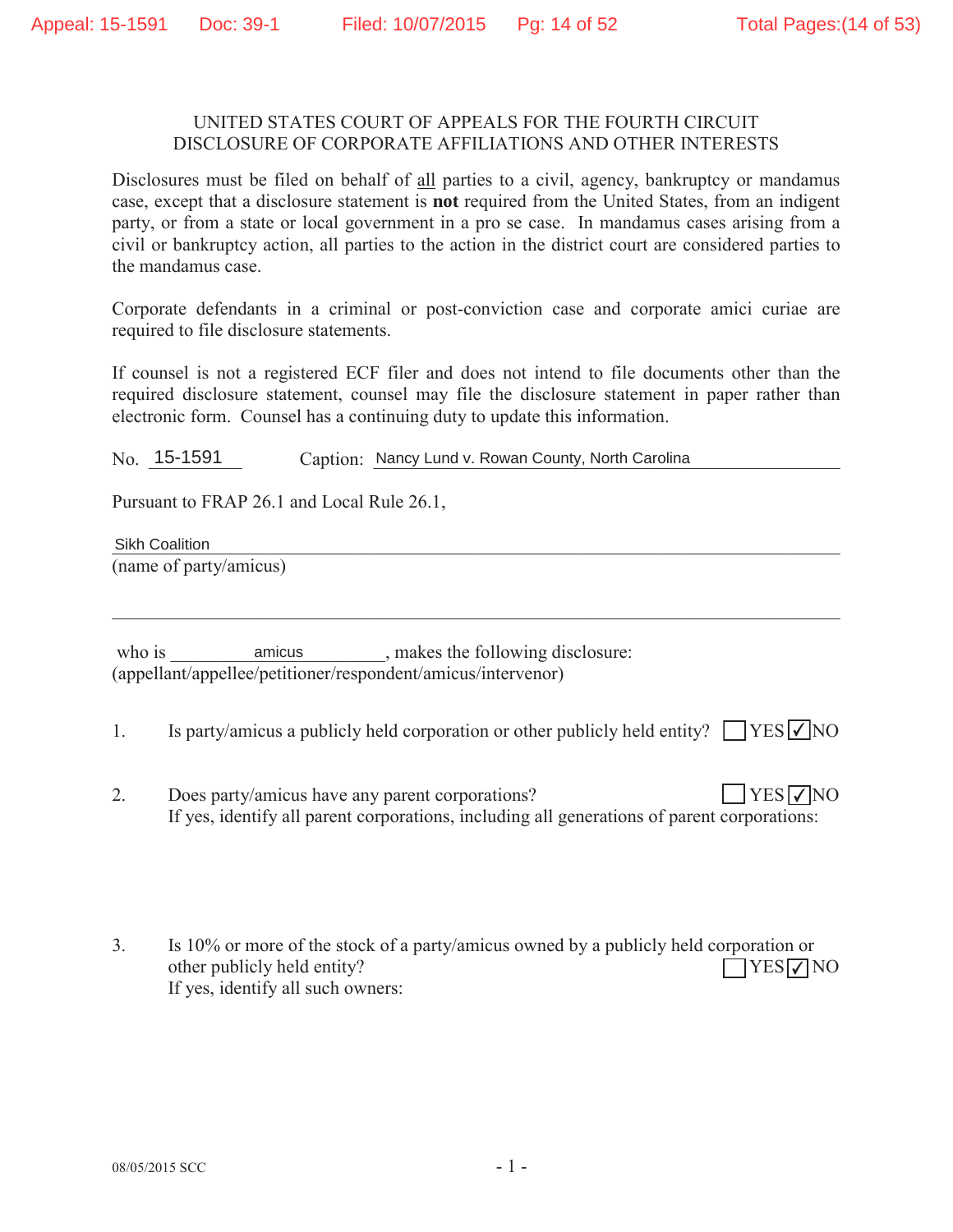- 4. Is there any other publicly held corporation or other publicly held entity that has a direct financial interest in the outcome of the litigation (Local Rule  $26.1(b)$ )? If yes, identify entity and nature of interest:  $YES$   $\overline{V}$  NO
- 5. Is party a trade association? (amici curiae do not complete this question)  $\Box$  YES  $\Box$  NO If yes, identify any publicly held member whose stock or equity value could be affected substantially by the outcome of the proceeding or whose claims the trade association is pursuing in a representative capacity, or state that there is no such member:
- 6. Does this case arise out of a bankruptcy proceeding? If yes, identify any trustee and the members of any creditors' committee:  $\sqrt{\text{YES}}$ NO

Signature: /s/ Gregory M. Lipper Date: October 7, 2015

Counsel for: Sikh Coalition

## **CERTIFICATE OF SERVICE**

**\*\*\*\*\*\*\*\*\*\*\*\*\*\*\*\*\*\*\*\*\*\*\*\*\*\***

the foregoing document was served on all parties or their counsel of record through the CM/ECF system if they are registered users or, if they are not, by serving a true and correct copy at the addresses listed below: I certify that on October 7, 2015

/s/ Gregory M. Lipper **October 7, 2015**  $(signature)$  (date)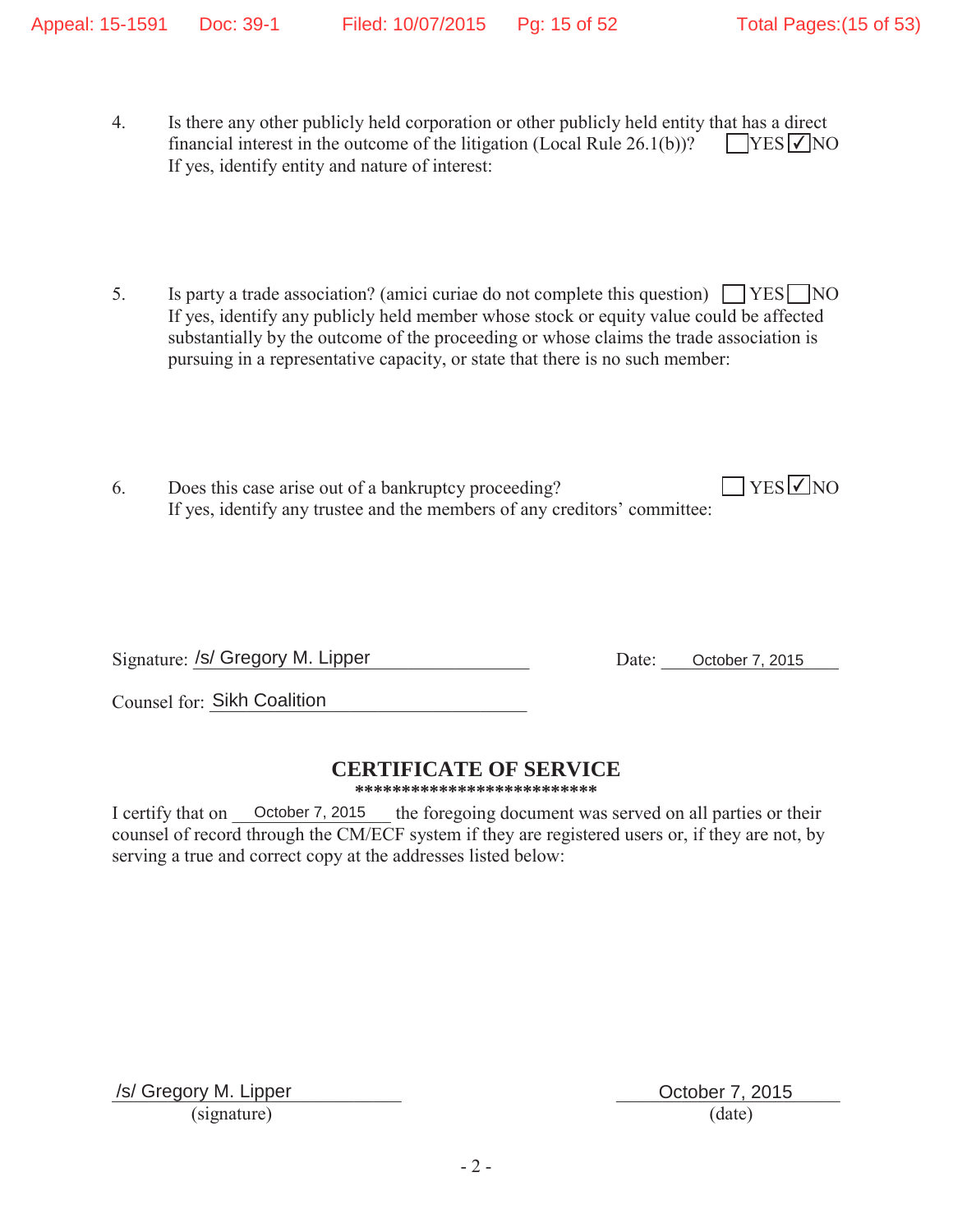#### UNITED STATES COURT OF APPEALS FOR THE FOURTH CIRCUIT DISCLOSURE OF CORPORATE AFFILIATIONS AND OTHER INTERESTS

Disclosures must be filed on behalf of all parties to a civil, agency, bankruptcy or mandamus case, except that a disclosure statement is **not** required from the United States, from an indigent party, or from a state or local government in a pro se case. In mandamus cases arising from a civil or bankruptcy action, all parties to the action in the district court are considered parties to the mandamus case.

Corporate defendants in a criminal or post-conviction case and corporate amici curiae are required to file disclosure statements.

If counsel is not a registered ECF filer and does not intend to file documents other than the required disclosure statement, counsel may file the disclosure statement in paper rather than electronic form. Counsel has a continuing duty to update this information.

Caption: Nancy Lund v. Rowan County, North Carolina  $No. 15-1591$ 

Pursuant to FRAP 26.1 and Local Rule 26.1,

Union for Reform Judaism (name of party/amicus)

amicus, makes the following disclosure: who is (appellant/appellee/petitioner/respondent/amicus/intervenor)

Is party/amicus a publicly held corporation or other publicly held entity?  $\Box$  YES  $\Box$  NO 1.

- $\overline{2}$ . Does party/amicus have any parent corporations?  $YES\nabla NO$ If yes, identify all parent corporations, including all generations of parent corporations:
- 3. Is 10% or more of the stock of a party/amicus owned by a publicly held corporation or other publicly held entity?  $\Box$ YES $\nabla$ NO If yes, identify all such owners: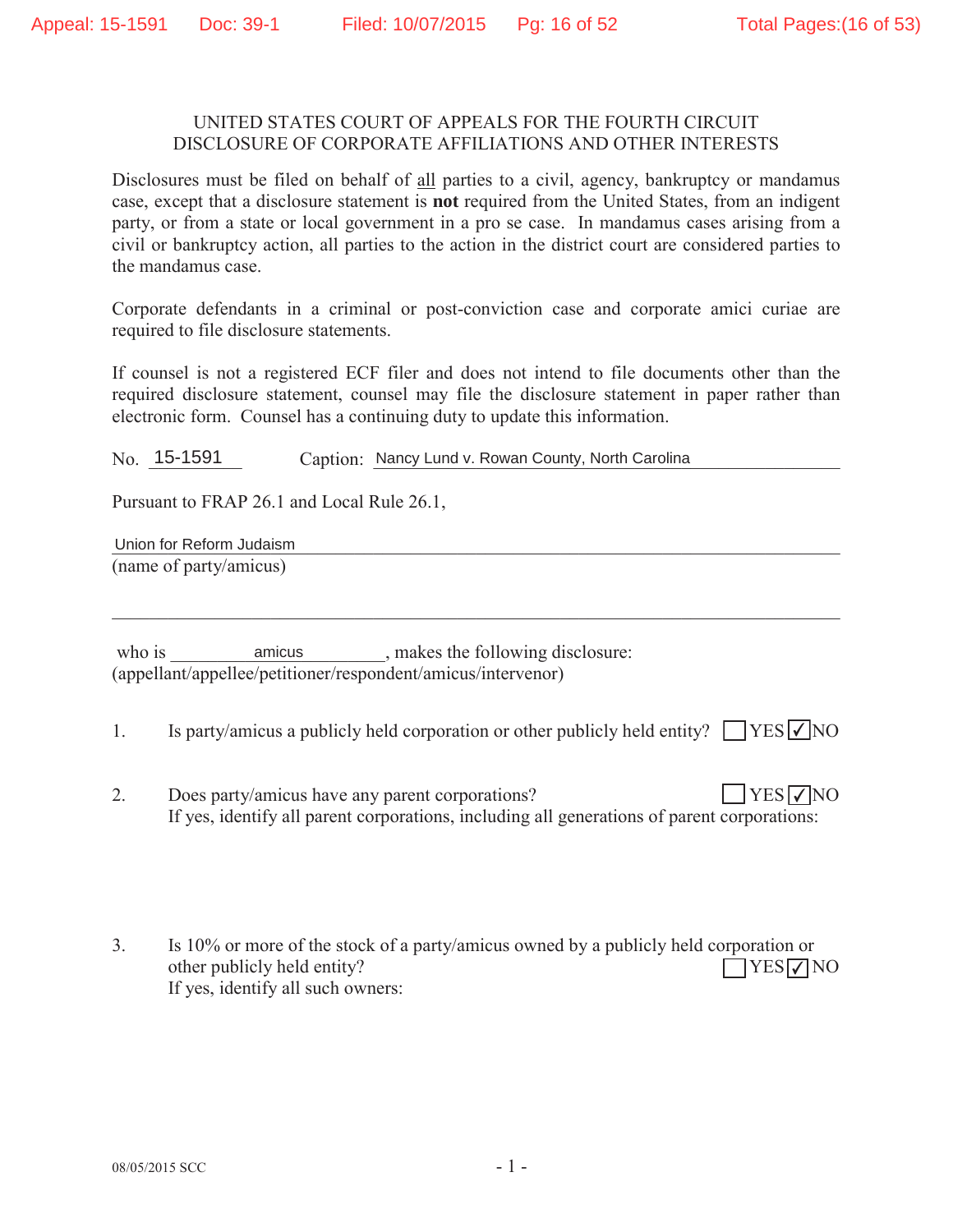- 4. Is there any other publicly held corporation or other publicly held entity that has a direct financial interest in the outcome of the litigation (Local Rule  $26.1(b)$ )? If yes, identify entity and nature of interest:  $YES$   $\overline{V}$  NO
- 5. Is party a trade association? (amici curiae do not complete this question)  $\Box$  YES  $\Box$  NO If yes, identify any publicly held member whose stock or equity value could be affected substantially by the outcome of the proceeding or whose claims the trade association is pursuing in a representative capacity, or state that there is no such member:
- 6. Does this case arise out of a bankruptcy proceeding? If yes, identify any trustee and the members of any creditors' committee:  $\Box$  YES  $\Box$  NO

Signature: /s/ Gregory M. Lipper Date: October 7, 2015

Counsel for: Union for Reform Judaism

## **CERTIFICATE OF SERVICE**

**\*\*\*\*\*\*\*\*\*\*\*\*\*\*\*\*\*\*\*\*\*\*\*\*\*\***

the foregoing document was served on all parties or their counsel of record through the CM/ECF system if they are registered users or, if they are not, by serving a true and correct copy at the addresses listed below: I certify that on October 7, 2015

/s/ Gregory M. Lipper **October 7, 2015**  $(signature)$  (date)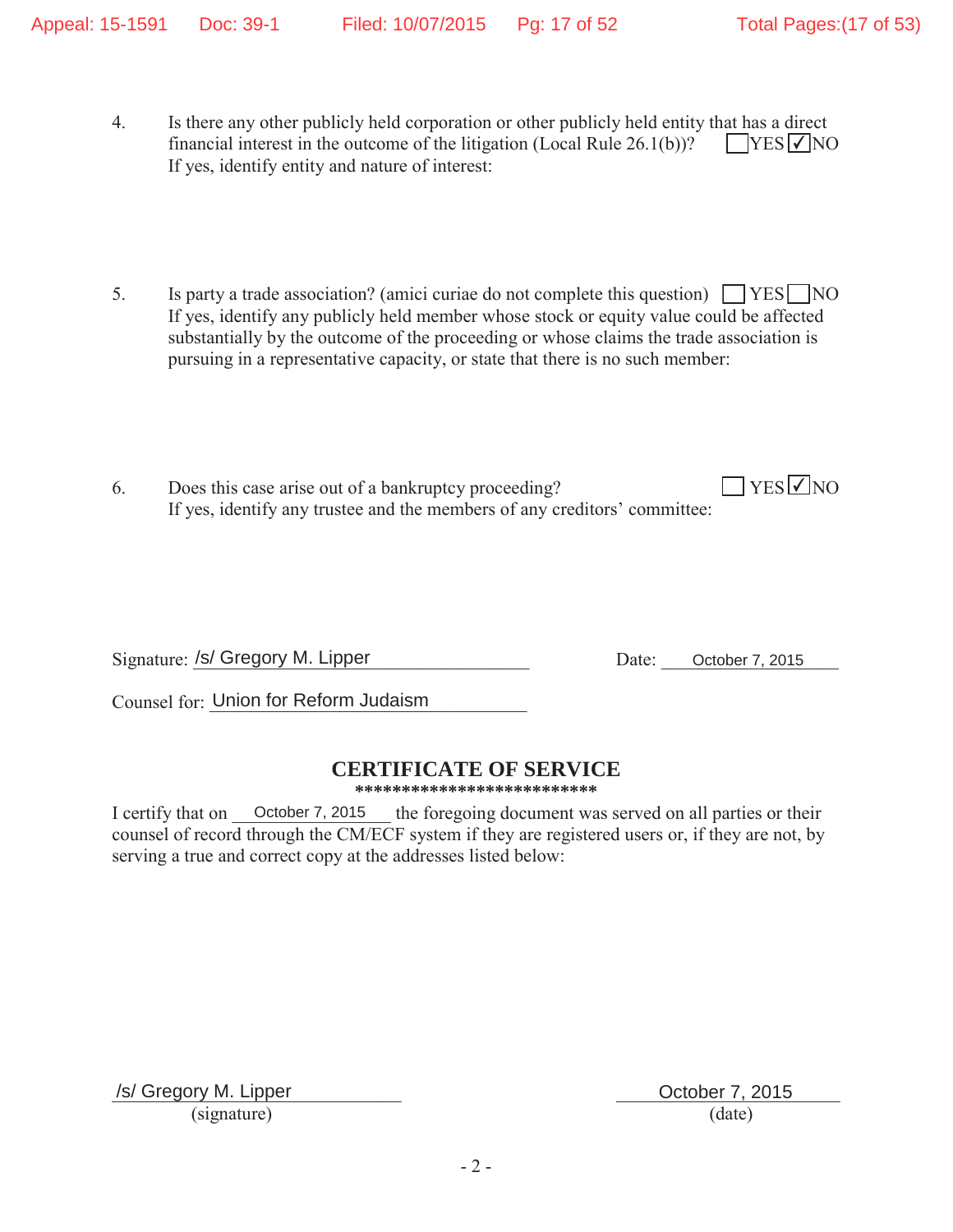#### UNITED STATES COURT OF APPEALS FOR THE FOURTH CIRCUIT DISCLOSURE OF CORPORATE AFFILIATIONS AND OTHER INTERESTS

Disclosures must be filed on behalf of all parties to a civil, agency, bankruptcy or mandamus case, except that a disclosure statement is **not** required from the United States, from an indigent party, or from a state or local government in a pro se case. In mandamus cases arising from a civil or bankruptcy action, all parties to the action in the district court are considered parties to the mandamus case.

Corporate defendants in a criminal or post-conviction case and corporate amici curiae are required to file disclosure statements.

If counsel is not a registered ECF filer and does not intend to file documents other than the required disclosure statement, counsel may file the disclosure statement in paper rather than electronic form. Counsel has a continuing duty to update this information.

Caption: Nancy Lund v. Rowan County, North Carolina  $No. 15-1591$ 

Pursuant to FRAP 26.1 and Local Rule 26.1,

Women of Reform Judaism (name of party/amicus)

amicus, makes the following disclosure: who is (appellant/appellee/petitioner/respondent/amicus/intervenor)

Is party/amicus a publicly held corporation or other publicly held entity?  $\Box$  YES  $\Box$  NO 1.

- $\overline{2}$ . Does party/amicus have any parent corporations?  $YES\nabla NO$ If yes, identify all parent corporations, including all generations of parent corporations:
- 3. Is 10% or more of the stock of a party/amicus owned by a publicly held corporation or other publicly held entity?  $\Box$ YES $\nabla$ NO If yes, identify all such owners: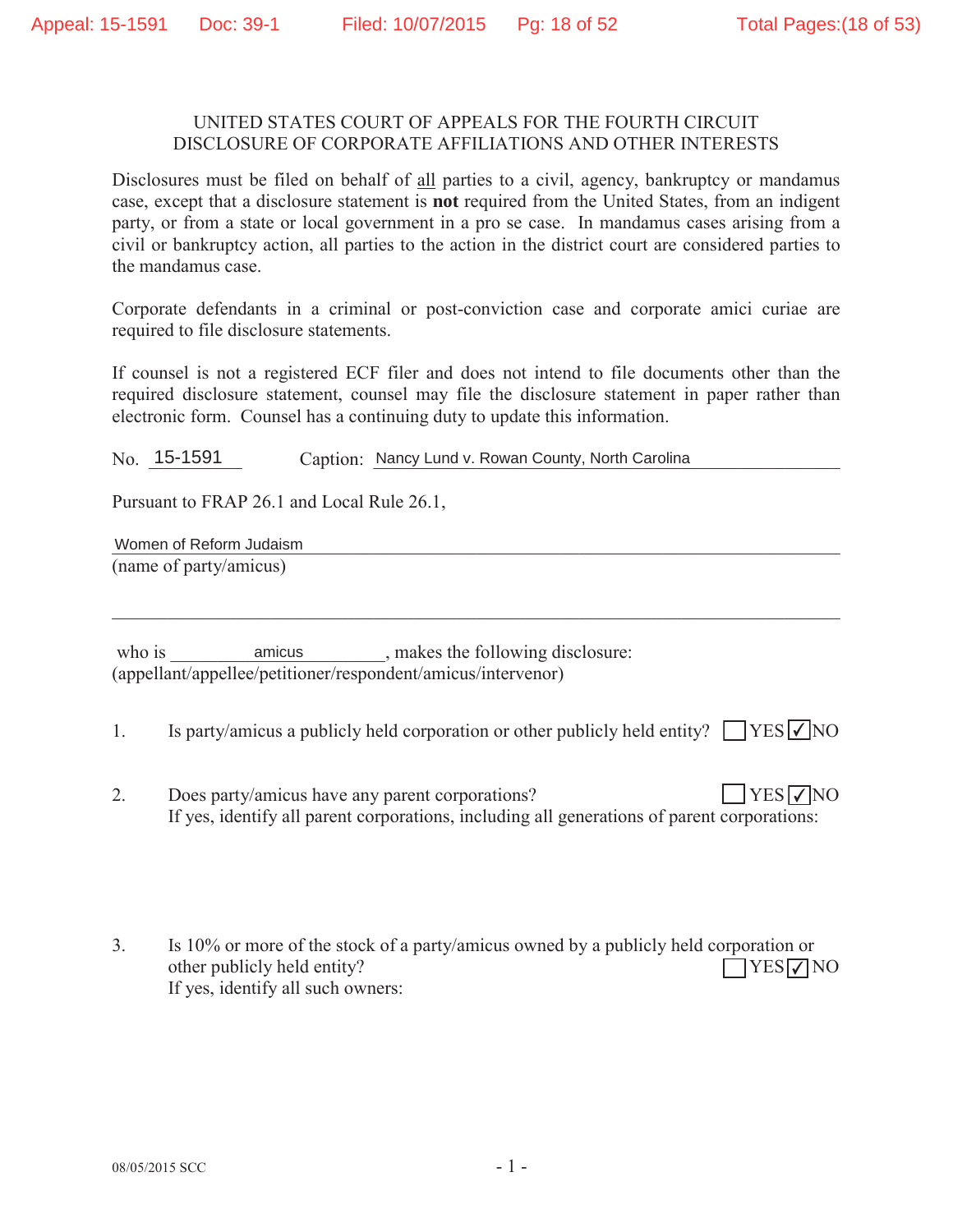- 4. Is there any other publicly held corporation or other publicly held entity that has a direct financial interest in the outcome of the litigation (Local Rule  $26.1(b)$ )? If yes, identify entity and nature of interest:  $YES$   $\overline{V}$  NO
- 5. Is party a trade association? (amici curiae do not complete this question)  $\Box$  YES  $\Box$  NO If yes, identify any publicly held member whose stock or equity value could be affected substantially by the outcome of the proceeding or whose claims the trade association is pursuing in a representative capacity, or state that there is no such member:
- 6. Does this case arise out of a bankruptcy proceeding? If yes, identify any trustee and the members of any creditors' committee:  $\sqrt{\text{YES}}$ NO

Signature: /s/ Gregory M. Lipper Date: October 7, 2015

Counsel for: Women of Reform Judaism

## **CERTIFICATE OF SERVICE**

**\*\*\*\*\*\*\*\*\*\*\*\*\*\*\*\*\*\*\*\*\*\*\*\*\*\***

the foregoing document was served on all parties or their counsel of record through the CM/ECF system if they are registered users or, if they are not, by serving a true and correct copy at the addresses listed below: I certify that on October 7, 2015

/s/ Gregory M. Lipper **October 7, 2015**  $(signature)$  (date)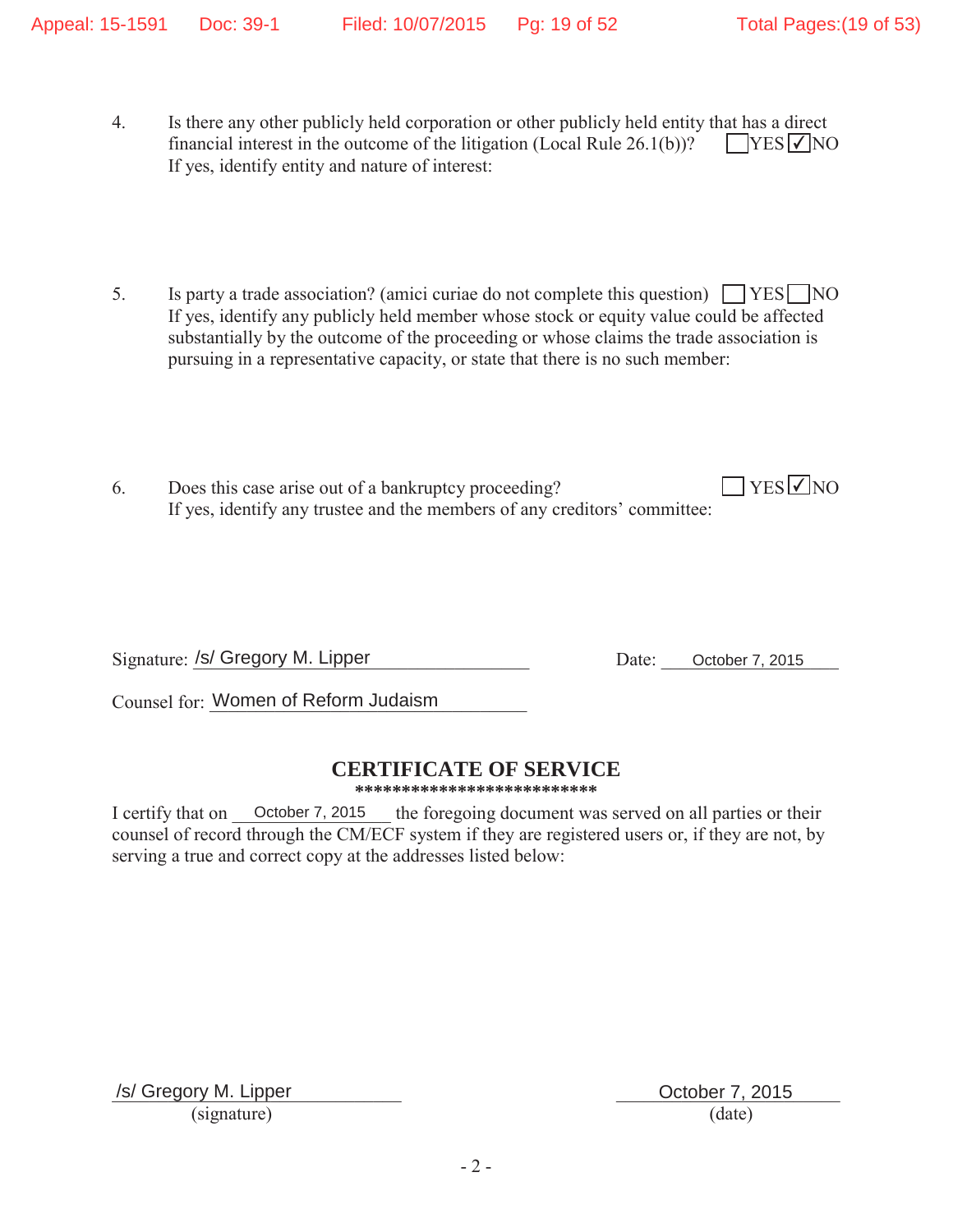# **Table of Contents**

| A. Commissioners direct citizens to participate in Christian                                                                  |
|-------------------------------------------------------------------------------------------------------------------------------|
| B. After directing citizens to participate in Christian prayers,<br>the Commissioners make decisions directly affecting those |
| C. The meetings' setting intensifies pressure on citizens to                                                                  |
|                                                                                                                               |
| Certificate of Compliance                                                                                                     |
| $\theta$ and $\mathbf{f}$ and $\mathbf{f}$ $\theta$ and $\mathbf{f}$                                                          |

Certificate of Service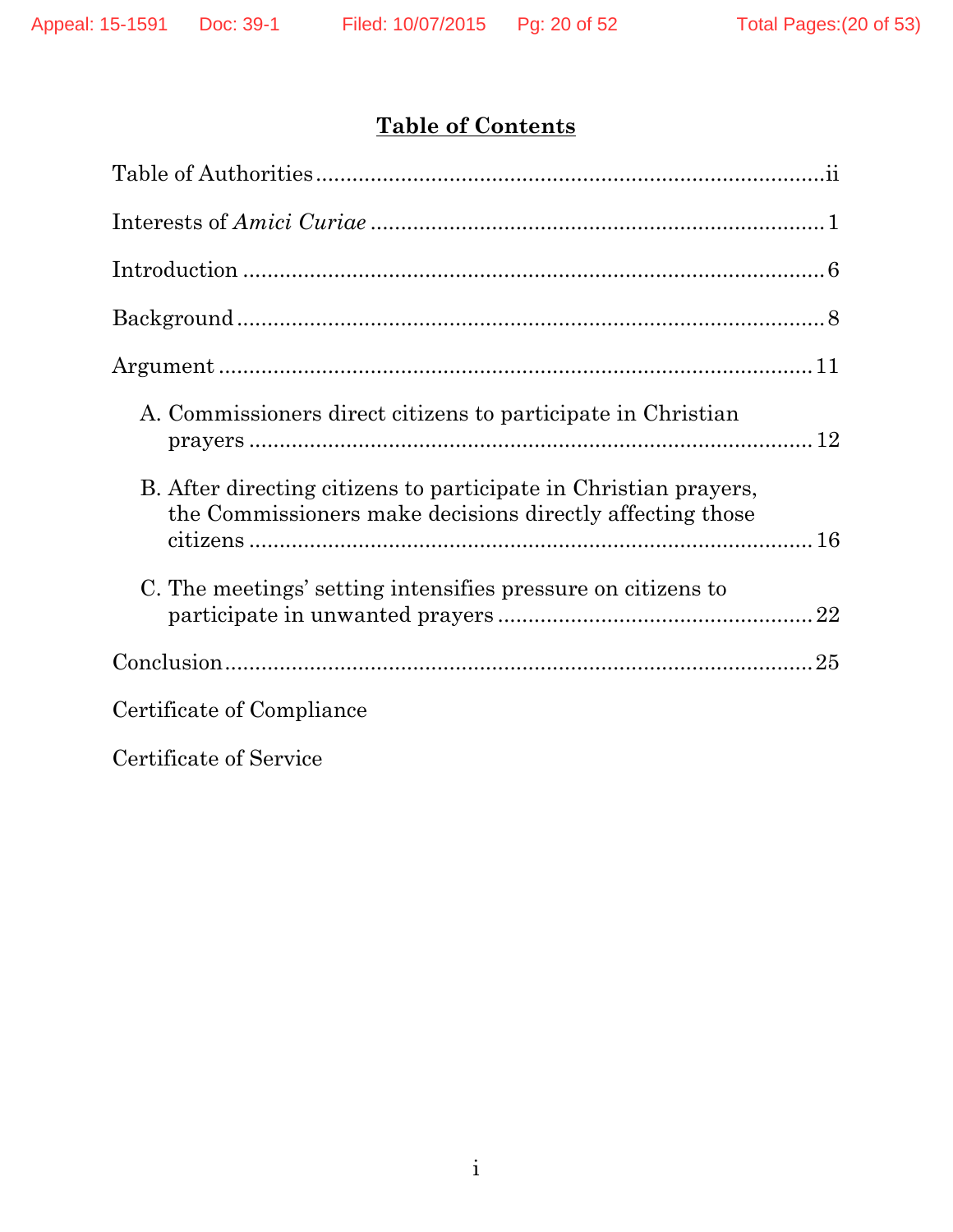# **Table of Authorities**

# **Cases**

| Marsh v. Chambers,                                                                                                                 |
|------------------------------------------------------------------------------------------------------------------------------------|
| Town of Greece v. Galloway,                                                                                                        |
| Other                                                                                                                              |
| Board of Commissioners, Rowan County,                                                                                              |
| Brian E. Adams, <i>Citizen Lobbyists: Local Efforts to Influence</i>                                                               |
| Brian E. Adams, Public Meetings and the Democratic                                                                                 |
| William H. Baker et al., Critical Factors for Enhancing Municipal<br><i>Public Hearings</i> , 65 Pub. Admin. Rev. 490 (2005)  16   |
| William Barnes & Bonnie Mann, National League of Cities,<br>Making Local Democracy Work: Municipal Officials' Views                |
| Jeffrey M. Berry, et al., The Rebirth of Urban Democracy (1993)16                                                                  |
| Jeffrey M. Berry, Urban Interest Groups, in The Oxford Handbook<br>of American Political Parties and Interest Groups               |
| Thomas Blass, Understanding Behavior in the Milgram Obedience<br><i>Experiment: the Role of Personality, Situations, and Their</i> |
| Frank M. Bryan, Real Democracy: The New England Town<br>24                                                                         |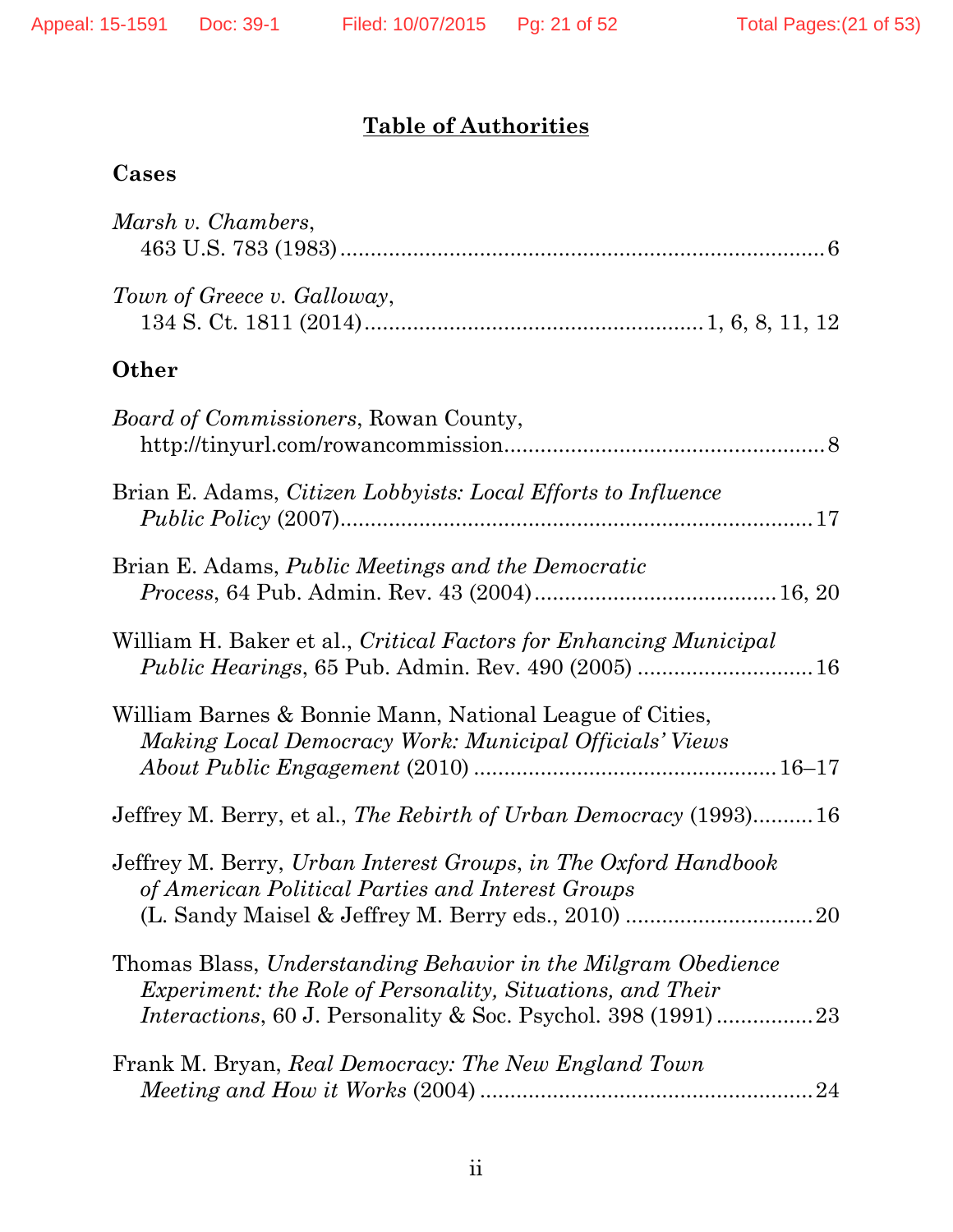| Commissioner Meeting—Apr. 6, 2015, Rowan County,          |
|-----------------------------------------------------------|
| Commissioner Meeting—Apr. 15, 2013, Rowan County,         |
| Commissioner Meeting-Apr. 20, 2015, Rowan County,         |
| Commissioner Meeting—Dec. 3, 2012, Rowan County,          |
| Commissioner Meeting—Dec. 15, 2014, Rowan County,         |
| Commissioner Meeting-Dec. 17, 2007, Rowan County,         |
| Commissioner Meeting—Feb. 5, 2015, Rowan County,          |
| <i>Commissioner Meeting—Feb. 16, 2015, Rowan County,</i>  |
| <i>Commissioner Meeting—Feb. 18, 2013</i> , Rowan County, |
| Commissioner Meeting—Jan. 5, 2015, Rowan County,          |
| Commissioner Meeting—Jan. 20, 2015, Rowan County,         |
| Commissioner Meeting—July 6, 2015, Rowan County,          |
| Commissioner Meeting—June 1, 2015, Rowan County,          |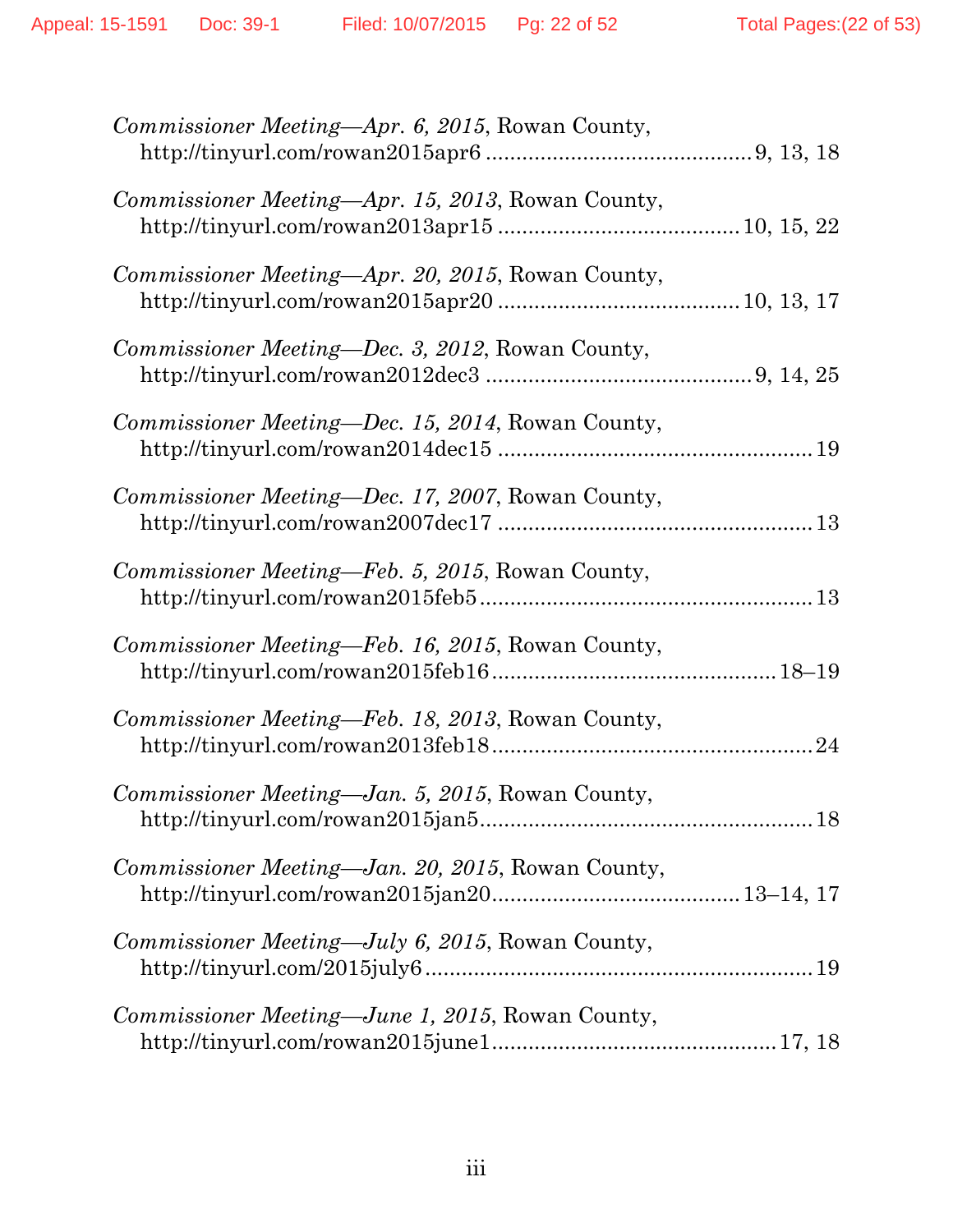| Commissioner Meeting—June 15, 2015, Rowan County,                                                                                   |
|-------------------------------------------------------------------------------------------------------------------------------------|
| <i>Commissioner Meeting—Mar. 2, 2015, Rowan County,</i>                                                                             |
| Commissioner Meeting—Mar. 5, 2012, Rowan County,                                                                                    |
| <i>Commissioner Meeting—Mar. 20, 2015, Rowan County,</i>                                                                            |
| <i>Commissioner Meeting—May 20, 2013, Rowan County,</i>                                                                             |
| <i>Commissioner Meeting—Oct. 6, 2014, Rowan County,</i>                                                                             |
| Commissioner Meeting—Sept. 15, 2014, Rowan County,                                                                                  |
| In Jesus' Name, Amen? This Afternoon Will Tell for Rowan Co.<br><i>Commission</i> , Crime in Charlotte (Aug. 5, 2013),              |
| Judith E. Innes & David E. Booher, Reframing Public<br><i>Participation: Strategies for the 21st Century,</i>                       |
| Jane J. Mansbridge, <i>Beyond Adversary Democracy</i> (1980) 16                                                                     |
| Katherine A. McComas, et al., Why Citizens Do and Do Not Attend<br>Public Meetings About Local Cancer Cluster Investigations,       |
| Katherine A. McComas, Trivial Pursuits: Participant Views of<br><i>Public Meetings</i> , 15 J. Pub. Relations Research 91 (2003) 24 |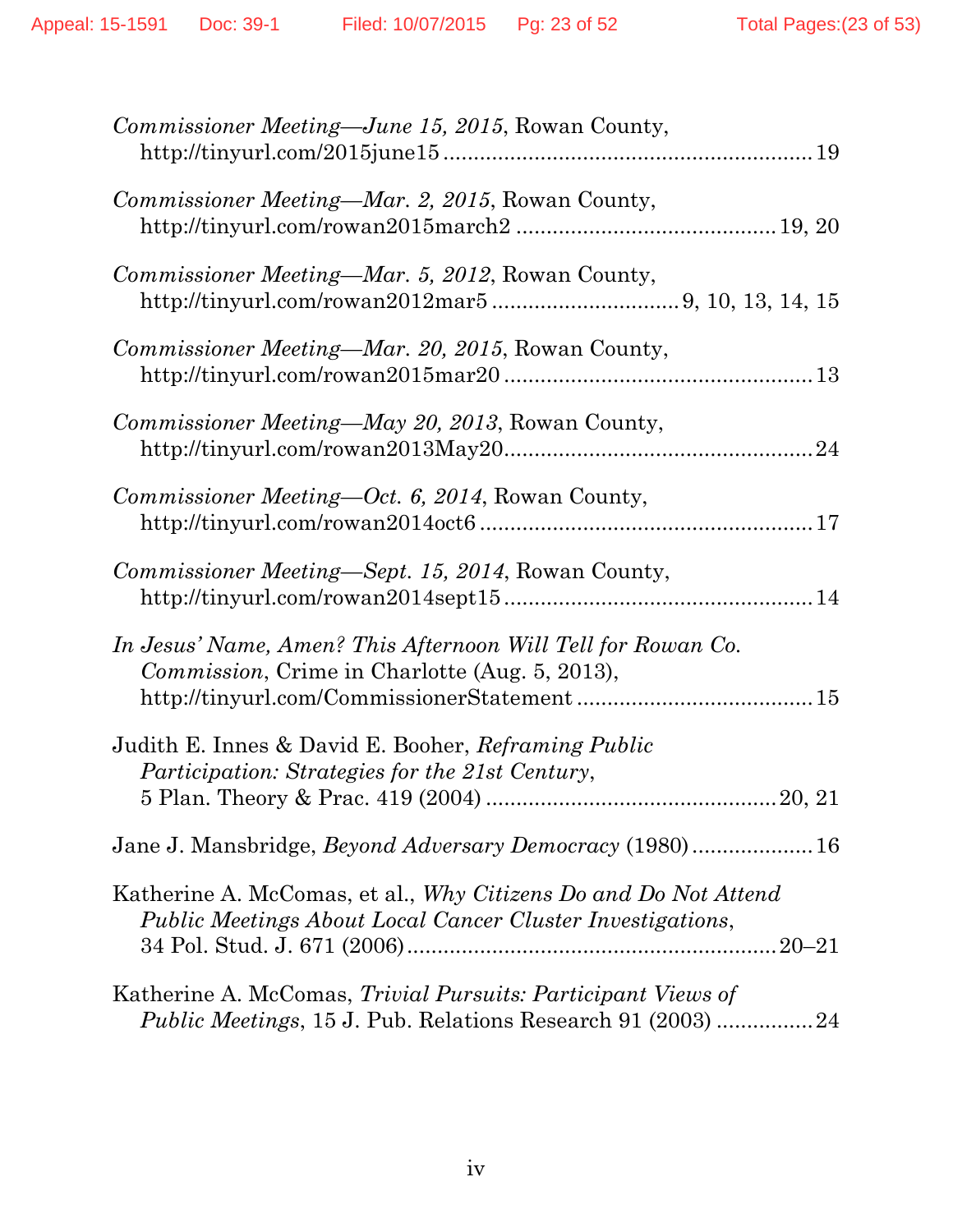| Jeffrey G. Noel et al., <i>Peripheral IngroupMembership Status and</i><br><i>Public Negativity Towards Outgroups,</i> |    |
|-----------------------------------------------------------------------------------------------------------------------|----|
|                                                                                                                       |    |
| Cecilia L. Ridgeway, Conformity, Group-Oriented Motivation, and<br>Status Attainment in Small Groups,                 |    |
|                                                                                                                       |    |
| Karen Tracy & Margaret Durfy, Speaking Out in Public: Citizen<br>Participation in Contentious School Board Meetings,  |    |
|                                                                                                                       | 23 |
| David Yamane, Faith and Access: Personal Religiosity and                                                              |    |
| Religious Group Advocacy in a State Legislature,                                                                      |    |
|                                                                                                                       | 21 |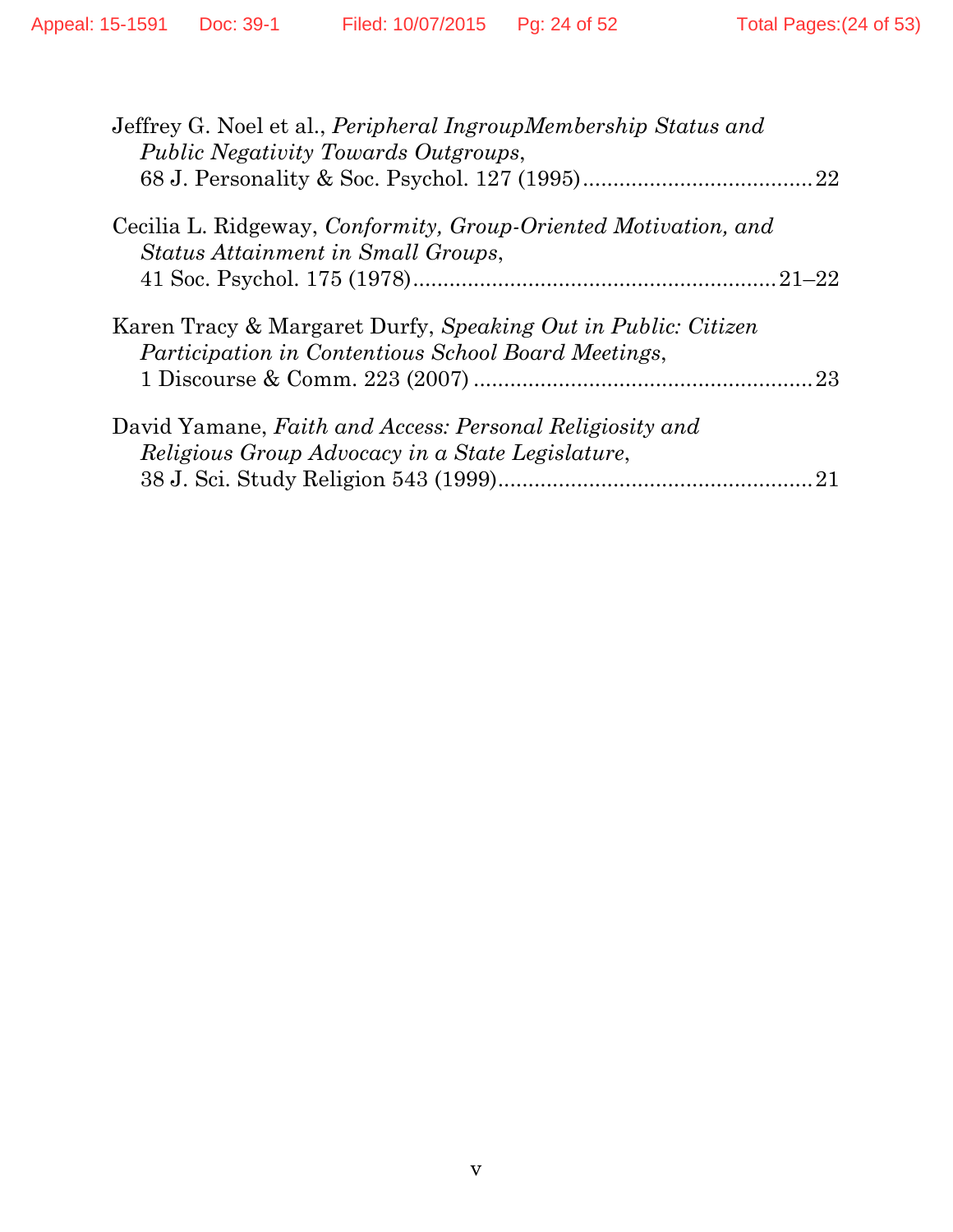$\overline{a}$ 

## **Interests of** *Amici Curiae*

*Amici* are religious-liberty organizations seeking to ensure that all Americans—regardless of their religious beliefs, or lack thereof—can participate fully in civic life without violating their conscience.\*

Americans United for Separation of Church and State is a national, nonsectarian public-interest organization. Its mission is twofold: (1) to advance the free-exercise rights of individuals and religious communities to worship as they see fit, and (2) to preserve the separation of church and state as a vital component of democratic governance. Founded in 1947, Americans United has more than 120,000 members and supporters throughout the nation. Americans United has participated as counsel or *amicus curiae* in legislative-prayer cases across the country, including representing Respondents in *Town of Greece v. Galloway*, 134 S. Ct. 1811 (2014). Consistent with Supreme Court precedent, Americans United seeks to ensure that governmental bodies that open their meetings with prayers do not exploit the

<sup>\*</sup> Pursuant to Federal Rule of Appellate Procedure 29(c)(5), *amici* state that no party's counsel authored this brief in whole or in part and that no party, party's counsel, or person other than *amici*, their members, or their counsel contributed money intended to fund the preparation or submission of this brief. The parties have consented to the filing of this brief.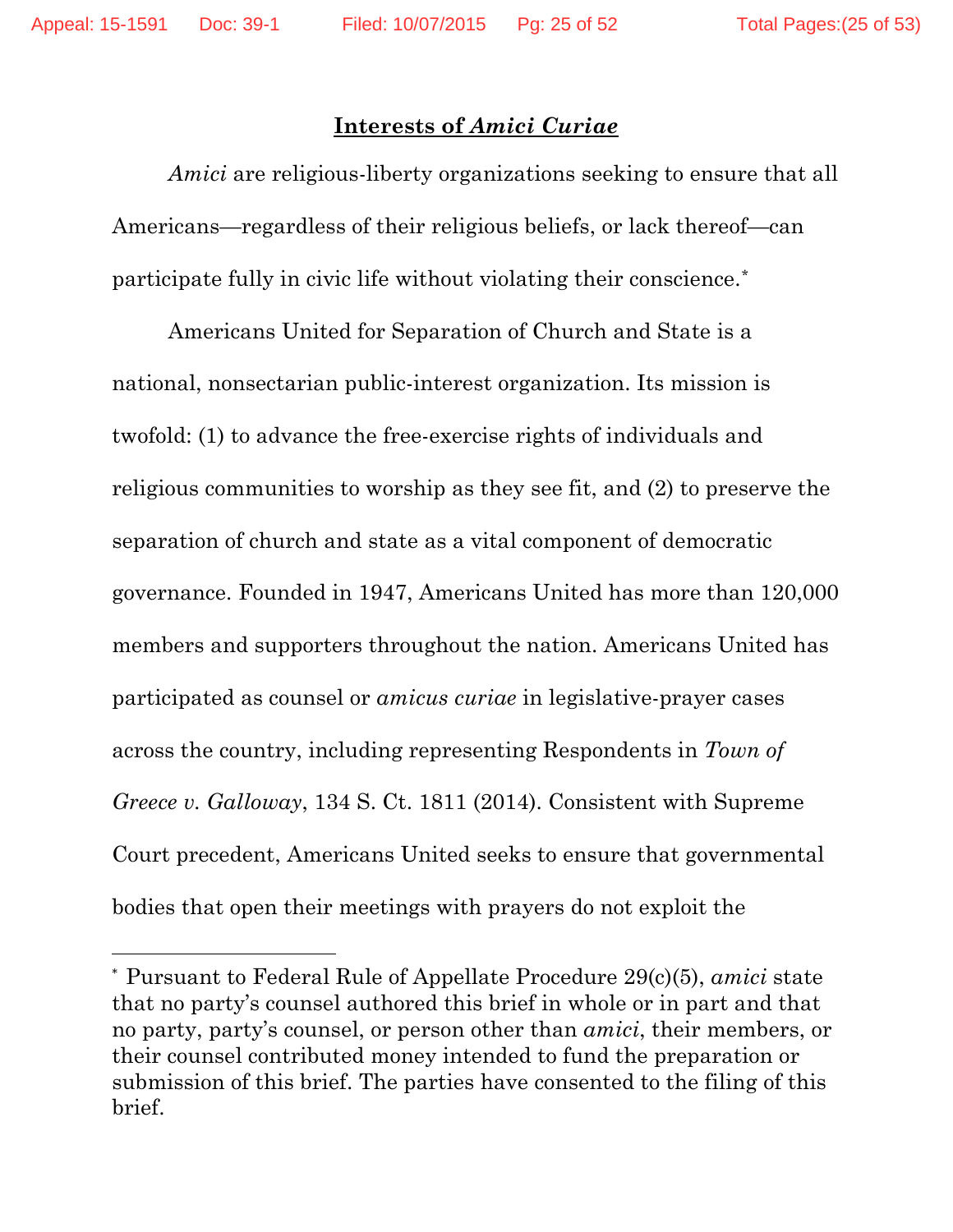opportunity to advance a particular religion, discriminate against religious minorities, or coerce citizens to participate in unwanted prayers.

The American Humanist Association has a long history of supporting the constitutional principle of church-state separation and defending the rights of religious minorities (including the nonreligious) to be free from governmental promotion of majoritarian religious views. As the nation's oldest and largest humanist organization, with almost 200 chapters and affiliates across the country, AHA gives voice to an important and growing demographic sector. These Americans are marginalized when divisive religious elements pervade governmental activity, and AHA advocates to ensure secular government on their behalf.

The Anti-Defamation League was organized in 1913 to advance good will and mutual understanding among Americans of all creeds and races and to combat racial, ethnic, and religious prejudice in the United States. Today, ADL is one of the world's leading organizations fighting hatred, bigotry, discrimination, and anti-Semitism. Among ADL's core beliefs is strict adherence to the separation of church and state. ADL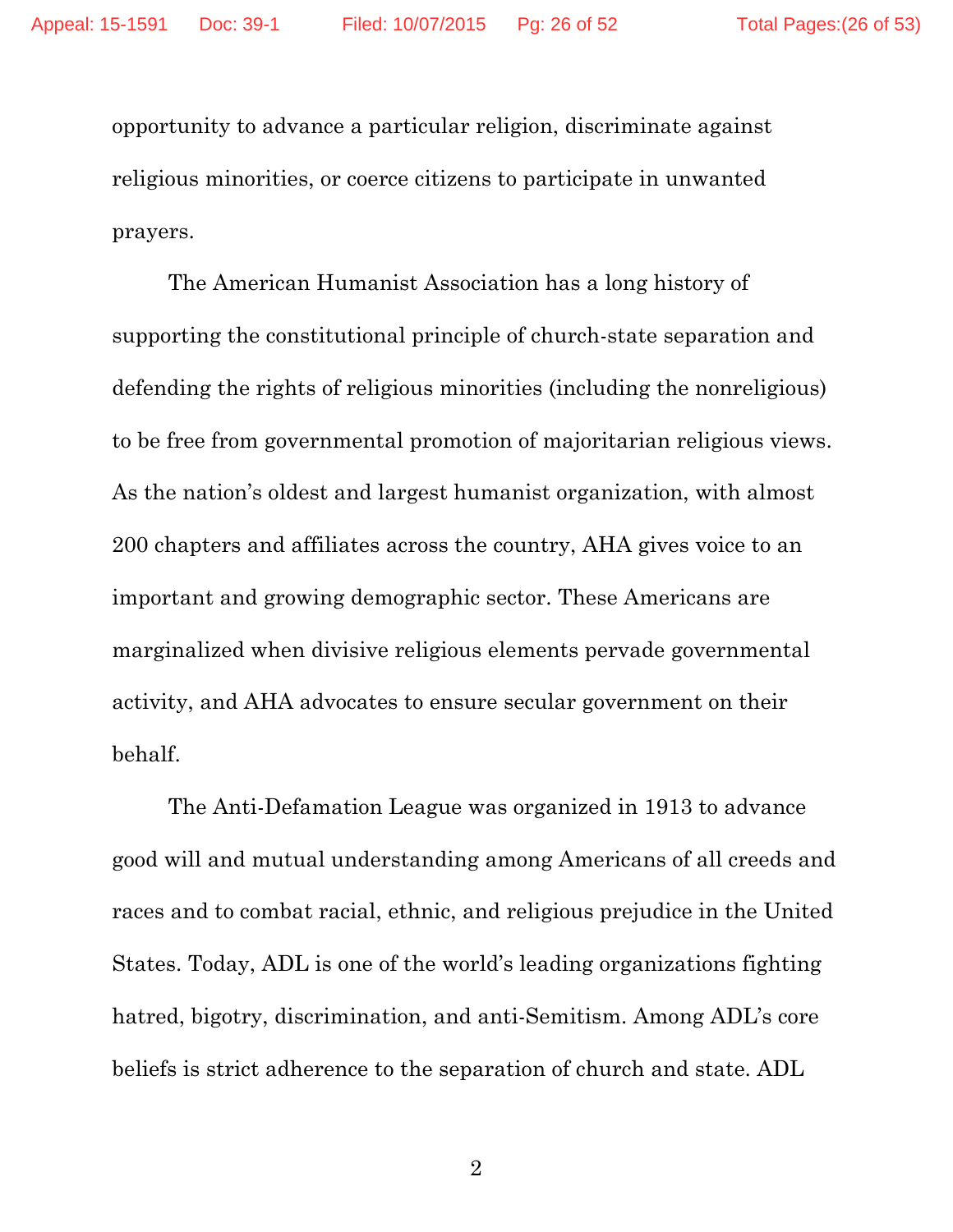emphatically rejects the notion that the separation principle is inimical to religion, and holds, to the contrary, that a high wall of separation is essential to the continued flourishing of religious practice and belief in America, and to the protection of minority religions and their adherents.

The Center for Inquiry is a nonprofit educational organization dedicated to promoting and defending science, reason, freedom of inquiry, and humanist values. CFI currently represents over 45,000 members located across the United States and the world. Through education, research, publishing, social services, and other activities, including litigation, CFI encourages evidence-based inquiry into science, pseudoscience, medicine and health, religion, and ethics. CFI believes that the separation of church and state is vital to the maintenance of a free society that allows for a reasoned exchange of ideas about public policy.

Freedom From Religion Foundation is a national nonprofit organization representing the largest association of freethinkers, including more than 23,000 atheists and agnostics. The Foundation has members in every state, the District of Columbia, and Puerto Rico. The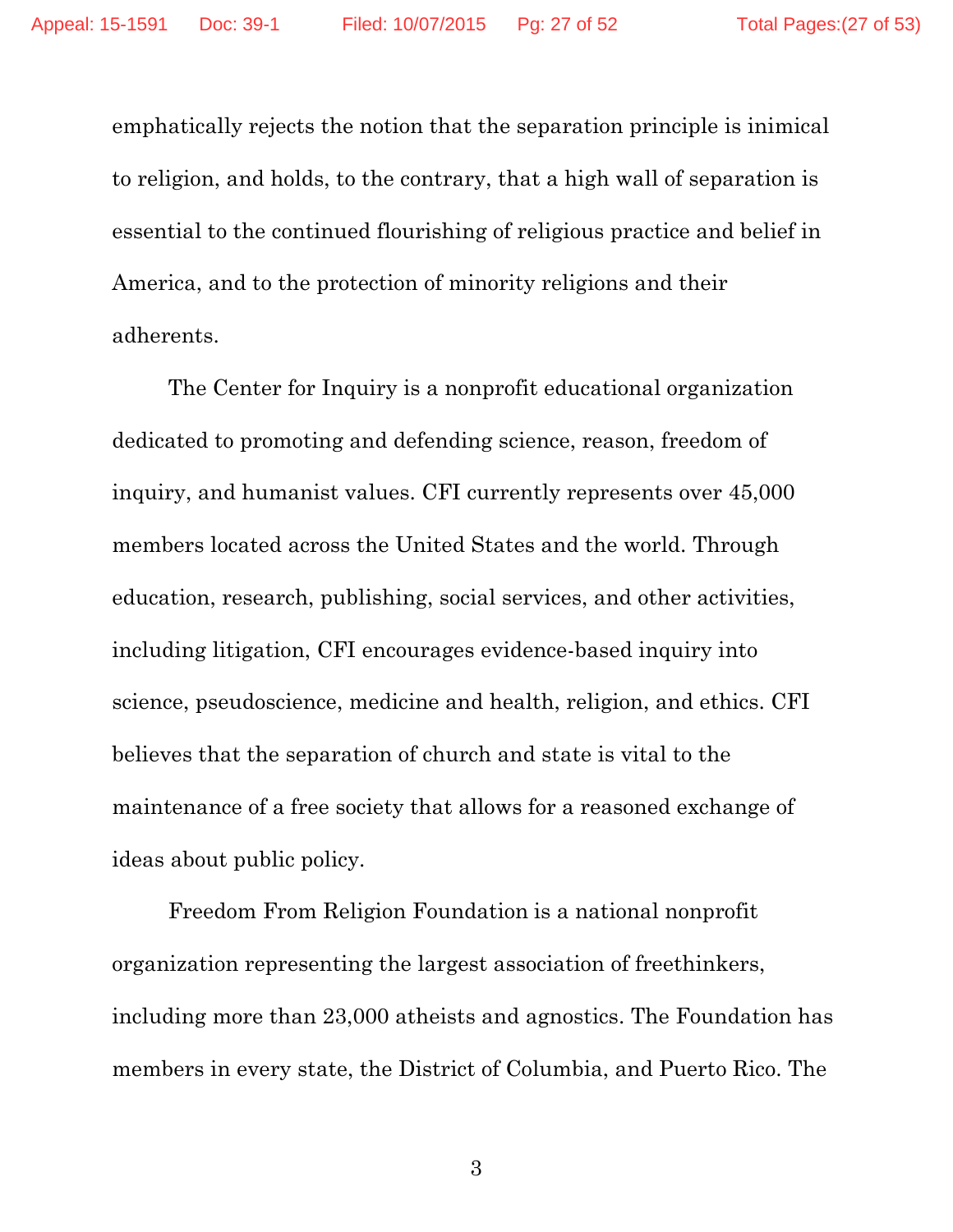Foundation's two purposes are to educate the public about nontheism and to defend the constitutional separation of state and church. The Foundation was originally formed in 1976 to protest prayers at the Madison, Wisconsin Common Council.

The Interfaith Alliance Foundation is a 501(c)(3) nonprofit organization that celebrates religious freedom by championing individual rights, promoting policies that protect both religion and democracy, and uniting diverse voices to challenge extremism. Founded in 1994, Interfaith Alliance Foundation's members across the country belong to 75 different faith traditions as well as no faith tradition. Interfaith Alliance Foundation has a long history of working to ensure the religious freedom of all Americans, especially when receiving government services or participating in government functions.

The Sikh Coalition was founded on September 11, 2001, to defend civil rights and liberties for all people, promote community empowerment and civic engagement within the Sikh community, create an environment where Sikhs can lead a dignified life unhindered by bias and discrimination, and educate the broader community about Sikhism in order to promote cultural understanding and create bridges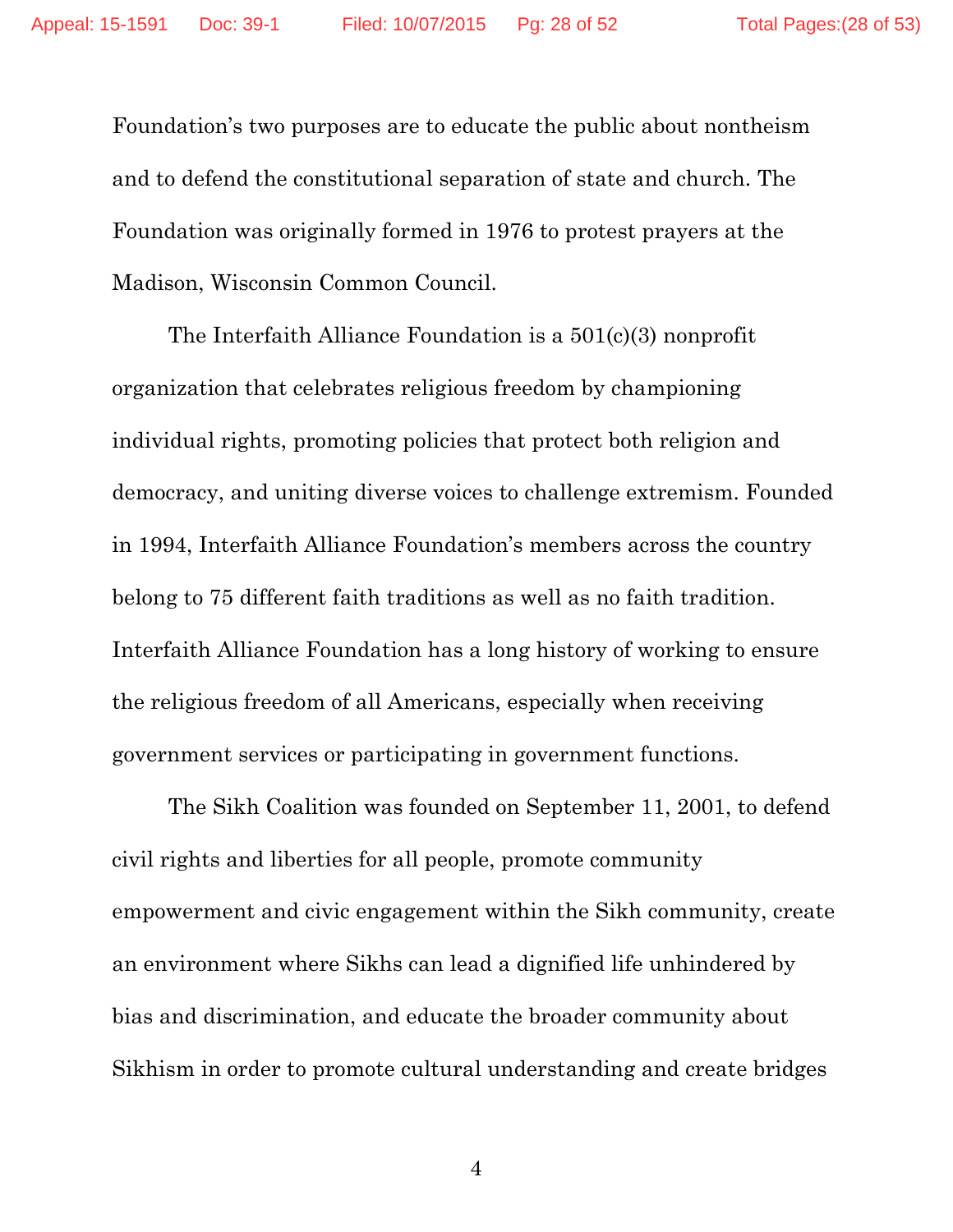across communities. Ensuring religious liberty for all people is a cornerstone of the Sikh Coalition's work, and the Sikh Coalition believes that the Establishment Clause is an indispensable safeguard for religious minority communities. In addition, Sikh Americans have a vital interest in participating in legislative sessions without having to participate in majoritarian religious practices.

The Union for Reform Judaism represents 900 congregations, which include 1.5 million Reform Jews, across North America. The Women of Reform Judaism represents more than 65,000 women in nearly 500 women's groups in North America and around the world. Both organizations come to this case due to their longstanding commitment to the separation of church and state, and their belief that the First Amendment is the bulwark of religious freedom and interfaith amity. The separation of church and state has lifted up American Jewry, as well as other religious minorities, providing more protections, rights, and opportunities than have been known anywhere else throughout history.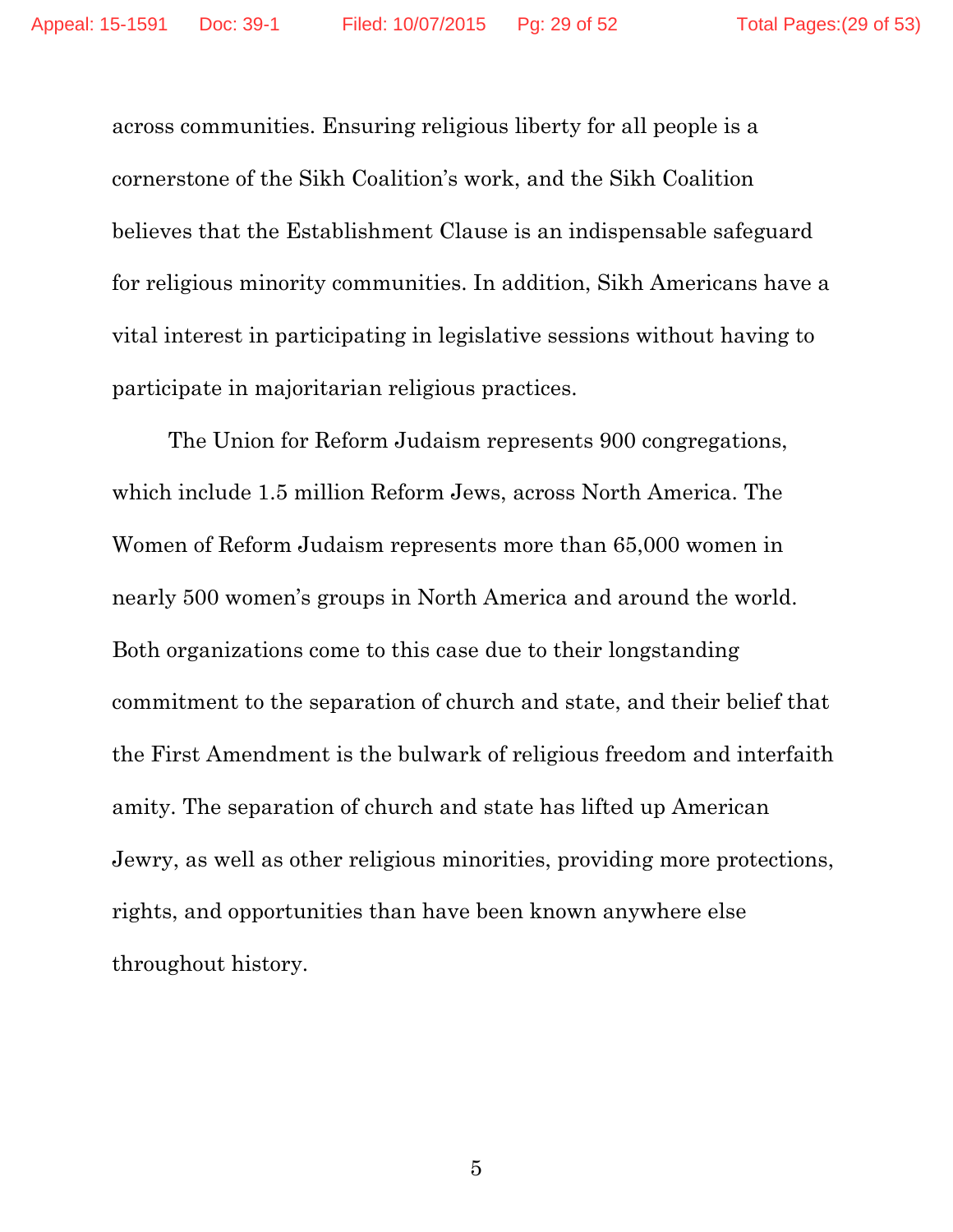### **Introduction**

In *Town of Greece v. Galloway*, 134 S. Ct. 1811 (2014), the Supreme Court concluded that local governments may invite outside speakers to deliver prayers before legislative meetings, *id.* at 1815, but the Court did not write those governments a blank check to impose religion on unwilling citizens. Prayers, the Court made clear, must not "afford government an opportunity to proselytize or force truant constituents into the pews." *Id.* at 1825. Both *Town of Greece* and its predecessor, *Marsh v. Chambers*, 463 U.S. 783 (1983), involved prayers delivered for the benefit of legislators. *See Town of Greece*, 134 S. Ct. at 1825. The Supreme Court upheld the prayer practices in those cases because the legislators did not determine the content of the prayers, evince a discriminatory purpose, or attempt to impose the prayers on citizens in attendance. *See id.* at 1825–26; *Marsh*, 463 U.S. at 794–95.

Things are different in Rowan County. As the district court explained, the County sponsors "prayers adhering to the [Christian] faiths of five elected Commissioners," and these Commissioners "maintain[ ] exclusive and complete control over the content of the prayers." JA 360–61. In so doing, the Commissioners prevent anyone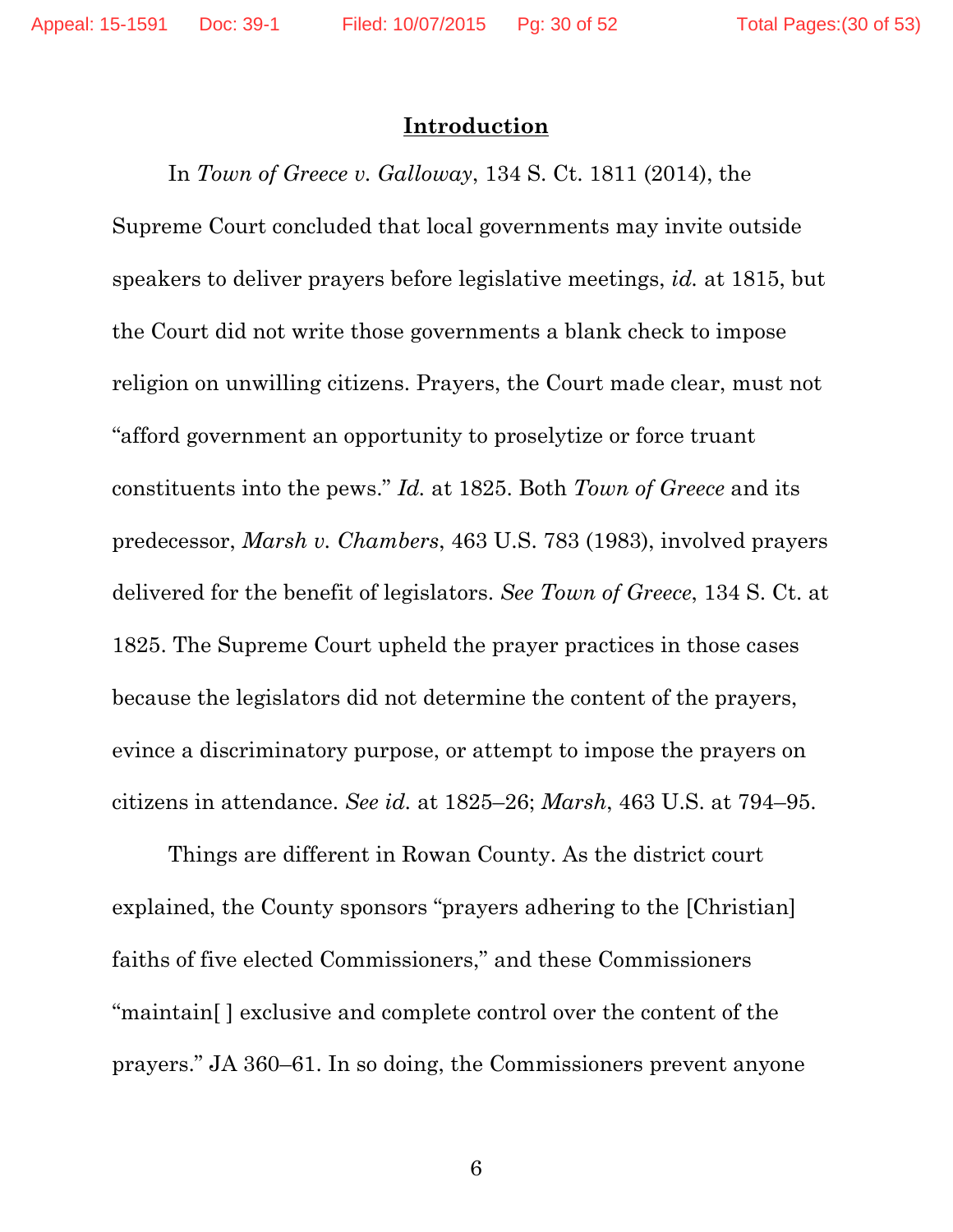else, including anyone with different religious beliefs, from participating in the process. And unlike in *Marsh* or *Town of Greece*, the Commissioners direct members of the public to participate in the prayers.

These practices put intolerable pressure on citizens—including religious minorities and nonbelievers—to violate their conscience by participating in Christian religious exercises. Because citizens attend Board meetings to petition their government and obtain assistance or relief from the Board, the Commissioners exercise power over the lives of citizens that a guest chaplain does not. Citizens will reasonably fear that refusing to participate in the prayers, delivered by the very officials who are about to hear and decide their pleas, will jeopardize their chances of obtaining a favorable decision. The Board's decisions, moreover, are often vital to the citizen petitioners—affecting their community, their property, and even their livelihood. With stakes this high, citizens have little choice but to participate in the Commissioners' prayers, no matter what the cost to their conscience.

The County thus flouts the "elemental First Amendment principle that government may not coerce its citizens to support or participate in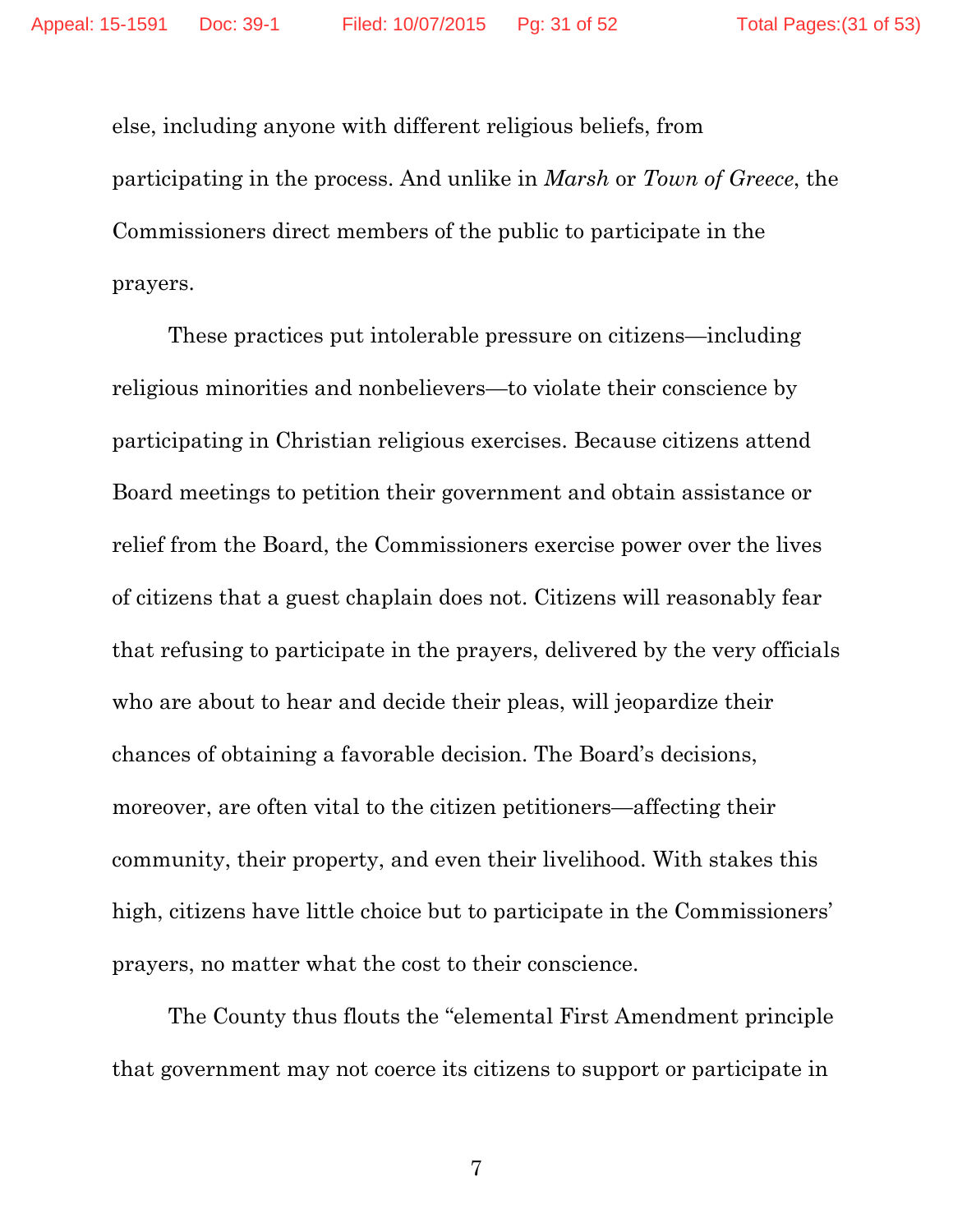any religion or its exercise." *Town of Greece*, 134 S. Ct. at 1825 (controlling plurality). The district court correctly halted the County's coercive religious practices.

### **Background**

The Board of Commissioners in Rowan County, North Carolina, holds two public meetings each month to address issues important to the County and its citizens. The Board is responsible for, among other things, "maintain[ing] fiscal responsibility," "setting policies, goals and objectives to direct the County's growth," "and providing for ordinances, rules and regulations as necessary for the general welfare of County citizens." *Board of Commissioners*, Rowan County, http://tinyurl.com/ rowancommission (all websites last visited Oct. 6, 2015).

Each meeting opens with a prayer that is composed and delivered by a member of the Board of Commissioners. After calling the meeting to order, the Board Chair introduces the Commissioner who will be giving the prayer, and then instructs the audience members to stand for the prayer and the Pledge of Allegiance. JA 323–24. The Commissioner giving the prayer often states, "let us pray" or "please pray with me." *Id.*  at 324. The Commissioner delivers the prayer from the dais, facing the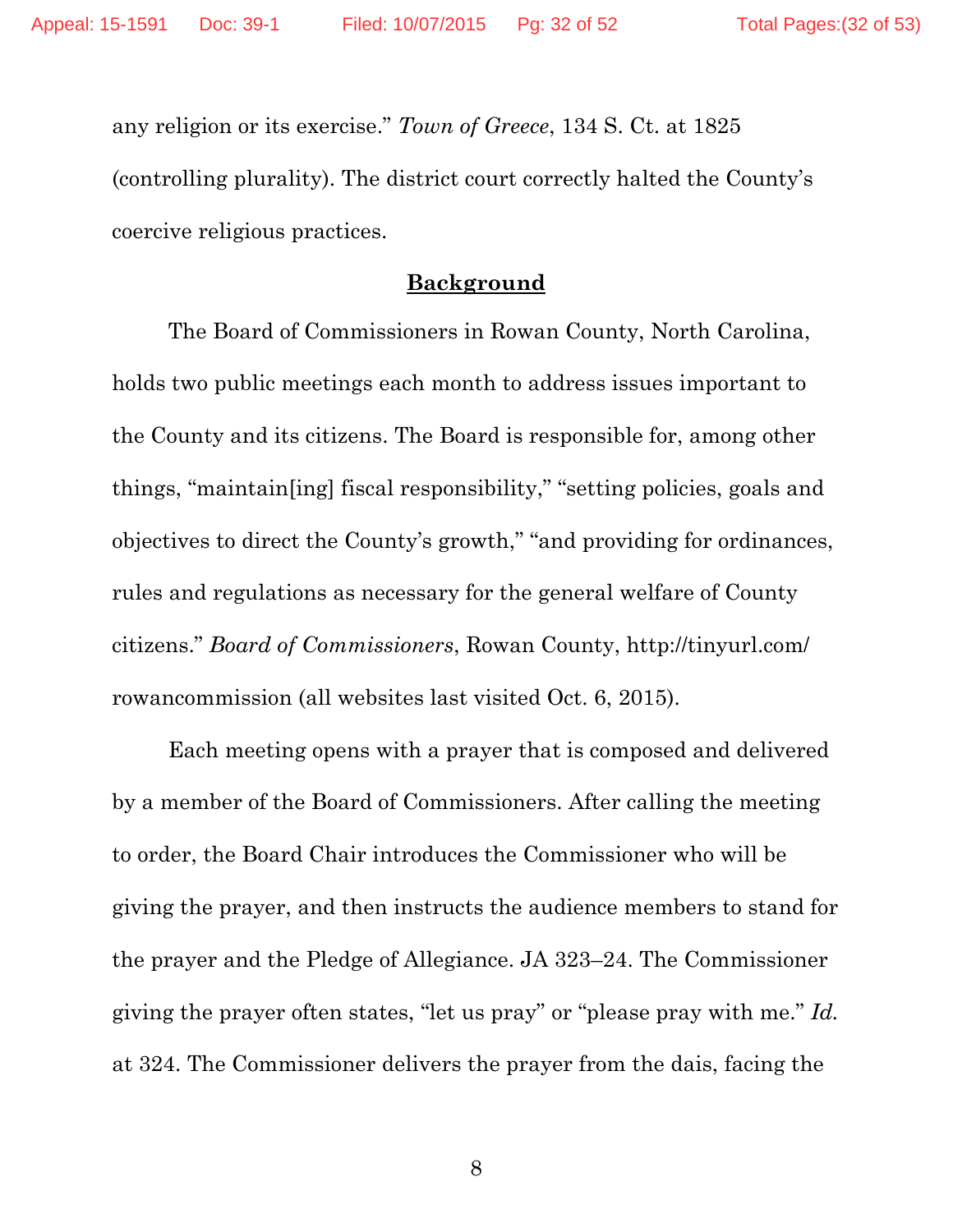citizens in the audience. *See, e.g.*, *Commissioner Meeting—Dec. 3, 2012*, Rowan County, http://tinyurl.com/rowan2012dec3 (0:15); *Commissioner Meeting—Apr. 6, 2015*, Rowan County, http://tinyurl.com/ rowan2015apr6 (0:30).

Almost every prayer contains a specific reference to Christianity, and none of the prayers since at least November 2007 has referred to any other religion. JA 325. The Commissioners often invoke Jesus Christ, sometimes referring to him as the "name above all names" and "the only way to eternal life." *See, e.g.*, *Commissioner Meeting—Mar. 5, 2012*, Rowan County, http://tinyurl.com/rowan2012mar5 (0:24). Commissioners have stated, "We can't be defeated, we can't be destroyed, and we can't be denied, because we're going to live forever with you, through the salvation of Jesus Christ." *Id.* They have called upon Rowan County residents to embrace Jesus Christ: "I pray that the citizens of Rowan County will love you lord and put you first." *Commissioner Meeting—Dec. 3, 2012*, Rowan County, http://tinyurl.com/

to Christ's views: "We pray the decisions we make would honor and

rowan2012dec3 (0:15). And they have linked their legislative decisions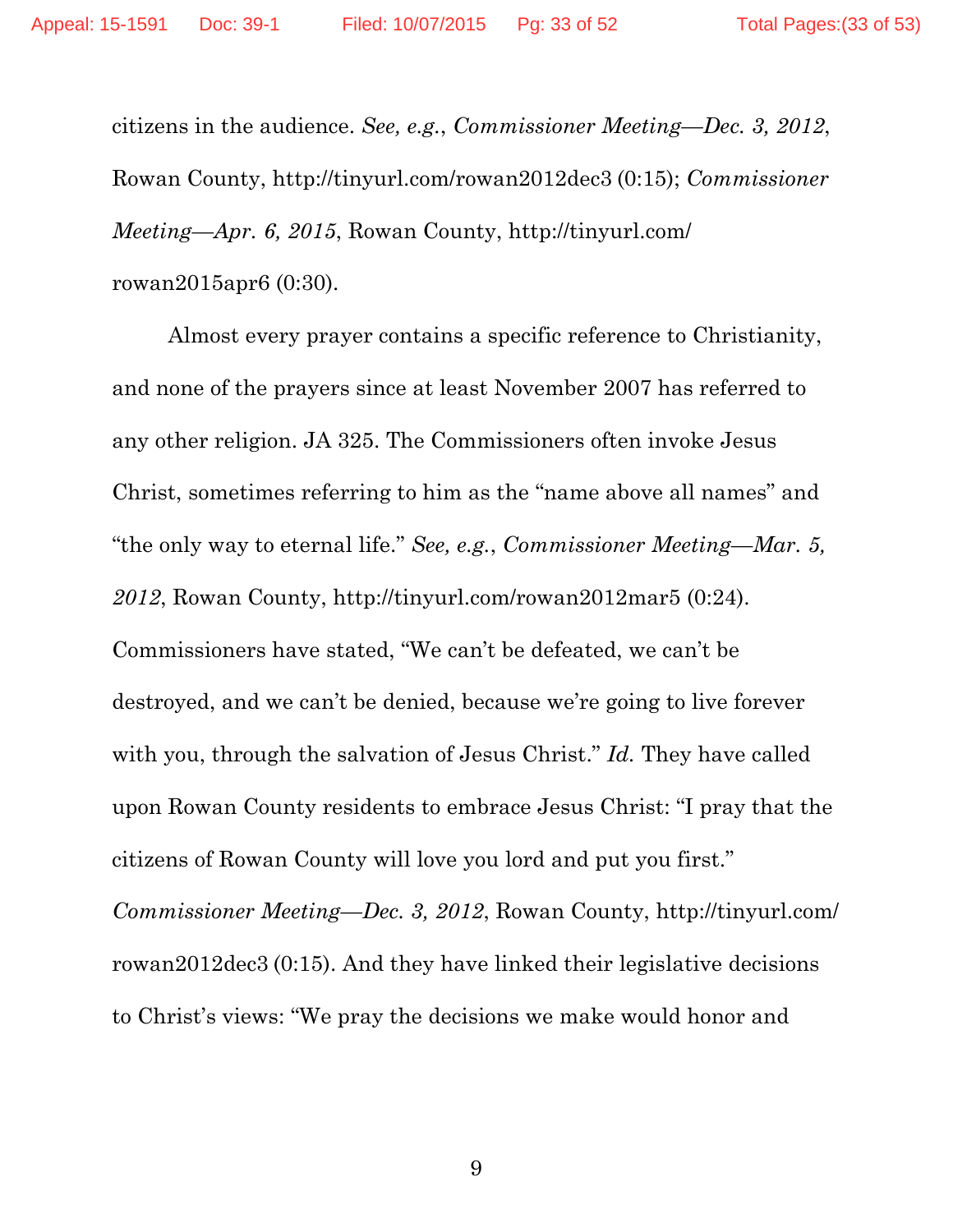please you." *Commissioner Meeting—Apr. 15, 2013*, Rowan County, http://tinyurl.com/rowan2013apr15 (0:16).

After the prayer, the Pledge of Allegiance, and administrative tasks related to the meeting minutes and agenda, the Board hears comments from the public. This part of the meeting often starts within a few minutes of the prayer. *See* JA 27–224 (meeting agendas); *see also Commissioner Meeting—Mar. 5, 2012*, Rowan County,

http://tinyurl.com/rowan2012mar5 (1:02). After hearing public comments, the Board usually holds scheduled hearings on particular proposals. *See, e.g.*, *Commissioner Meeting—Apr. 20, 2015,* Rowan County, http://tinyurl.com/rowan2015apr20 (6:40)*.* During these hearings, the Board hears a presentation on a proposal, members of the public may present supporting or opposing views, and the Board then votes to approve or deny the proposal. *See id.*

The plaintiffs are Rowan County residents who attend Board meetings and object to the Commissioners' attempts to coerce religious participation from members of the audience. The district court granted summary judgment to the plaintiffs, concluding that the County's prayer practices violate the Establishment Clause. JA 323. Relying on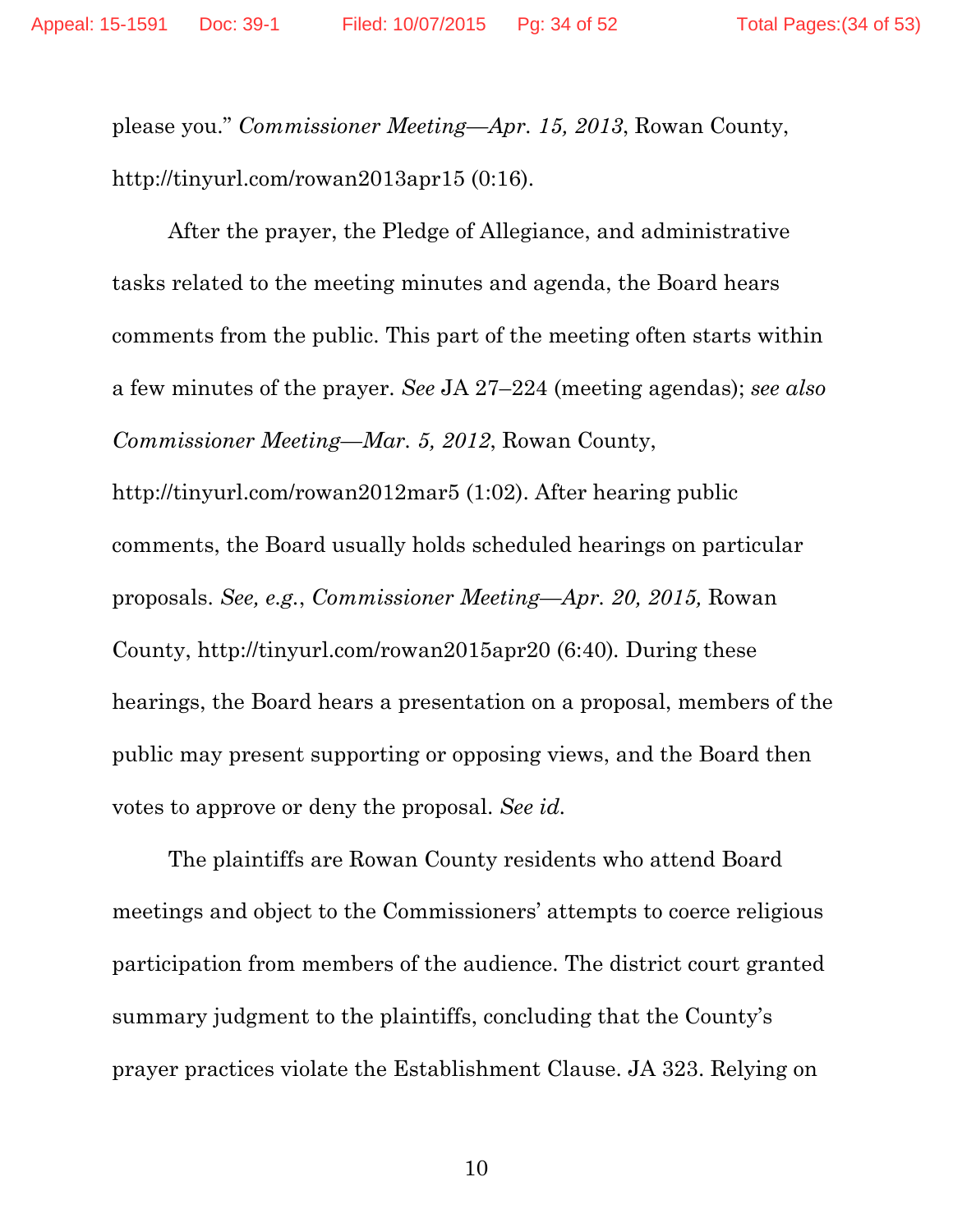the Supreme Court's decision in *Town of Greece*, the court reasoned that because the Commissioners who deliver the prayers are all Christian, the County represents only one religion—Christianity—and thus "inherently discriminates and disfavors religious minorities." JA 342. Moreover, by writing and delivering the invocations, the Commissioners impermissibly act as "'supervisors' of the prayers, and are … 'editing [and] approving prayers' as they simultaneously deliver those prayers." JA 341 (citing *Town of Greece* 134 S. Ct. at 1821–22) (brackets in original). Finally, unlike in *Town of Greece*, the Commissioners direct attendees to participate in the prayers, thus coercing citizens to participate in religious exercises. JA 350–51.

#### **Argument**

When citizens petition the Rowan County Board of Commissioners on issues important to their lives or livelihoods, "maintaining the [Commissioners'] respect [is] of utmost importance." JA 360. Yet at these meetings, the Commissioners direct the residents in attendance to join in overtly Christian prayers, which the Commissioners themselves then lead. The Commissioners lead these Christian prayers from the dais while facing the audience. When instructed by the Commissioners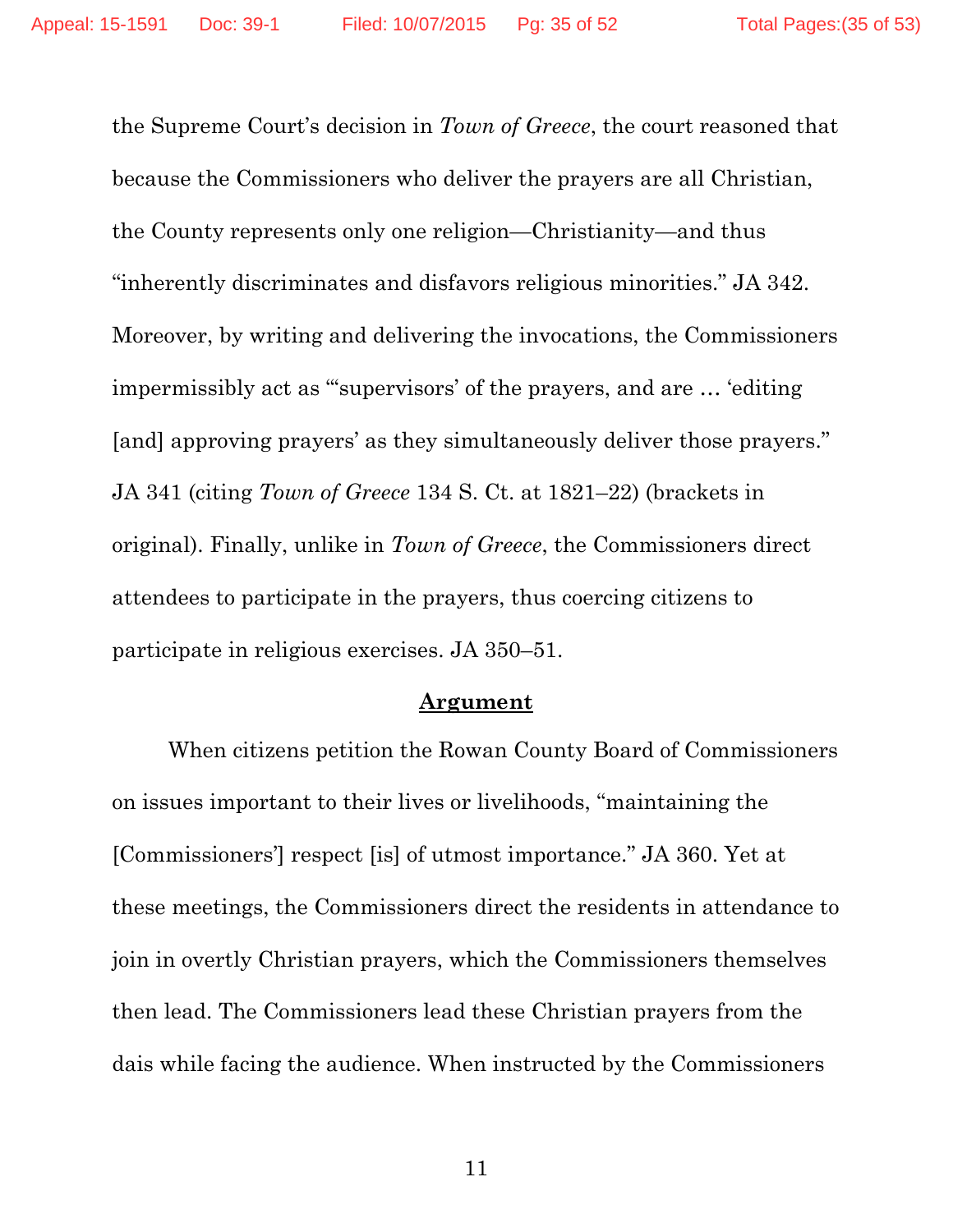to stand and join in a prayer delivered by a Commissioner, county residents are likely to feel substantial pressure to participate, even if doing so would violate their conscience.

# *A. Commissioners direct citizens to participate in Christian prayers.*

Instructions to participate in a prayer are especially coercive when, as here, they come from the government officials leading the legislative meeting. In *Town of Greece*, the challenged prayers were delivered by outside guests, not by the legislators themselves. *See* 134 S. Ct. at 1816. Moreover, "[a]lthough board members themselves stood, bowed their heads, or made the sign of the cross during the prayer, they at no point solicited similar gestures by the public," and any requests for the audience to stand or otherwise participate "came not from town leaders but from the guest ministers...." *Id.* at 1826. As a result, the Court concluded that citizens were unlikely to feel coerced to participate in unwanted religious exercises. *Id.* at 1826–27.

In Rowan County, however, the prayers and pressure to participate come directly from the Commissioners themselves. The Commissioners compose the Christian prayers, deliver the Christian prayers, instruct the audience to participate in the Christian prayers,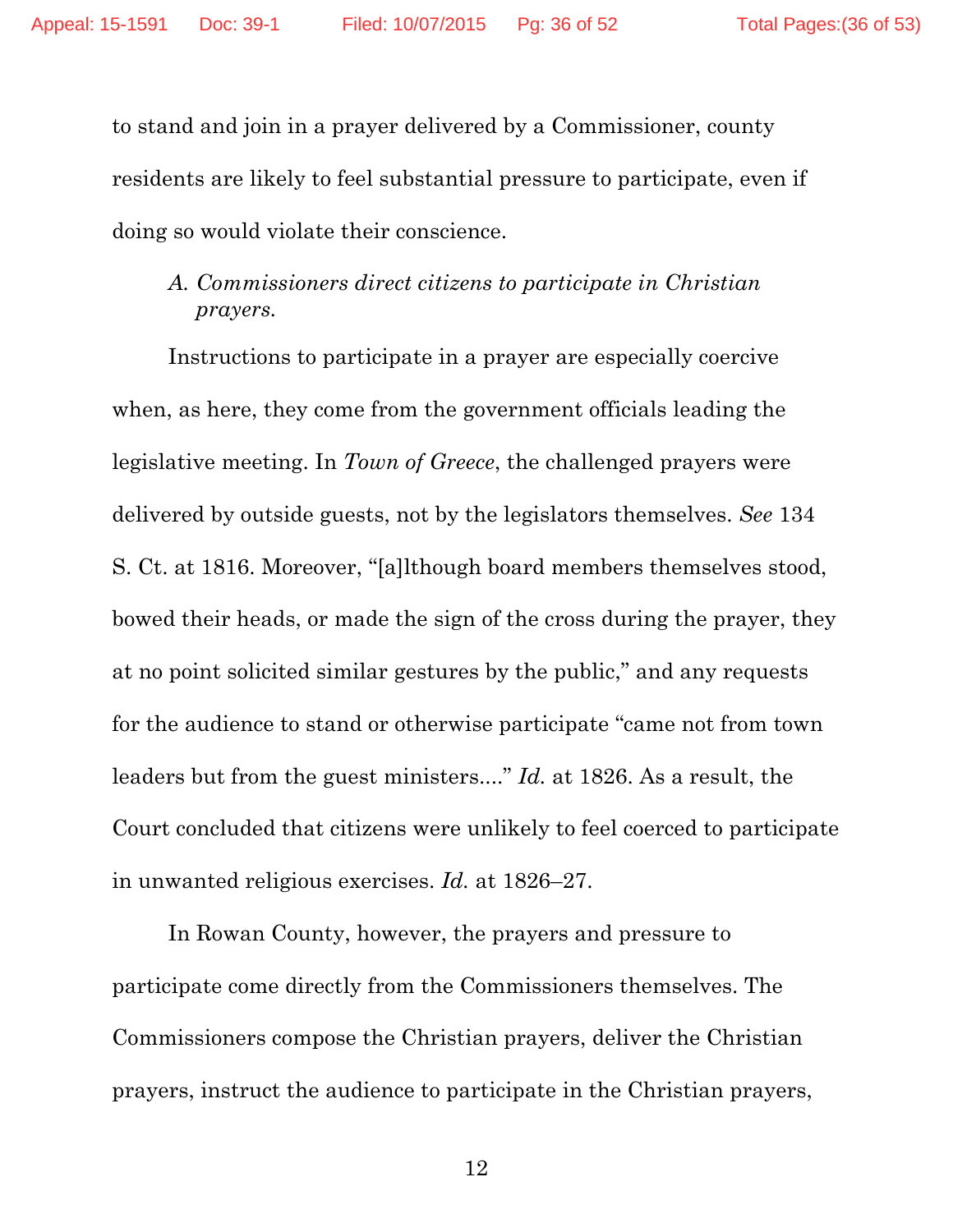link the Christian prayers to their legislative decisions, and ostracize citizens who object to the Christian prayers.

First, either the Chairman or the Commissioner leading the prayer will typically ask the audience to stand. *See Commissioner Meeting—Apr. 20, 2015*, Rowan County, http://tinyurl.com/ rowan2015apr20 (0:21) ("if we'd all stand, our invocation will be led by Commissioner Caskey"); *Commissioner Meeting—Apr. 6, 2015*, Rowan County, http://tinyurl.com/rowan2015apr6 (0:22) ("tonight's prayer will be led by Commissioner Pierce, if you'd stand please"); *Commissioner Meeting—Mar. 20, 2015*, Rowan County, http://tinyurl.com/ rowan2015mar20 (0:07) ("stand for the invocation and pledge"); *Commissioner Meeting—Mar. 5, 2012*, Rowan County, http://tinyurl.com/rowan2012mar5 (0:24) ("please stand"); *Commissioner Meeting—Dec. 17, 2007*, Rowan County, http://tinyurl.com/rowan2007dec17 (0:10) ("let's all stand together").

In addition to asking the audience to stand, the Commissioners often instruct attendees to join in the prayers. *See Commissioner Meeting—Feb. 5, 2015*, Rowan County, http://tinyurl.com/ rowan2015feb5 (0:48) ("please pray with me"); *Commissioner Meeting—*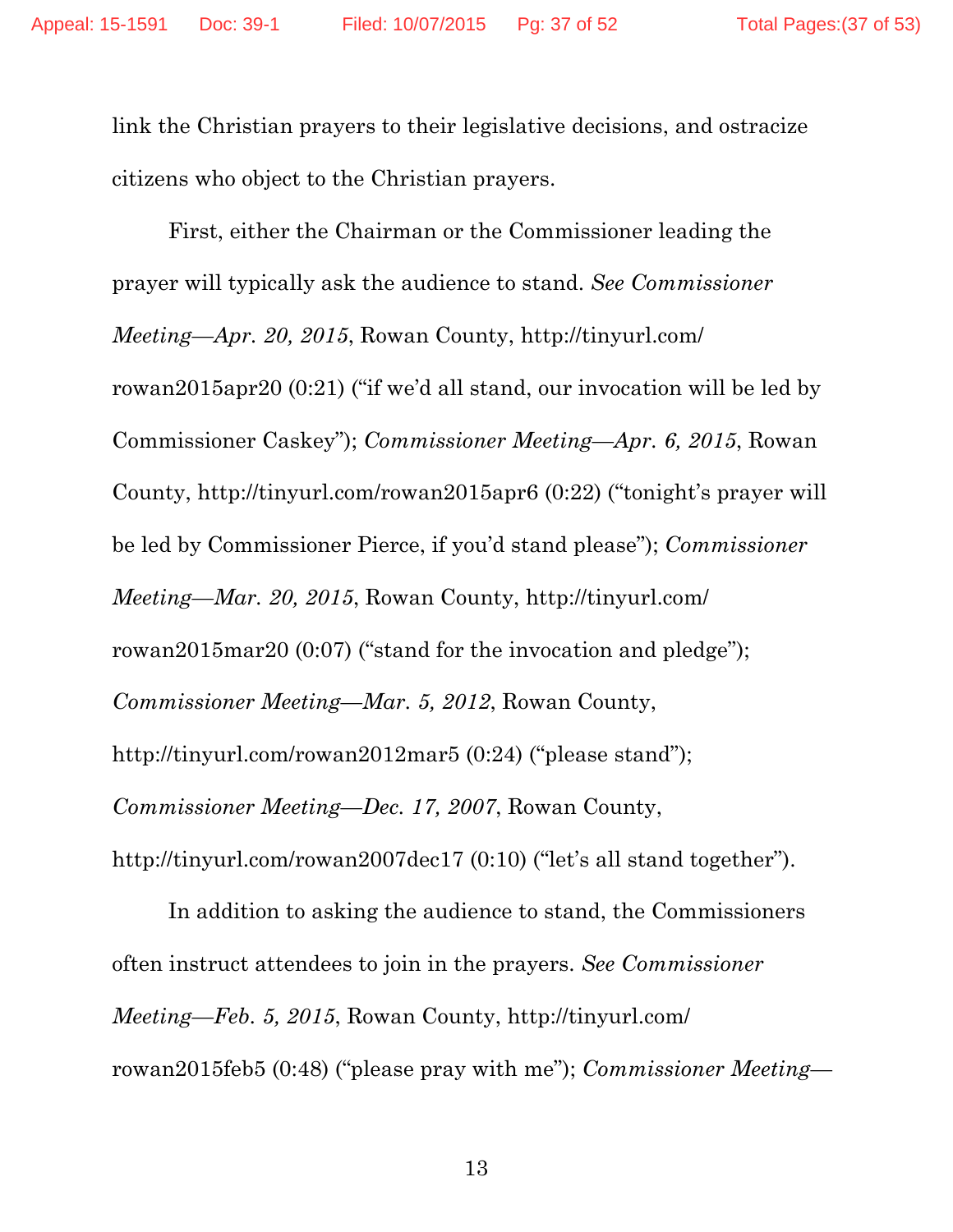*Jan. 20, 2015*, Rowan County, http://tinyurl.com/rowan2015jan20 (0:20) ("We will begin our evening with a prayer and a pledge, so if you'd join"); *Commissioner Meeting—Sept. 15, 2014*, Rowan County, http://tinyurl.com/rowan2014sept15 (0:15) ("let us pray"); *Commissioner Meeting—Mar. 5, 2012*, Rowan County, http://tinyurl.com/ rowan2012mar5 (0:30) ("let us pray").

The Commissioners then deliver prayers that they themselves have composed—prayers that almost always include specific references to Christianity and never invoke any other religious tradition. In addition, these prayers make clear that the Commissioners want attendees to embrace Christianity. At one meeting, a Commissioner asked the audience to embrace Jesus Christ, "pray[ing] that the citizens of Rowan County will love you lord and put you first." *Commissioner Meeting—Dec. 3, 2012*, Rowan County,

http://tinyurl.com/rowan2012dec3 (0:15). Another prayer stated that "there is only one way to salvation and that is Jesus Christ." JA 16. Commissioners have even linked their legislative decisions to their Christian faith, praying to God—"in Jesus' name"—that "the decisions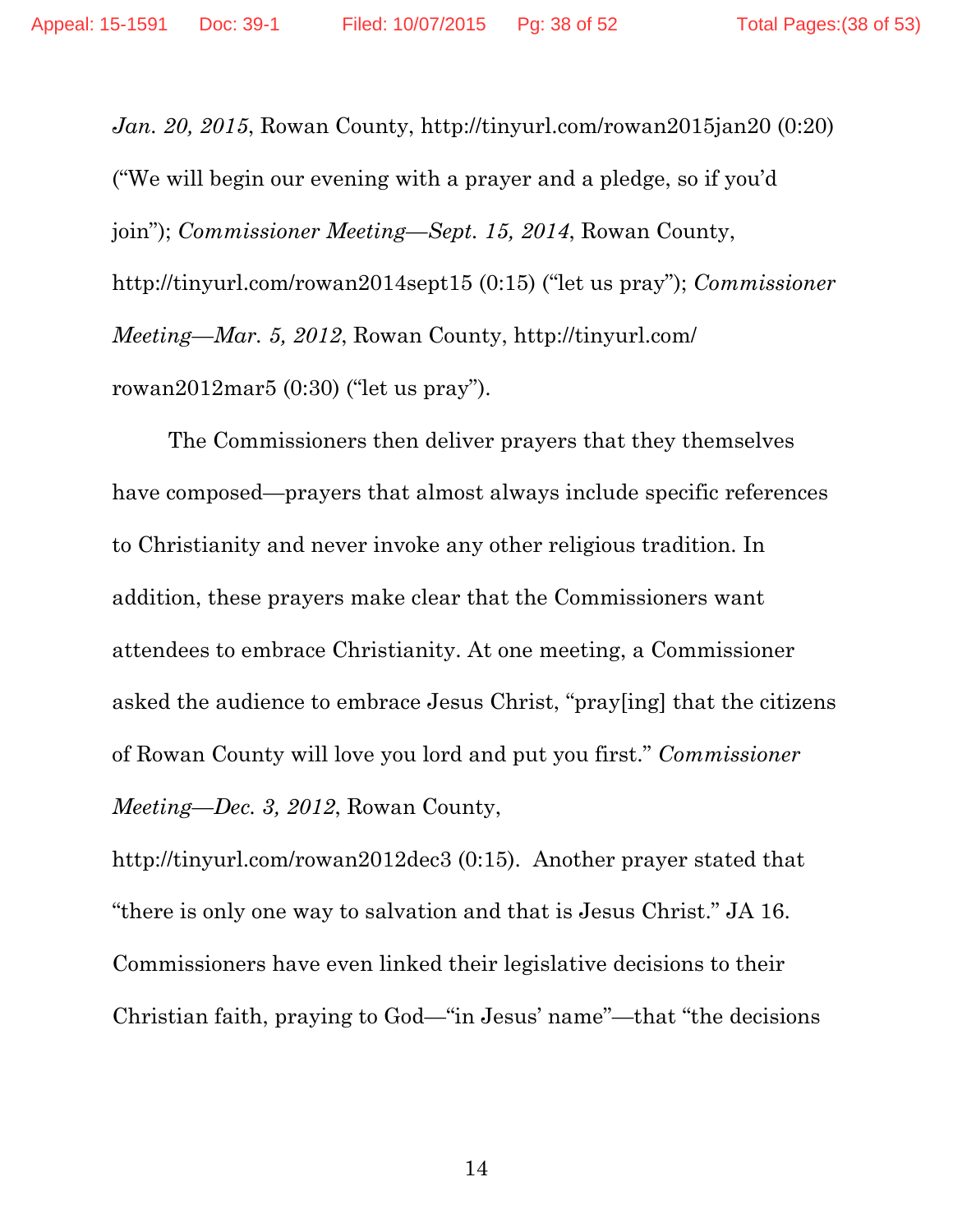we make would honor and please you." *Commissioner Meeting—Apr. 15, 2013*, Rowan County, http://tinyurl.com/rowan2013apr15 (0:16).

Lest anyone feel free to refrain from participating in the prayers, the Commissioners and other citizens have ostracized those who object to the prayer practices. Soon after the plaintiffs' counsel wrote to the County to express concerns about the Board's practices, a Commissioner prayed using combative language: "We can't be defeated, we can't be destroyed, and we can't be denied, because we're going to live forever with you, through the salvation of Jesus Christ." *Commissioner Meeting—Mar. 5, 2012*, Rowan County, http://tinyurl.com/ rowan2012mar5 (0:24). At the same meeting, a citizen was "jeered by audience members for expressing opposition to" the prayer practices. JA 19 ¶ 32. And after the plaintiffs filed suit, a Commissioner stated, "God will lead me through this persecution and I will be His instrument." Pls. Mem. Supp. Mot. Summ. J. [Doc. #53] at 9 (citing *In Jesus' Name, Amen? This Afternoon Will Tell for Rowan Co. Commission*, Crime in Charlotte (Aug. 5, 2013), http://tinyurl.com/CommissionerStatement).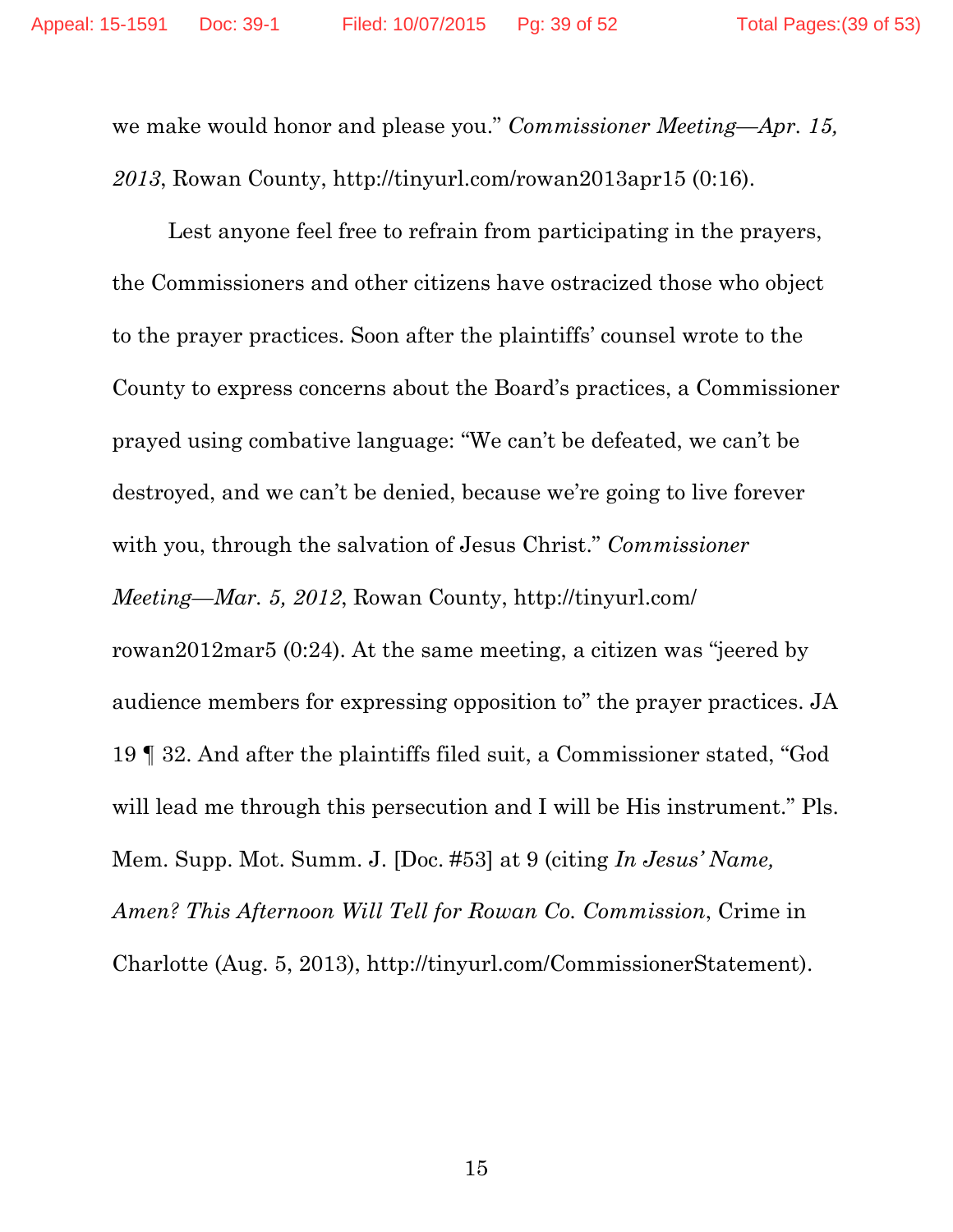# *B. After directing citizens to participate in Christian prayers, the Commissioners make decisions directly affecting those citizens.*

Citizens who decline to join in the prayers not only risk drawing the Commissioners' ire, but also may imperil the approval of their requests to the Board. Local governments like Rowan County "carry out many of the functions from education to police protection to road repair, that directly affect [citizens'] quality of life." Jeffrey M. Berry, et al., *The Rebirth of Urban Democracy* 236 (1993). They address land use, zoning, crime prevention, local budgets, garbage collection, school governance, upkeep of local parks and recreational areas, and other issues directly affecting local residents. *See, e.g.*, Jane J. Mansbridge, *Beyond Adversary Democracy* 44–45 (1980); *see generally* Brian E. Adams, *Public Meetings and the Democratic Process*, 64 Pub. Admin. Rev. 43, 44–45 (2004) (97% of cities hold public hearings to seek citizen comment about local issues). These topics dominate local-government meetings and produce the most citizen participation. *See* William H. Baker et al., *Critical Factors for Enhancing Municipal Public Hearings*, 65 Pub. Admin. Rev. 490, 493 (2005); William Barnes & Bonnie Mann, National League of Cities, *Making Local Democracy Work: Municipal Officials'*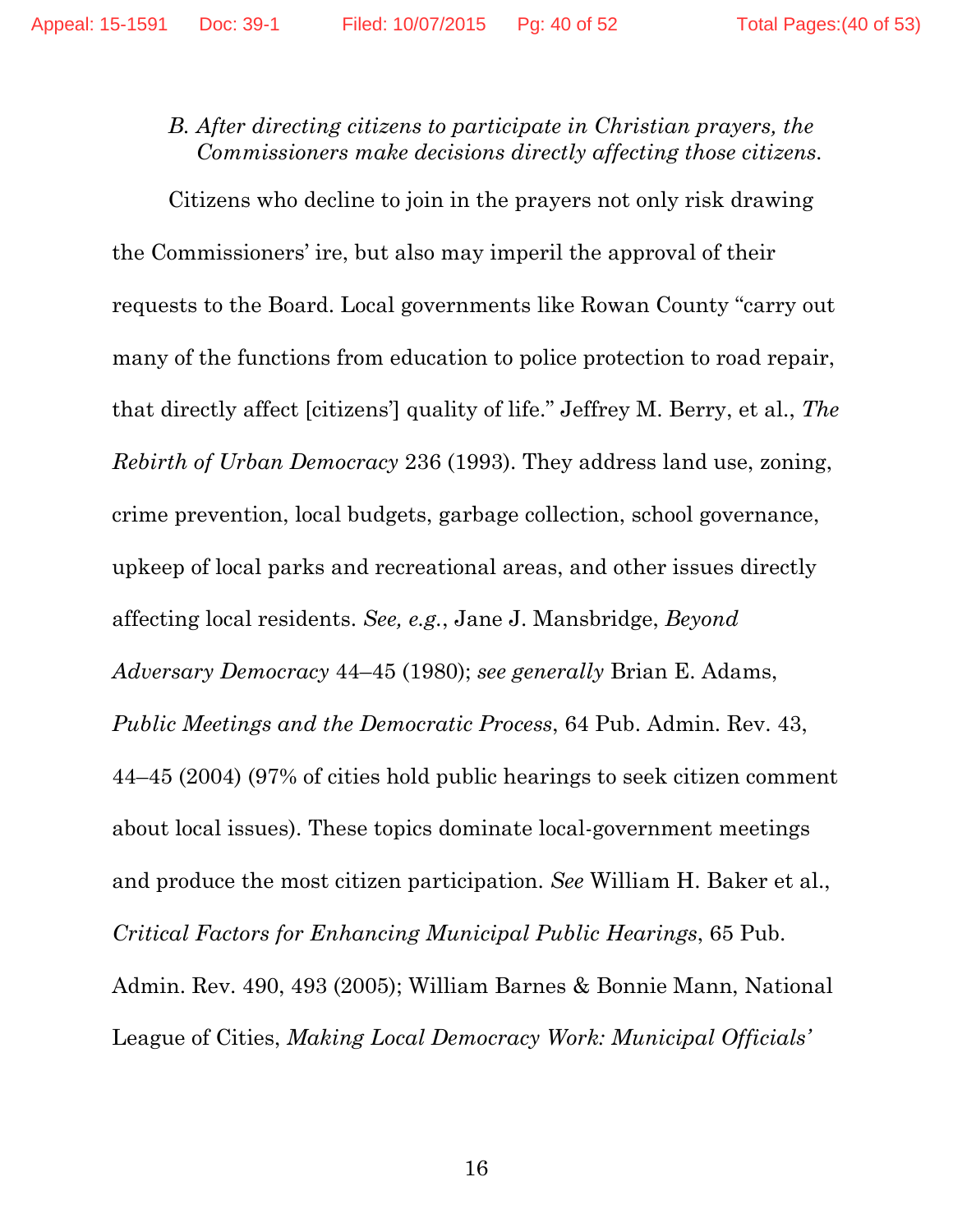*Views About Public Engagement* 17 (2010); Brian E. Adams, *Citizen Lobbyists: Local Efforts to Influence Public Policy* 46–53 (2007).

Rowan County is no different. Citizens regularly petition the Board in high-stakes hearings on issues of significant personal and economic interest, such as requests for easements or business licenses. In a typical hearing, a County representative describes the proposal at issue, the Commissioners have the opportunity to question the petitioner, and they then solicit comments from supporters or opponents. *See, e.g.*, *Commissioner Meeting—Jan. 20, 2015*, Rowan County, http://tinyurl.com/rowan2015jan20 (3:55) (hearing on request for permit to build a solar-energy system). Many of these requests involve citizens' property or business interests. *See, e.g.*, *Commissioner Meeting—Apr. 20, 2015*, Rowan County, http://tinyurl.com/ rowan2015apr20 (6:40) (requesting a zoning variance from rural to commercial in order to open a business); *Commissioner Meeting—Oct. 6, 2014*, Rowan County, http://tinyurl.com/rowan2014oct6 (9:42) (requesting financial incentives to open local brewery); *Commissioner Meeting—June 1, 2015*, Rowan County, http://tinyurl.com/ rowan2015june1 (1:39:17) (requesting conditional use permit to operate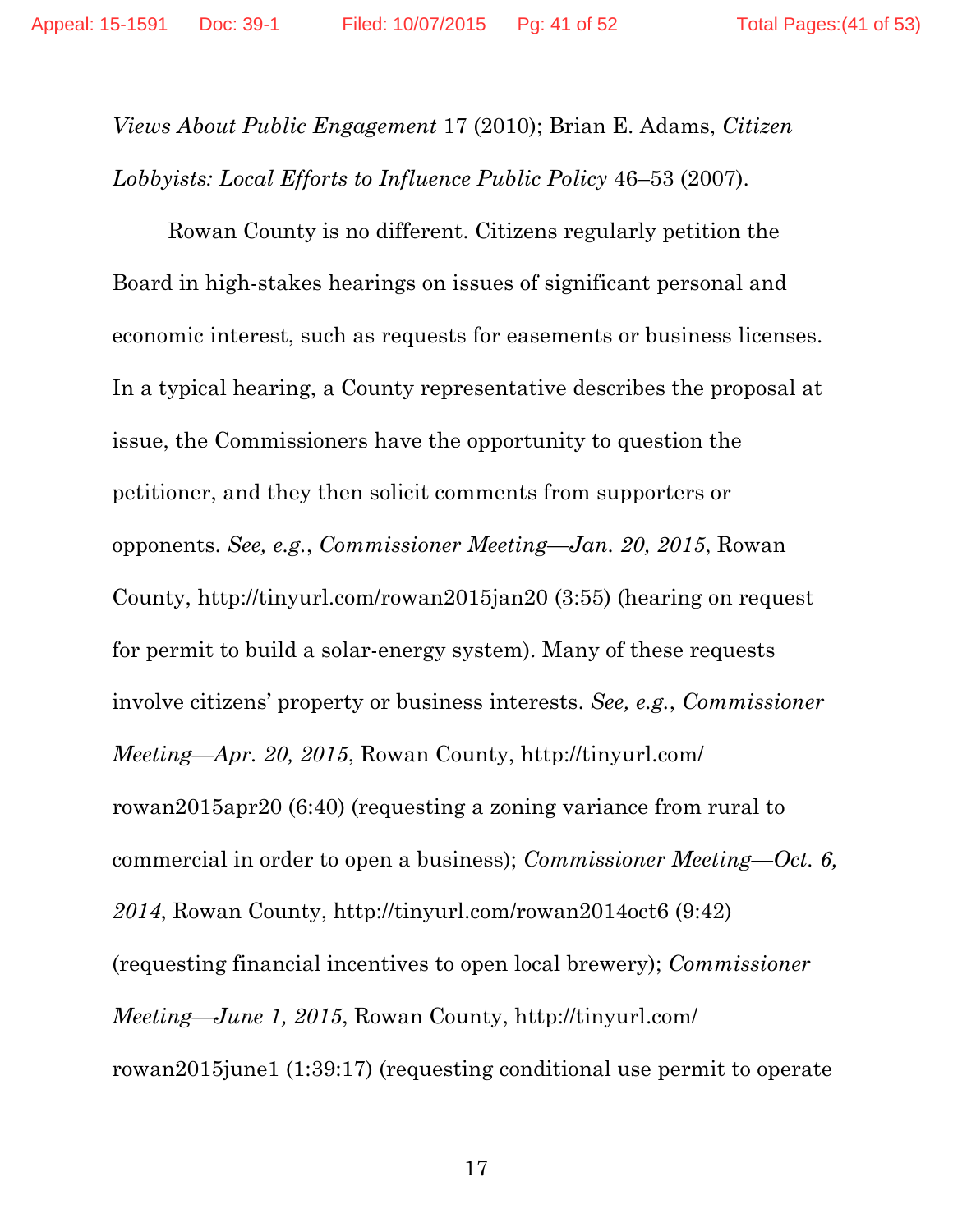commercial horse stable on residential property). The Commissioners' decisions on these requests can determine whether a resident can use her property productively or whether her new business will succeed.

Other requests involve fiscal questions of substantial public concern, such as a request to increase county supplements to teachers' salaries. *Commissioner Meeting—June 1, 2015*, Rowan County, http://tinyurl.com/rowan2015june1 (2:27:18). Some citizens have sought permits to exceed the noise ordinances at a local fundraiser, requiring the Commissioners to balance the petitioners' interests against those of neighbors with competing desires for quiet. *See Commissioner Meeting—Apr. 6, 2015*, Rowan County, http://tinyurl.com/ rowan2015apr6 (22:38). Others have petitioned the Board on behalf of their governmental agencies, including requesting funds to hire additional child-protective-services employees. *See Commissioner Meeting—Jan. 5, 2015*, Rowan County, http://tinyurl.com/ rowan2015jan5 (30:18) (child services hiring).

During the public-comment period, Rowan County residents have asked for more services from the County's Veteran Services Office. *See Commissioner Meeting—Feb. 16, 2015*, Rowan County,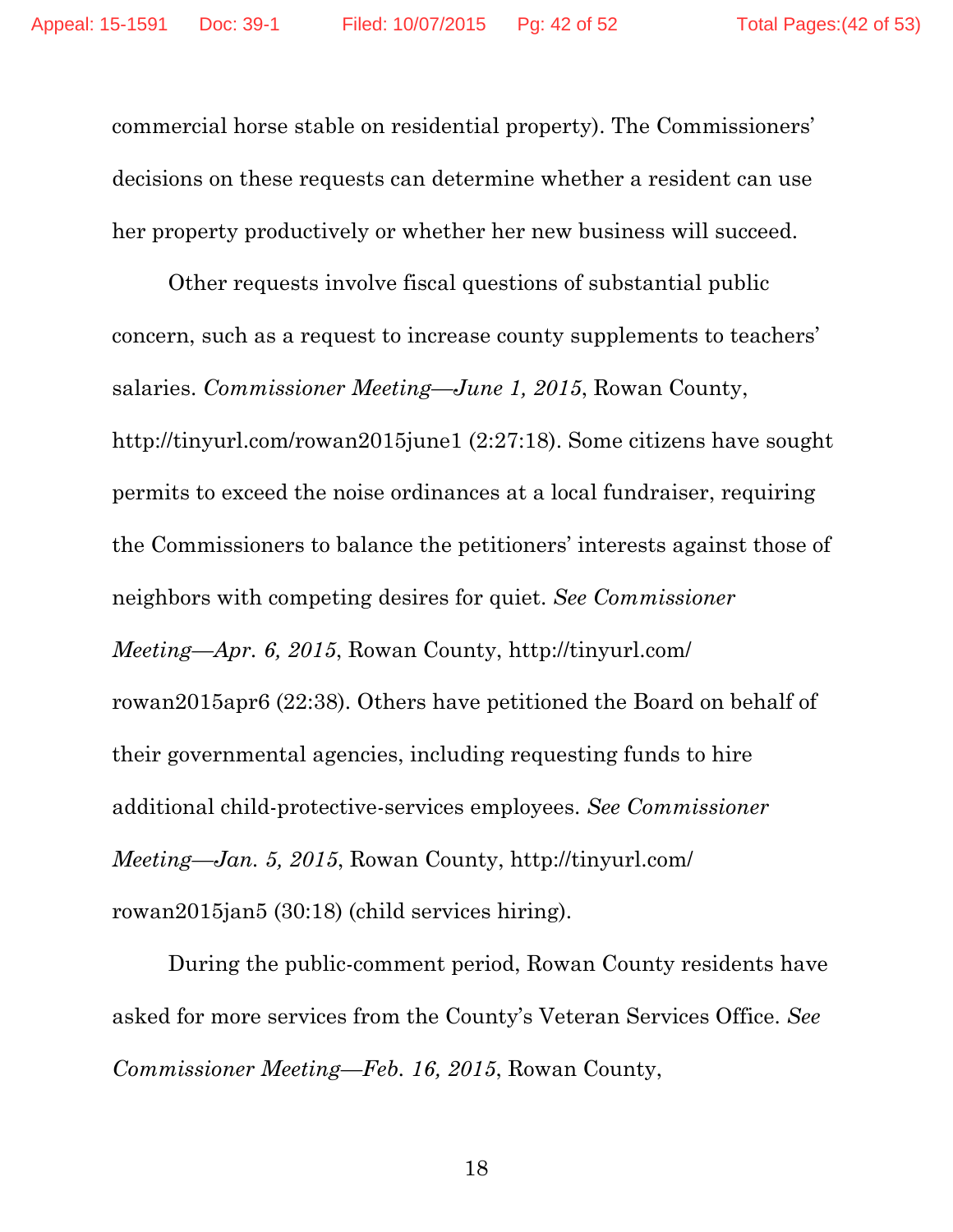http://tinyurl.com/rowan2015feb16 (2:50). They have requested more educational and economic opportunities for County youth. *See Commissioner Meeting—Mar. 2, 2015*, Rowan County, http://tinyurl.com/rowan2015march2 (2:48). And they have sought regulations on the sale or consumption of alcohol. *See Commissioner Meeting—June 15, 2015*, Rowan County, http://tinyurl.com/ 2015june15 (6:04). Citizens have also urged the Commissioners to support specific projects, such as the reopening of a local bridge. *Commissioner Meeting—Dec. 15, 2014*, Rowan County, http://tinyurl.com/rowan2014dec15 (17:36).

Even requests that seem less important at first may be crucial to the citizens who make them. One Rowan County resident asked the Commissioners to build a bike trail because cycling was part of his therapy for post-traumatic stress disorder. *See Commissioner Meeting— July 6, 2015*, Rowan County, http://tinyurl.com/2015july6 (24:33). And the citizen who sought more opportunities for local youth did so because he had spent eighteen years in prison and felt compelled to help those who might otherwise end up in the same place. *See Commissioner*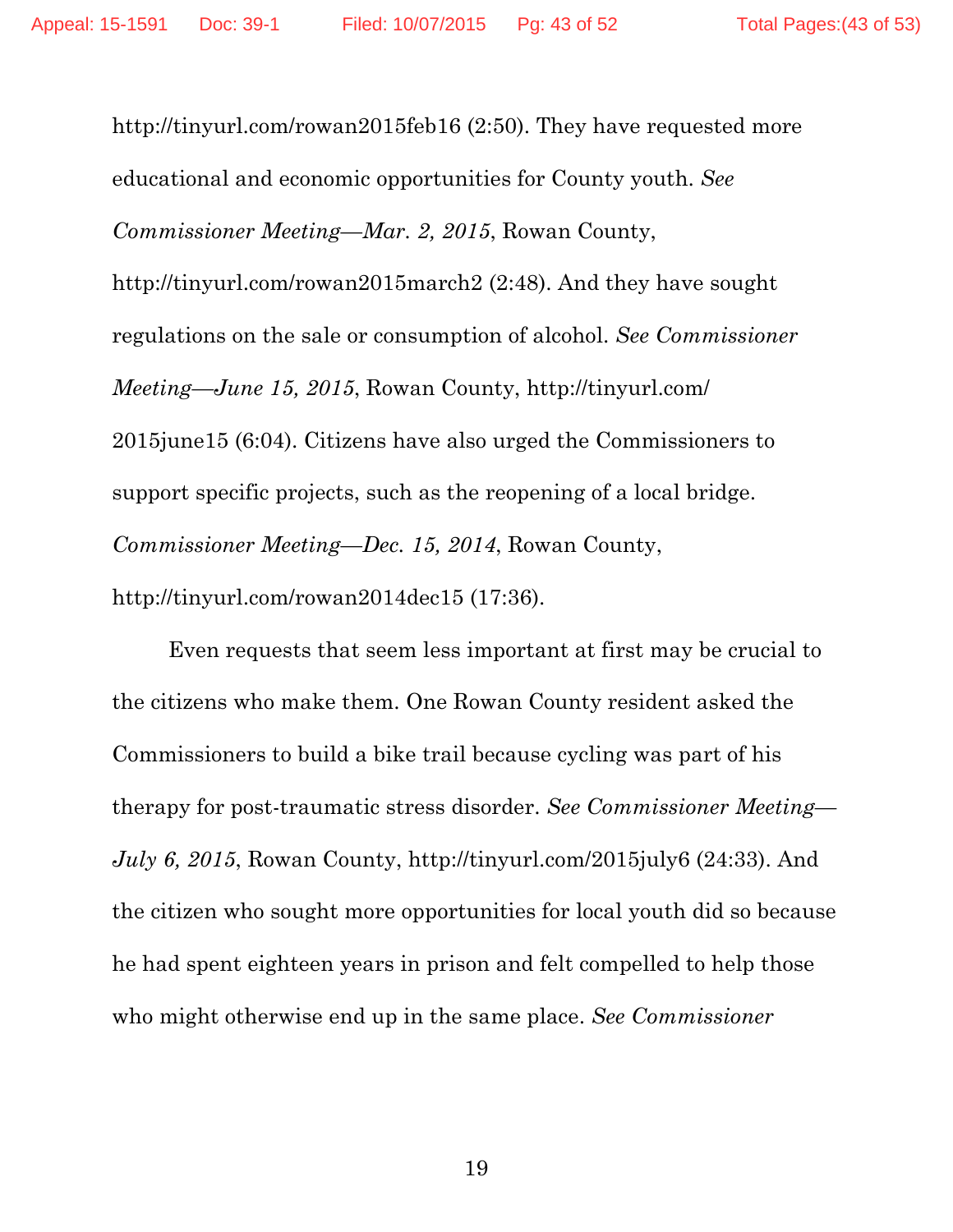*Meeting—Mar. 2, 2015*, Rowan County, http://tinyurl.com/ rowan2015march2 (2:48).

Decisions made at these meetings, in sum, affect citizens personally and profoundly. The "fights are often over what is going to happen to a particular place and these experiential facts are forcefully articulated by those who live or work in that particular place." Jeffrey M. Berry, *Urban Interest Groups*, *in The Oxford Handbook of American Political Parties and Interest Groups* 502, 505 (L. Sandy Maisel & Jeffrey M. Berry eds., 2010). And citizens often frame their arguments "in the form of 'this is what will happen to my home,' 'my neighborhood,' [or] 'my business....'" *Id.* at 505.

In addition, the people most likely to attend a public meeting are those with the greatest interest in the topics on the agenda. Meetings "typically are attended primarily, if not uniquely, by avid proponents and opponents of a measure affecting them personally...." Judith E. Innes & David E. Booher, *Reframing Public Participation: Strategies for the 21st Century*, 5 Plan. Theory & Prac. 419, 424 (2004); *see also* Adams, *Public Meetings*, *supra*, at 44; Katherine A. McComas, et al., *Why Citizens Do and Do Not Attend Public Meetings About Local Cancer*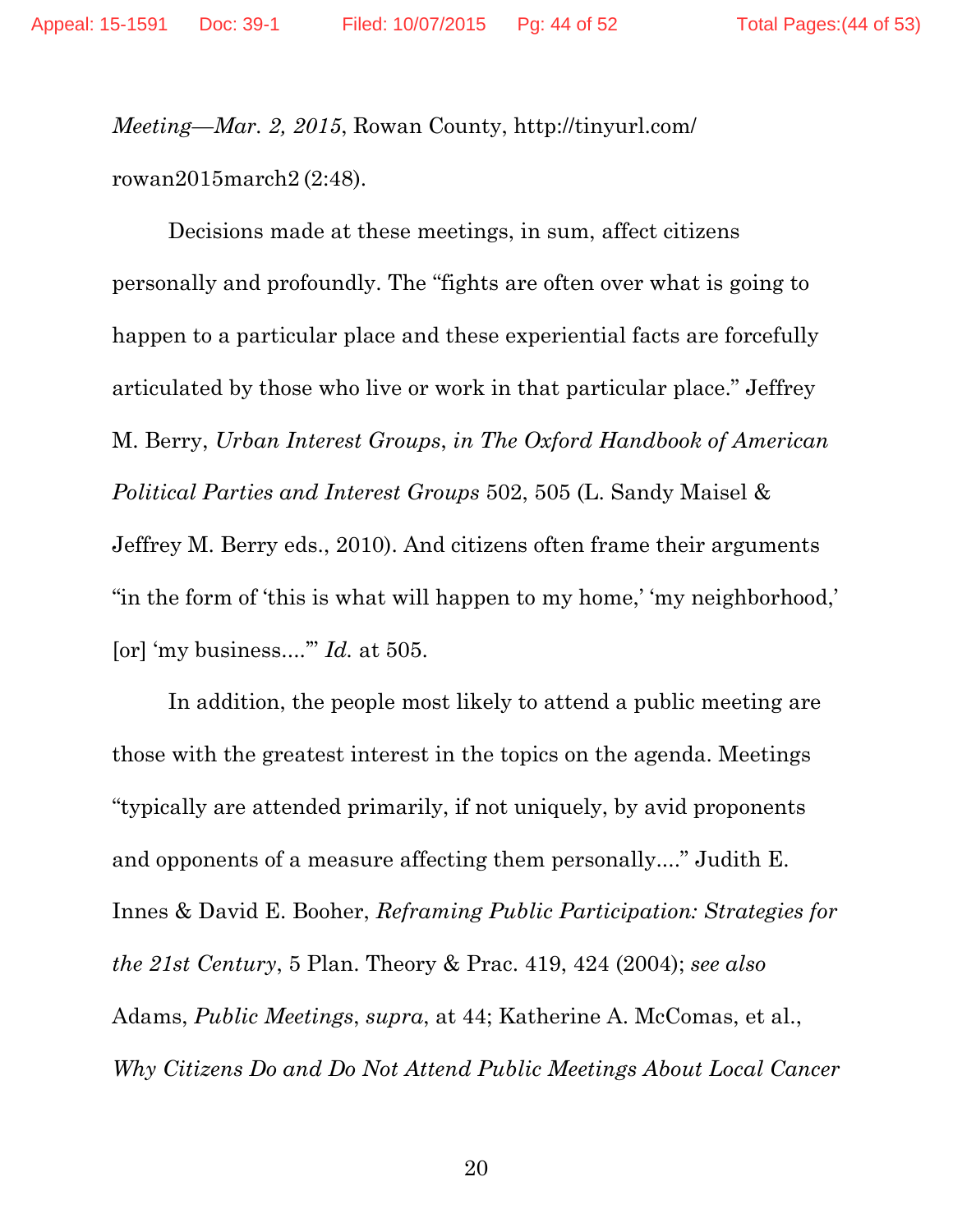*Cluster Investigations*, 34 Pol. Stud. J. 671, 675 (2006). These individuals are also most likely to speak at the meetings. Innes & Booher, *supra*, at 424.

Because the Commissioners can grant (or deny) citizens' important requests, and because these decisions often involve significant discretion, those with a stake in the Board's upcoming decisions can hardly risk disobeying the Commissioners' religious instructions. Many of those attending the meetings will petition the Board within minutes of the prayer, and the Board's decisions may profoundly affect the lives and livelihoods of those who are seeking relief. So the safest choice is to follow the Commissioners' instructions and participate in the Commissioners' prayers.

Unsurprisingly, research confirms what attendees already understand: policymakers are more receptive to groups who adhere to their faith. *See* David Yamane, *Faith and Access: Personal Religiosity and Religious Group Advocacy in a State Legislature*, 38 J. Sci. Study Religion 543, 548–49 (1999). When an individual is perceived to be part of a minority or a member of an "outgroup," the majority will be more inclined to suspect the individual's motives. *See* Cecilia L. Ridgeway,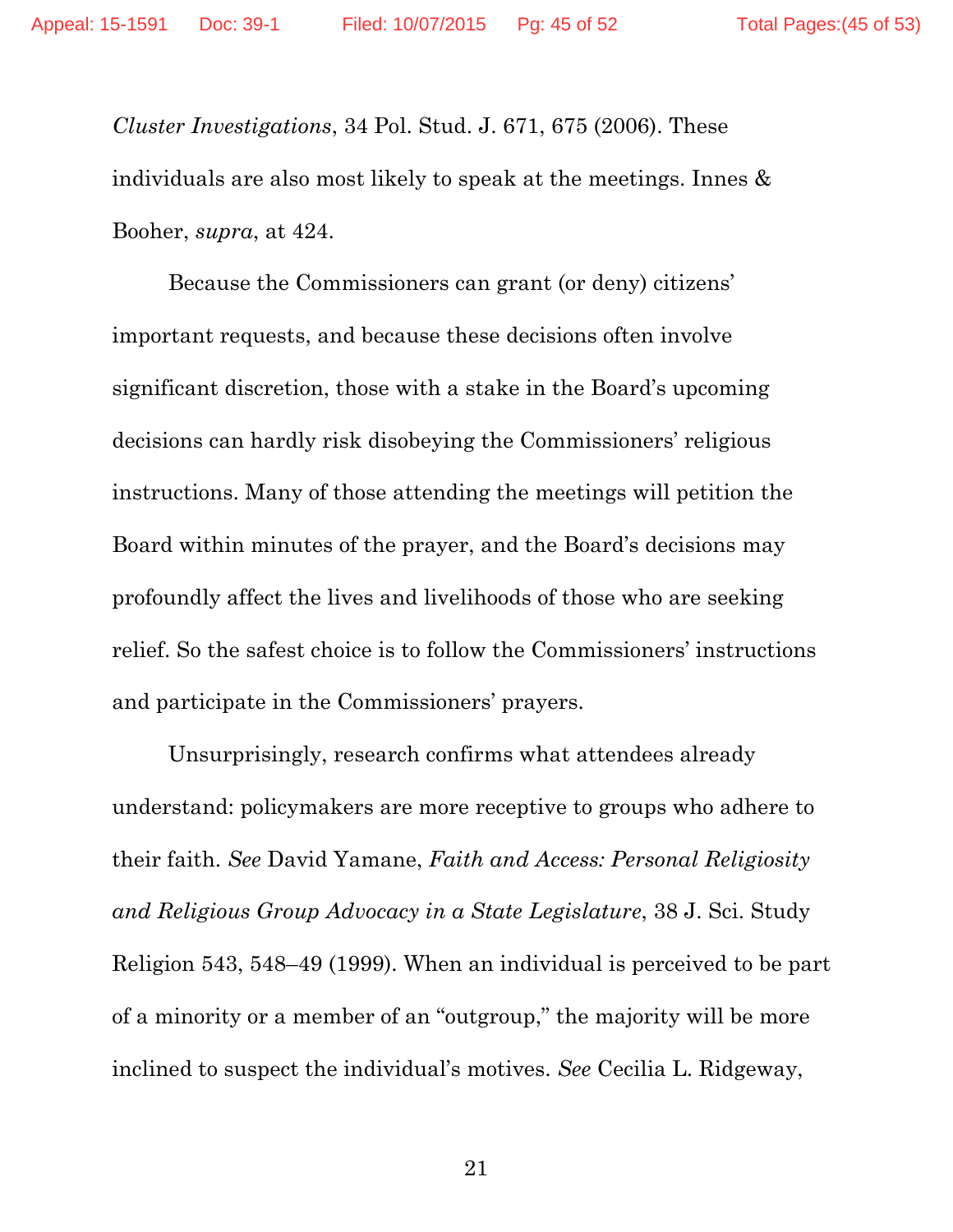*Conformity, Group-Oriented Motivation, and Status Attainment in Small Groups*, 41 Soc. Psychol. 175, 187 (1978) ("[Nonconformity] attracts the group's attention, but it also predisposes the group to negatively assess the nonconformer's motivation."). These suspicions are exacerbated in public settings. Jeffrey G. Noel et al., *Peripheral Ingroup Membership Status and Public Negativity Towards Outgroups*, 68 J. Personality & Soc. Psychol. 127, 134–35 (1995).

The pressure on citizens is even greater because the Commissioners have linked their legislative decisions to their faith in Christ, "pray[ing that] the decisions we make would honor and please you." *Commissioner Meeting—Apr. 15, 2013*, Rowan County, http://tinyurl.com/rowan2013apr15 (0:16). Those who hear these kinds of pronouncements are likely to feel compelled to follow the Commissioners' instructions to participate in the prayers. And the more important the policy issue is to attendees, the greater the pressure to participate, even if doing so violates their conscience.

## *C. The meetings' setting intensifies pressure on citizens to participate in unwanted prayers.*

The pressure to follow the Commissioners' prayer instructions is amplified by the meetings' setting. The Commissioners can easily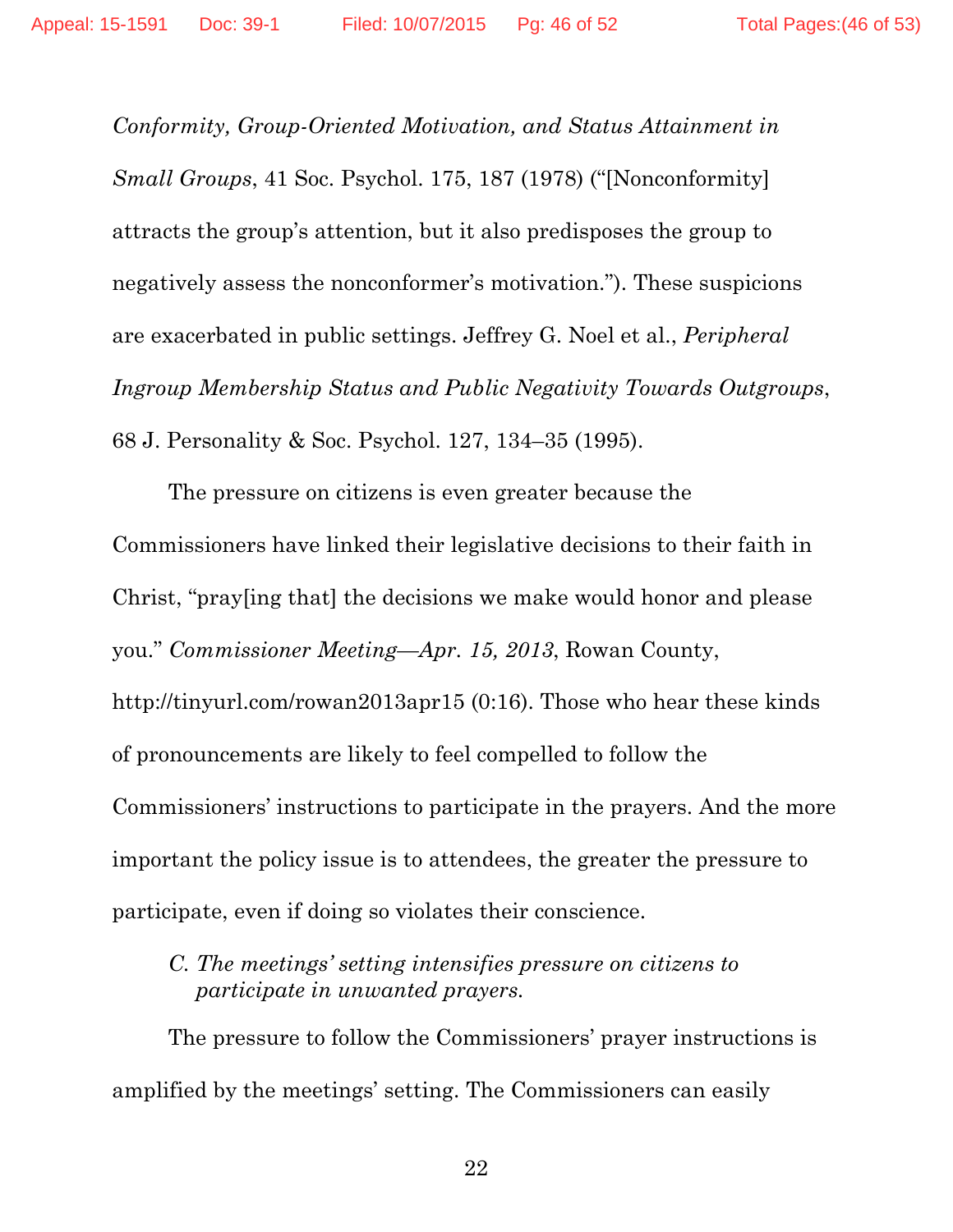determine which audience members are standing for their prayers (or not) and joining in the prayers (or not).

Officials sitting on local legislative bodies are often familiar with members of the communities that they govern. Local officials and local citizens "frequently have ongoing relationships with each other"; they are "not just unknown 'authorities' and 'public audiences.'" Karen Tracy & Margaret Durfy, *Speaking Out in Public: Citizen Participation in Contentious School Board Meetings*, 1 Discourse & Comm. 223, 225 (2007).

In addition, because local government officials will often know the audience members and can easily determine who is following their prayer instructions and who is not, the pressure on citizens to participate may be especially intense. Indeed, the "[c]loseness of the authority to the subject…ha[s] a pronounced effect" on the Commissioners' ability to influence attendees actions. *See* Thomas Blass, *Understanding Behavior in the Milgram Obedience Experiment: the Role of Personality, Situations, and Their Interactions*, 60 J. Personality & Soc. Psychol. 398, 399 (1991).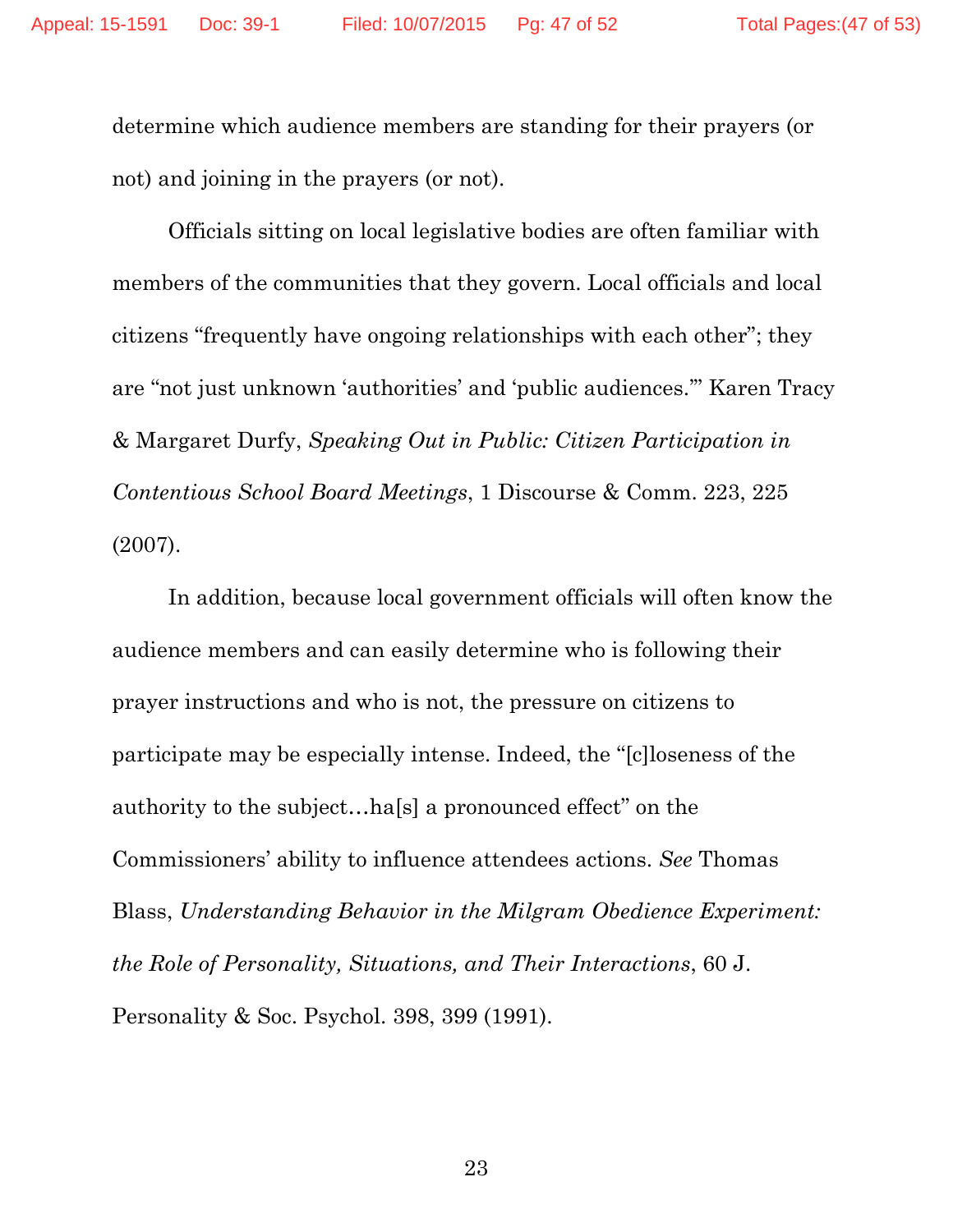The physical setting intensifies these pressures further. Local government meetings often take place in small, intimate spaces. *See* Frank M. Bryan, *Real Democracy: The New England Town Meeting and How it Works* 93 (2004). Attendees, including those in Rowan County, usually sit facing the panel of officials conducting the meeting. *See Commissioner Meeting—May 20, 2013*, Rowan County, http://tinyurl.com/rowan2013May20 (0:05); *see generally* Katherine A. McComas, *Trivial Pursuits: Participant Views of Public Meetings*, 15 J. Pub. Relations Research 91, 95 (2003). Unlike audience members sitting in a secluded legislative gallery, attendees at Rowan County meetings know that the Commissioners can easily determine who is joining in their prayers and who is sitting them out.

The setting also leads the Commissioners to treat citizens as worshippers rather than passive audience members. The Commissioners face the audience; they often instruct the audience along the lines of, "[i]f you would, please stand," *Commissioner Meeting—Feb. 18, 2013, Rowan County, NC*, http://tinyurl.com/ rowan2013feb18 (0:11); and they continue to face the public as they are delivering the prayer. Sometimes they even call upon the audience to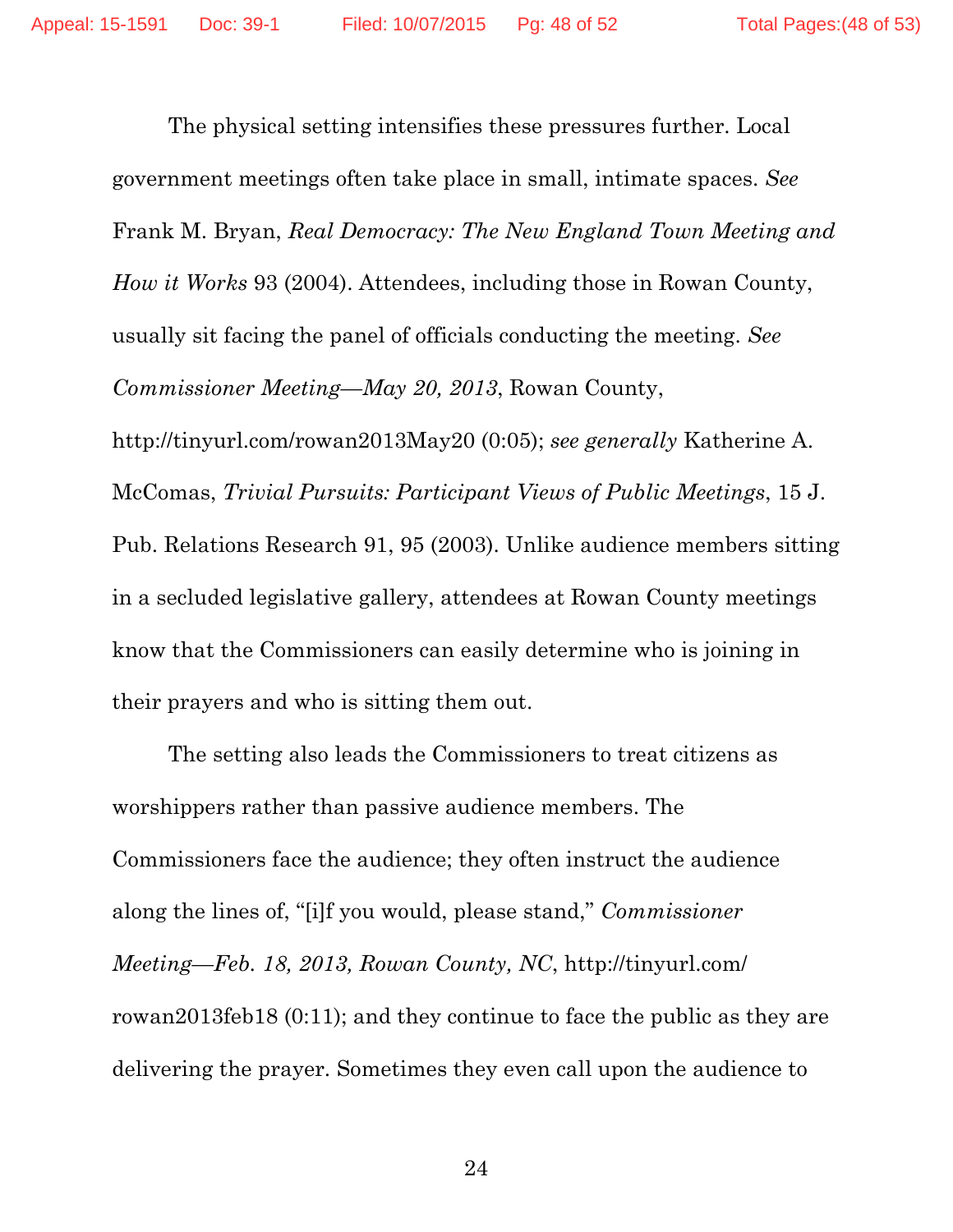embrace Jesus Christ, "pray[ing] that the citizens of Rowan County will love you lord and put you first." *Commissioner Meeting—Dec. 3, 2012*, Rowan County, http://tinyurl.com/rowan2012dec3 (0:15).

When a citizen visibly participates in a Commissioner's prayer—or visibly does not—and then stands up just a few minutes later to request a business license, a zoning variance, or improvements to an important public service, the Commissioners will know whether or not that citizen is an insider who shares the Commissioners' faith and participates in the Commissioners' religious rituals. Citizens thus have two options: (1) participate in a prayer that violates their conscience, or (2) risk the Commissioners' disfavor. The Establishment Clause prohibits Rowan County from putting citizens to that choice.

### **Conclusion**

The decision of the district court should be affirmed.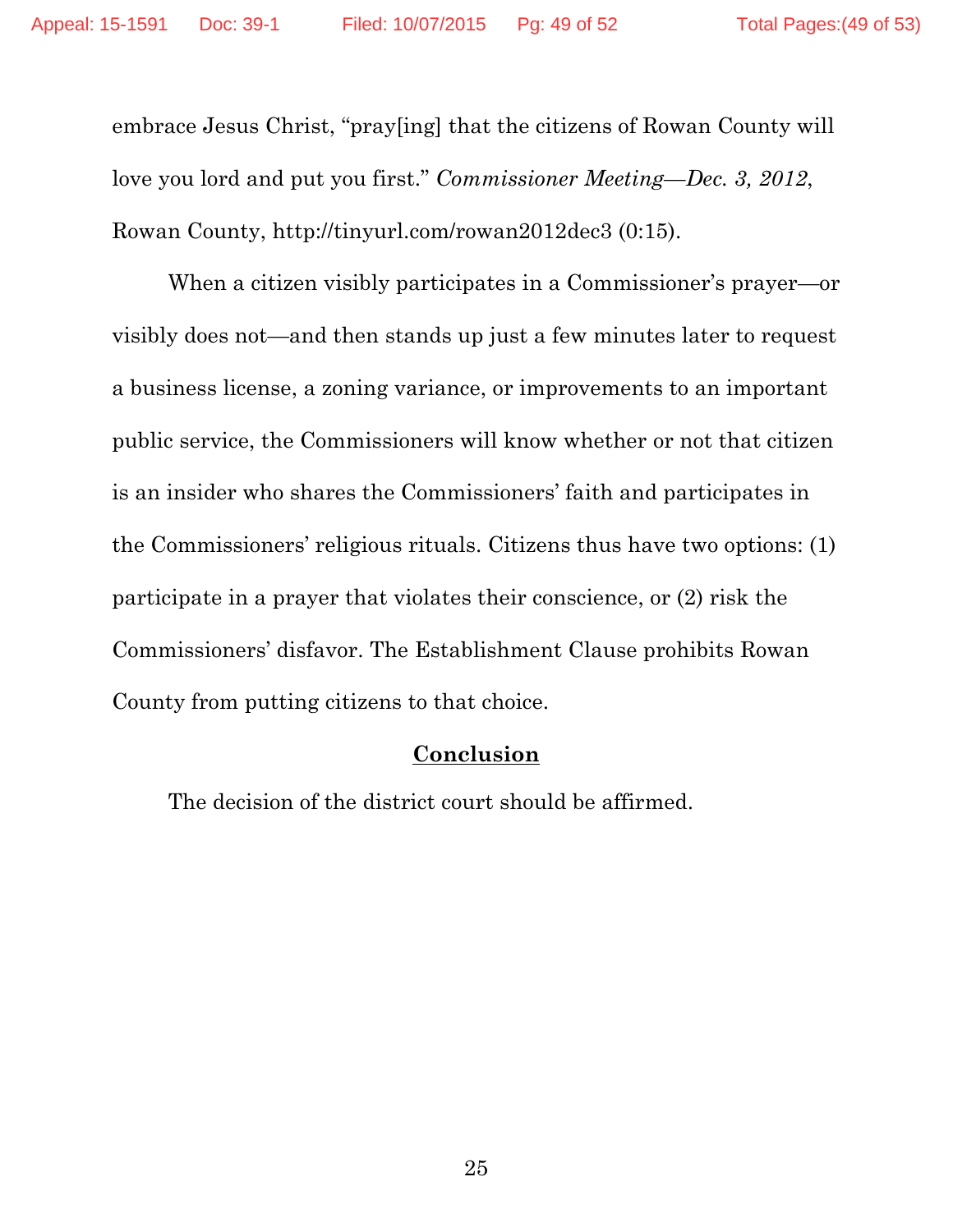Respectfully submitted,

/s/ Gregory M. Lipper Richard B. Katskee (katskee@au.org) Gregory M. Lipper (lipper@au.org) AMERICANS UNITED FOR SEPARATION OF CHURCH AND STATE 1901 L Street, NW, Suite 400 Washington, DC 20036

October 7, 2015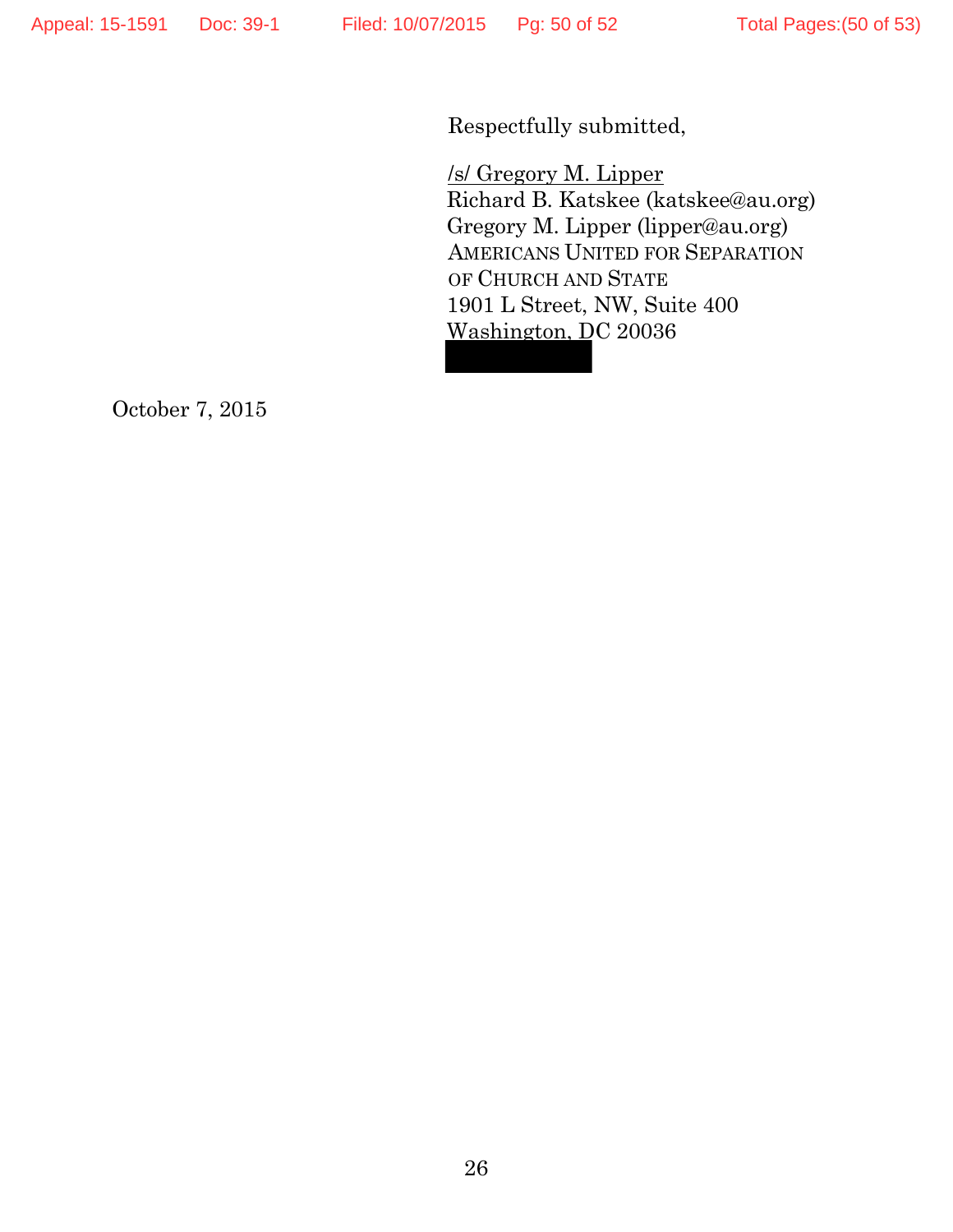## **Certificate of Compliance**

This brief complies with the type-volume limitation in Rules 29(d) and 32(a)(7)(B) of the Federal Rules of Appellate Procedure because it contains 4,373 words, excluding the parts of the brief exempted by Rule  $32(a)(7)(B)(iii)$ . The brief complies with Rules  $32(a)(5)$  and  $32(a)(6)$  of the Federal Rules of Appellate Procedure because it was prepared in Microsoft Word using Century Schoolbook, a proportionally-spaced typeface, in 14-point font.

> /s/ Gregory M. Lipper Gregory M. Lipper